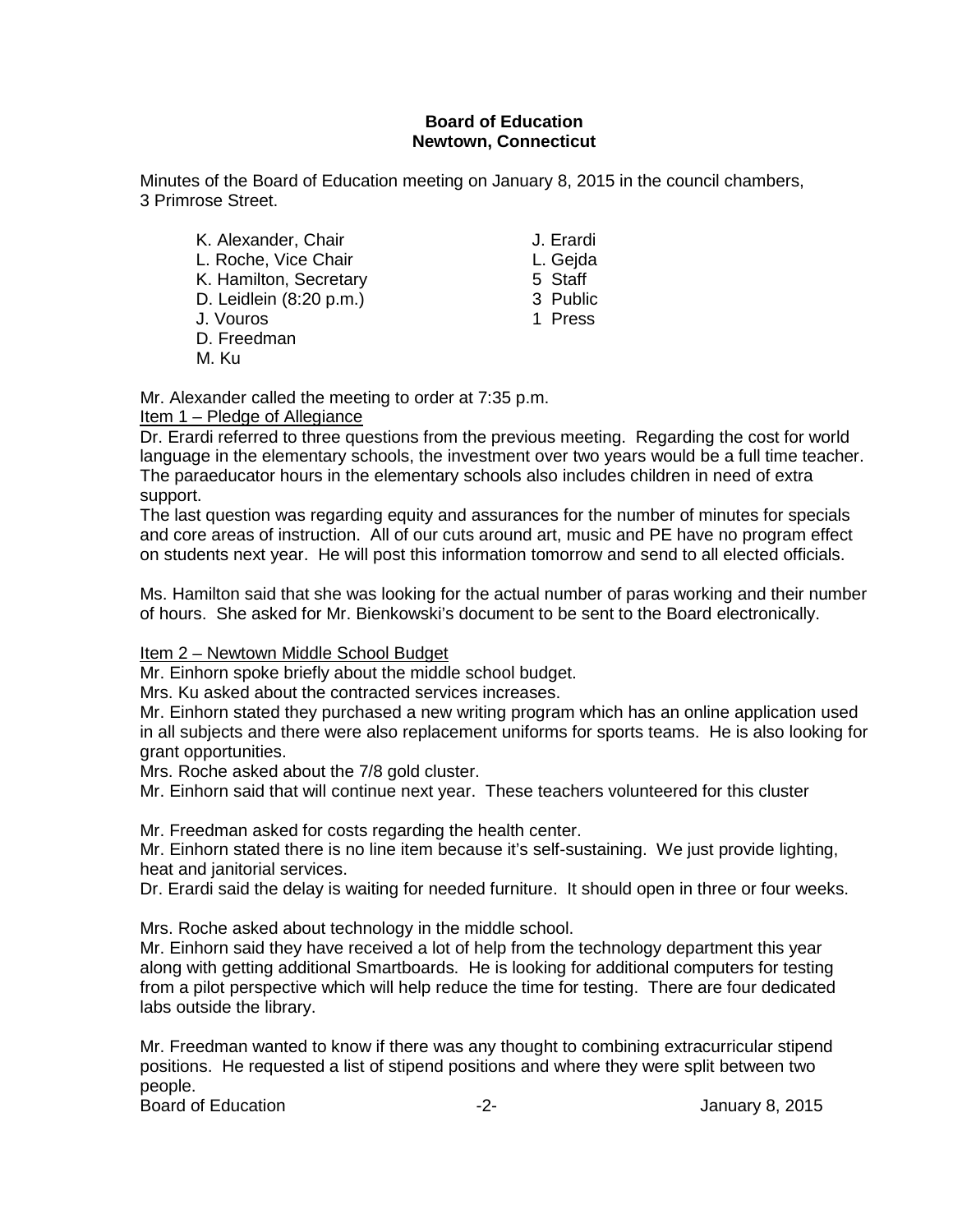Ms. Hamilton questioned the cost of the saxophone and if all instruments were owned by the students.

Mr. Einhorn said some own their instruments and some use ours.

Dr. Erardi said the cost of the saxophone is \$5,190. The need is to replace two for \$10,380.

Mr. Alexander noted the item for world language textbooks and thought they were out of Dr. Gejda's budget.

Mr. Einhorn said it has been an ongoing cost in instructional supplies.

Ms. Hamilton asked Mr. Bienkowski to give the Board the formula for each level for textbooks and instructional supplies.

#### Item 3 – Newtown High School Budget

Dr. Rodrigue said her focus is on instructional support and athletics. Regarding the academic officer this is a teacher leader position to help students in the regular education program. This position will design intervention programs, help teachers, as well as personalize instruction.

Ms. Hamilton asked how different this position was from a guidance counselor and department chair.

Dr. Rodrigue said counselors work with students on a daily basis. The new position will have a greater oversight in working with students who need individualized programs. We need differentiation at the high school. Department chairs will oversee those teachers in their departments.

Mr. Freedman said that struggling with student enrollment and the high school's going down in the next years he needs to understand the importance of this position.

Dr. Erardi said we should sample survey other high schools. Many have four, not three, assistant principals to be involved with a similar number of students.

Mr. Alexander said that for many years we have had the request for an additional assistant principal. With this not being a full time position, how will this help the assistant principals. Dr. Rogrigue said this leadership position will report to her and work side by side with the APs.

Mr. Freedman referred to the stipend position listing and asked if an analysis had been done to possibly consolidate some of the areas.

Dr. Rodrigue said some are split positions. Coaching depends on the sport as safety is an important issue.

Dr. Erardi will provide the same breakdown for stipend positions at the high school. Mrs. Roche wants to understand what each high school club or team has to pay and what parents have to pay out of pocket.

Dr. Rodrigue said the cap per family is \$450. Parents have to pay out of pocket for clubs like Debate when they attend a tournament

Mrs. Ku asked about travel costs for athletics and if we provide transportation for clubs like Debate.

Dr. Rodrigue said we usually provide buses with parents also contributing.

Ms. Hamilton asked where the pay for play money went. Board of Education **Contract Contract Contract Contract Contract Contract Contract Contract Contract Contract Contract Contract Contract Contract Contract Contract Contract Contract Contract Contract Contract Contract Cont**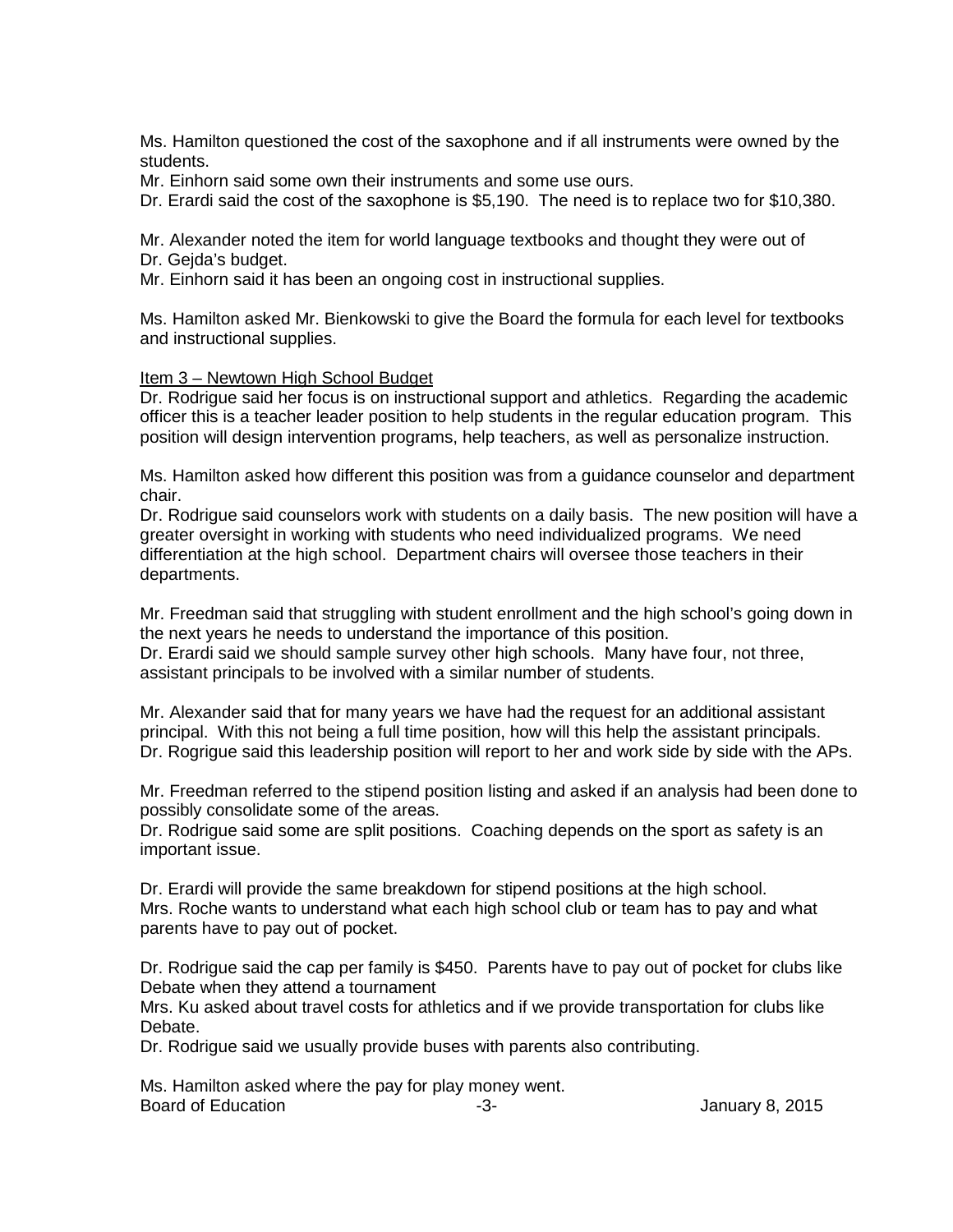Mr. Bienkowski said the bookkeeping is taken care of at the high school. After each sports season he will request a check for the amount to forward to the town. Anything beyond what goes to the town will stay in a high school account for other costs like referees.

Mrs. Ku referred to the additional coaches.

Dr. Erardi said the indoor tack position is needed for instruction and safety. There is a need to fund the boys' volleyball program, gymnastics and golf.

Mrs. Ku noted that there were 14 boys and 15 girls' sports and was concerned about Title IX equity.

Dr. Erardi said Title IX encourages equity. Cheerleading is the swing sport.

Item 4 – Pupil Personnel, Special Education and Health Budgets

Mrs. Haggard spoke about the increase each year in special education referrals and the need for the additional special education supervisor at the high school. Out of district placements have stayed it the 30s. Additional budget drivers are professional development.

Mrs. Roche noted that preschool enrollment is declining and asked if that was due to charging a fee this year.

Mrs. Haggard said we needed less peers so that would have affected the amount we brought in.

Ms. Hamilton asked for a comparison to other districts regarding out-placed students. Mrs. Haggard said that information is not readily recorded but she feels we are probably lower than most around us. As we proceed to our recovery we could get close to 7%. She would call districts for comparisons.

Mrs. Haggard said October  $1<sup>st</sup>$  we had 471 identified students with 157 referrals last year for students to be evaluated. 60% of requests are coming from parents.

Dr. Erardi said the percentage of parents making request at the secondary school level is staggering.

Mrs. Haggard said the per pupil expenditure for these students has increased to \$67,000. Dr. Erardi said the key to this formula is the percentage of reimbursement which is based on where the state is at that moment.

Mr. Vouros asked why there was an 8.2 reduction in paraprofessionals.

Mrs. Haggard said we are looking to increase the teaching model, reallocate positions and look at the IEPs.

Dr. Erardi is confident we are in a good space with this reduction.

Mr. Vouros asked how the GATES program was developing and how the additional personnel in the elementary schools would be used.

Mrs. Haggard said there would be more understanding of the identification process for third graders.

Dr. Erardi listed the information requested by the Board to include para FTE counts, talking points to ensure the community that art, music and PE are not program reductions, look at middle school stipends being split, the formula for purchasing texts and supplies, DRG search and State search regarding students at the high school and the number of administrators in those schools, look at high school stipends being split, club and activities costs per students, the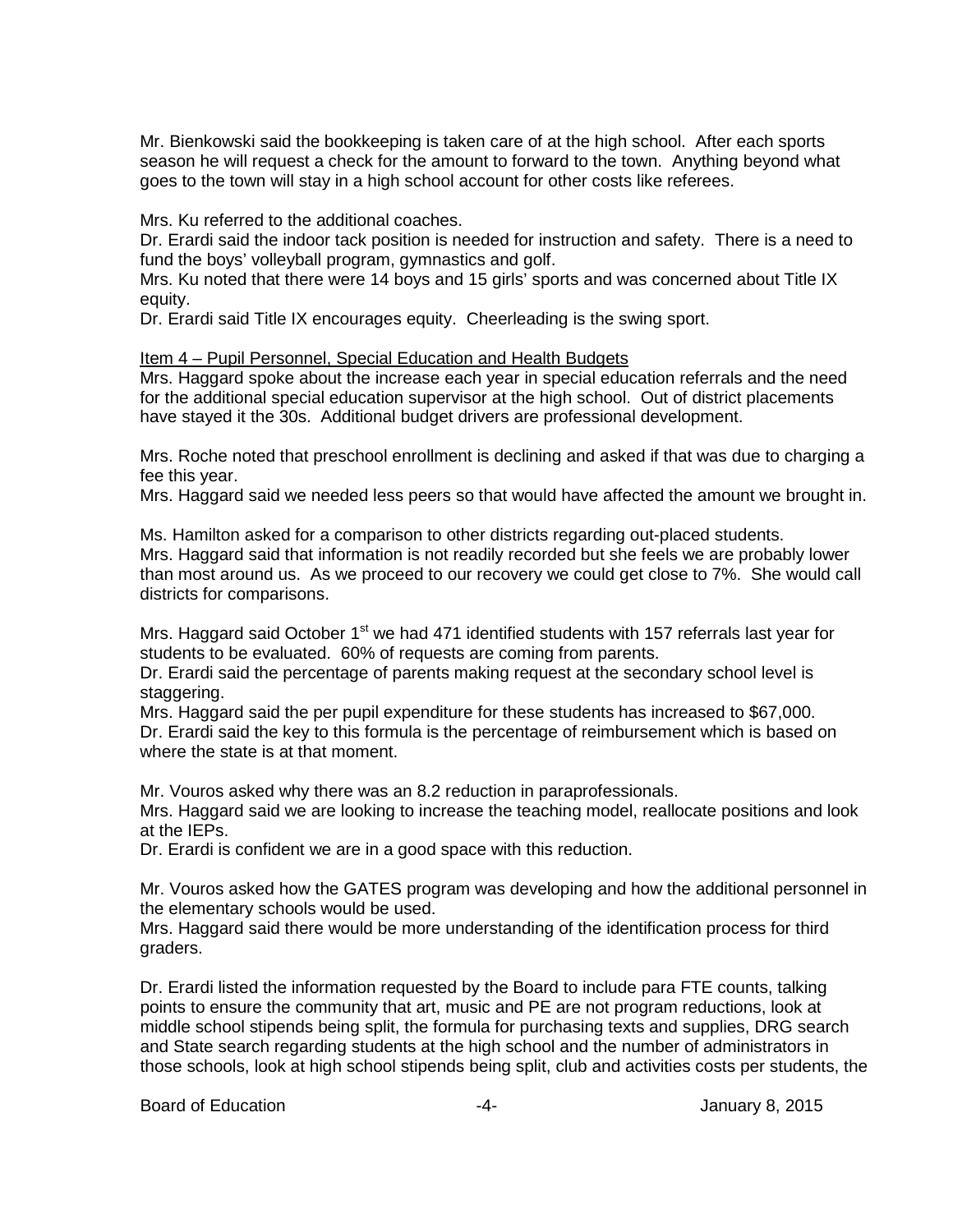breakdown of world language enrollment, the DRG comparison of out-placed students and the request for Mr. Bienkowski's document to be sent to the Board electronically.

#### Item 5 – Public Participation

Kinga Walsh, 21 Horseshoe Ridge, was concerned about removing the help needed for the students in middle and high school activities. There will be a large range of costs for the various activities.

MOTION: Mrs. Roche moved to adjourn. Mr. Vouros seconded. Motion passes unanimously.

Item 6 – Adjournment The meeting adjourned at 9:44 p.m.

Respectfully submitted:

\_\_\_\_\_\_\_\_\_\_\_\_\_\_\_\_\_\_\_\_\_\_\_\_\_\_\_\_\_\_\_\_\_ Kathryn Hamilton **Secretary**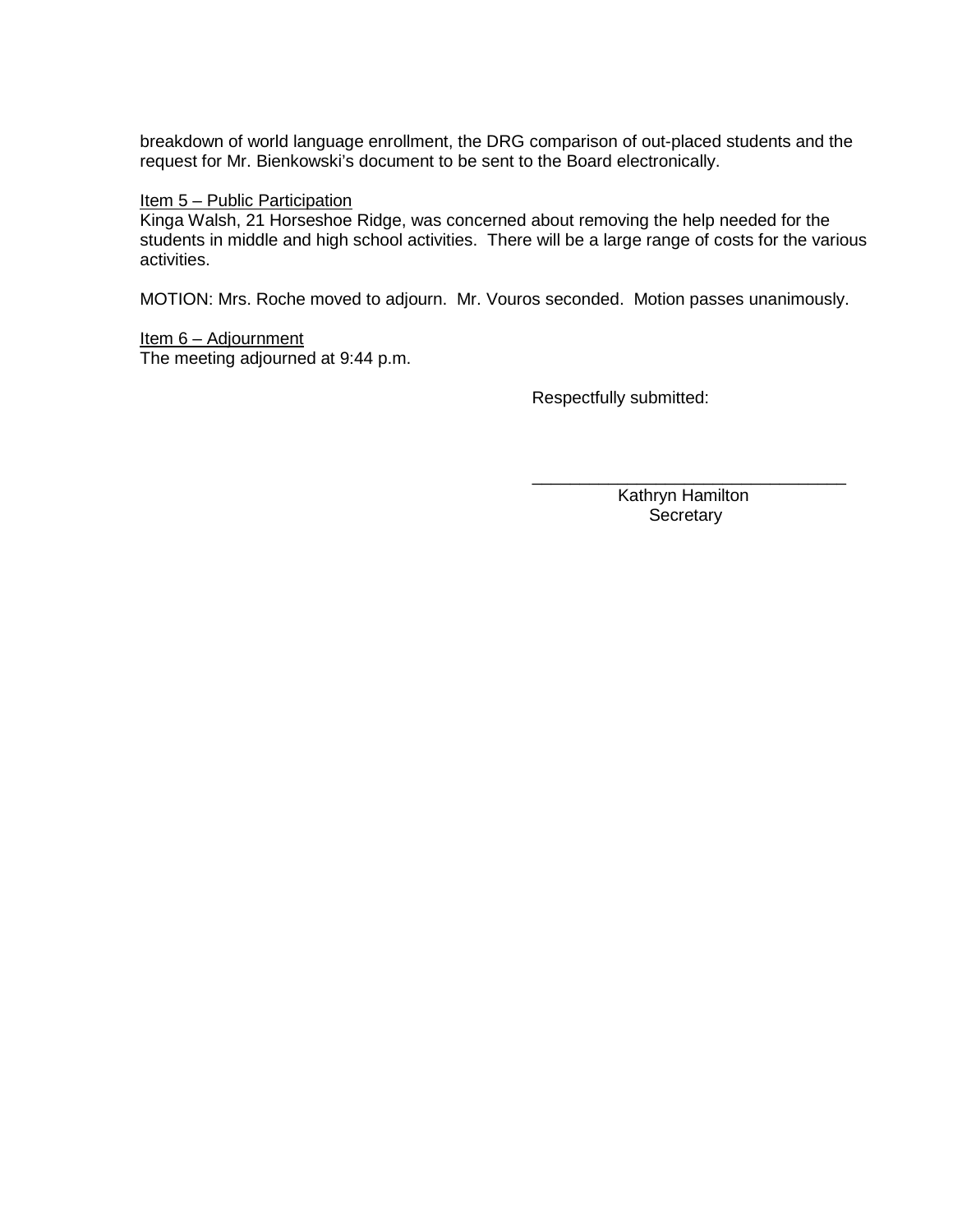#### **Board of Education Questions January 6, 2015**

1) In 2016-17 what would be the proposed cost of the Grade K & Grade 1 World Language? 2015-16 - 14 Kindergarten sections x 30 minutes = .5 FTE  $2016 - 17 - 14$  Kindergarten + 14 Grade 1 x 30 minutes = 1.0 FTE.

2) What are the annual hours worked by para-educators in the elementary schools?

| School                    | F.T.E | <b>Hours</b> | Page # |
|---------------------------|-------|--------------|--------|
| Hawley - Classroom        | 4.89  | 171.25       | 61     |
| Hawley - Library          | .57   | 20.00        | 61     |
| Sandy Hook - Classroom    | 5.16  | 180.75       | 72     |
| Sandy Hook - Library      | .57   | 20.00        | 72     |
| Middle Gate - Classroom   | 5.99  | 209.50       | 85     |
| Middle Gate - Library     | .57   | 20.00        | 85     |
| Head O'Meadow - Classroom | 4.84  | 169.50       | 96     |
| Head O'Meadow - Library   | .43   | 15.00        | 96     |
|                           |       |              |        |

3) What is the program schedule for elementary education?

| Elementary School Instructional Minutes by Grade Level    |                          |                  |                  |                    |                              |
|-----------------------------------------------------------|--------------------------|------------------|------------------|--------------------|------------------------------|
|                                                           | Kindergarten             | <b>Grade One</b> | <b>Grade Two</b> | <b>Grade Three</b> | <b>Grade Four</b>            |
| Specials:                                                 |                          |                  |                  |                    |                              |
| Art                                                       | 40                       | 40               | 40               | 40                 | 40                           |
| Lib/Media                                                 | 40                       | 40               | 40               | 40                 | 40                           |
| Music                                                     | 40                       | 40               | 40               | 40                 | 85 (w/Chorus)                |
| Physical Education                                        | 80                       | 80               | 80               | 80                 | 80                           |
| <b>Subject Areas:</b>                                     |                          |                  |                  |                    |                              |
| <b>Content Studies</b><br>(Health, Science, Soc. Studies) | 35<br>(Learning Centers) | 45               | 40               | 45                 | 45                           |
| Language Arts-                                            |                          |                  |                  |                    | 60                           |
| Reading                                                   | 50                       | 60               | 60               | 60                 | within workshop              |
| Read Aloud                                                | 15                       | 15               | 15               | 15                 | 20                           |
| Word Study                                                | 35 (Word Work)           | 25               | 25               | 25                 | 60                           |
| Writing                                                   | 50                       | 50               | 50               | 50                 | $145*$                       |
| Total                                                     | 150                      | 150              | 150              | 150                | * 5 fewer: trans bet classes |
| Math                                                      | 50                       | 60               | 65               | 65                 | 65                           |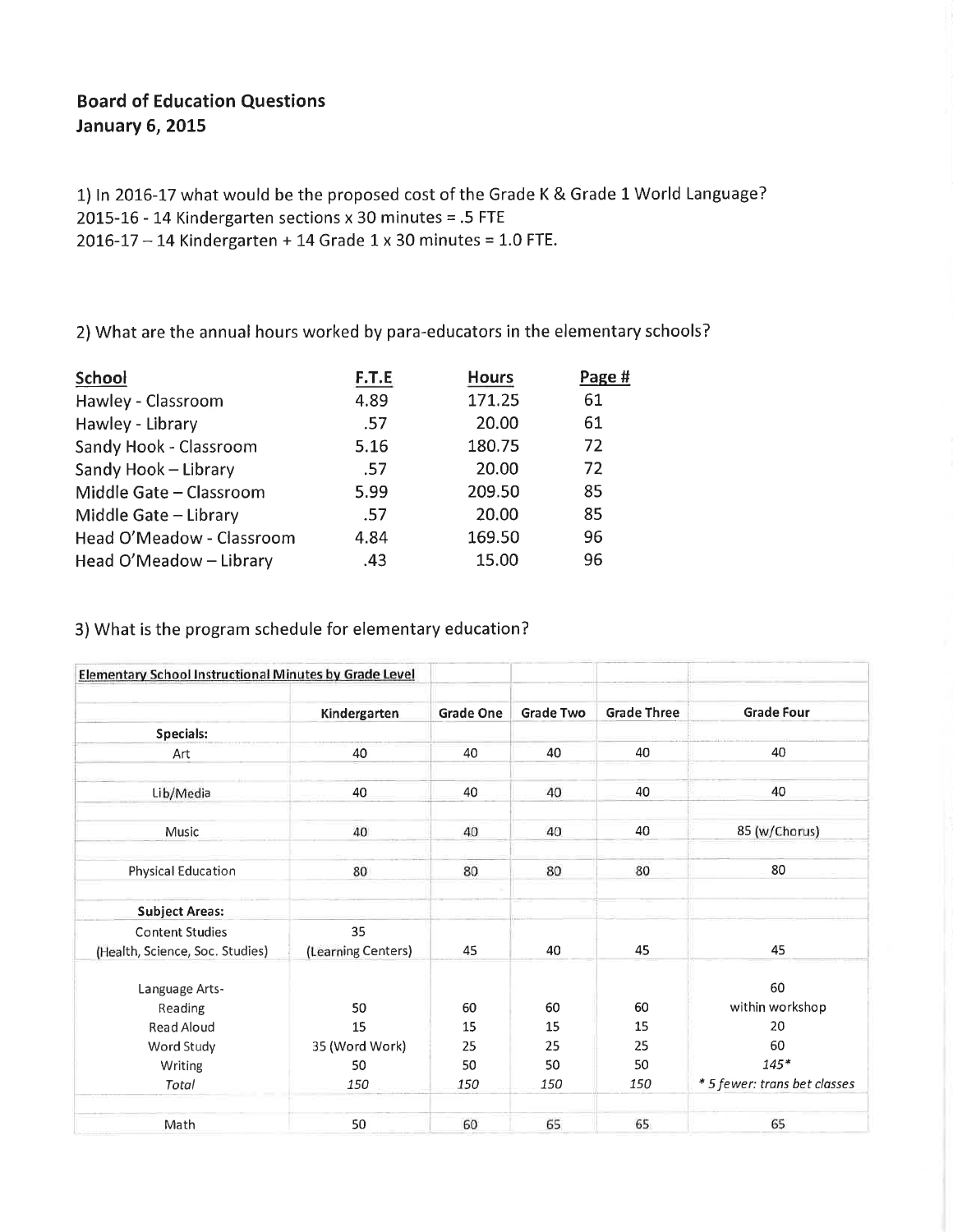Budget Presentation:

Good evening. Thank you for taking the time to deeply examine the work we've put into our 2015-16 budget. Every day, pupil service staff work tirelessly to ensure that student needs are met. Our day to day decisions always consider what's best for students as the top priority. We are proud of our work and look forward to continuous improvement in all areas which will be of benefit to our students, families and NPS staff.

As we continue to recover from 12/14 and although the SERV grant has been a source of funding to support our continued recovery, the pupil services department, as a whole, has been expending resources that have been critical to address the complexity and challenges our students and their families face.

Special education referrals continue to rise at rates that exceed last year's number of 157 and our number of students who are identified for service has risen from an Oct.  $1<sup>st</sup>$  count in 2012 of  $423$  to an Oct. 1<sup>st</sup> count in 2014 of  $471$ . While district enrollment has been declining the number of students identified for special education services has been increasing.

With these numbers increasing, they alone equate to several hours of time expended by each staff member on a child's team. (To put this in perspective, a student is in school for 1,300 hours per year. A PPT team of five involved in one referral for special education most likely would spend 10 hours in meetings, 5-10 hours evaluating, 3 hours completing paperwork and 2-3 hours consulting with outside supports or teachers. When added together this equates to 130 hours per student referred. Multiply that number by 157 and you come up over 20,000 hours expended by one team, or quite possibly 4,000-5,000 hours per staff member depending on number of staff involved on case.)

This year, along with *nearly 20% of our special education referrals coming from NHS, 69% of our crisis referrals are also coming from the high school*. The interventions, evaluations, training and consultation with parents and teachers required to meet these demands are great and the request of a Special Education Supervisor positioned at the High School exclusively is a significant requested need. Deep understanding and articulation of the law and of best practices in the field of specialized instruction (which includes both social-emotional and academic supports) will help ensure we are not only meeting our obligation under IDEA but also will this additional administrator would bring a district-wide perspective bringing coherence, consistency, and vertical alignment that is aligned with our vision and mission that strives to meet the needs of all students. This type of *administrative* leadership working shoulder to shoulder with high school administrators, staff and families will also help redesign programming, interventions, procedures and process to ensure that we continue to meet the increasing demands set before us.

● However, in some ways special education in Newtown is not unique to Newtown. The entire State of Connecticut has seen a significant increase in out of district placements, falling at a state average of 7.9% for this past year. As of today, we are at a 6.6% which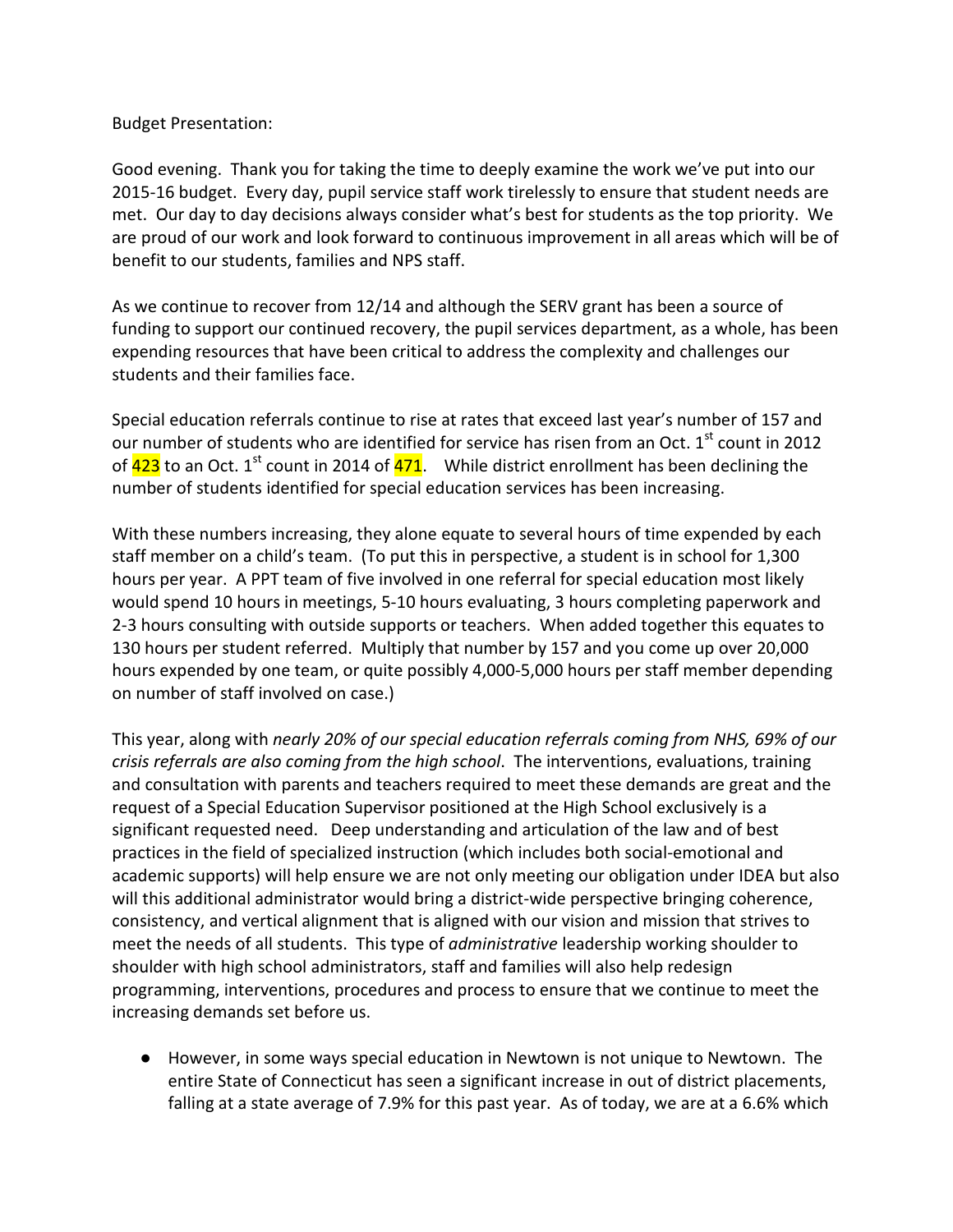is well below the state reported average. Our out of district placements have remained in the low 30's but we must remember all placements are fluid in nature and can fluctuate throughout the year contingent on several factors.

o While on the subject, the effect of the excess cost grant stands as a significant budget driver- our per pupil threshold (not expenditure as Dr. Erardi clarified) has increased over \$12,000 per student. This equates to \$12,000 additional dollars that must be board funded before the educational cost share begins to reimburse. Our ECS cost share fluctuates year to year, and hovers in the mid-70% range. New information regarding the cost share for the upcoming year has not been released to date. We are anxiously awaiting this information and are hopeful for a higher percentage.

Finally, as early identification procedures and child find process improves, our % of students identified stands at a current figure of **9.8%**. (has risen from 7.9% in 2011-12 to a current figure of 9.8%). Again, we are not an outlier with this figure as our DRG (district reference groups) average is 10%.

Additional budget drivers include the following:

- Professional development required to stay current with new dyslexia legislation.
- Updating of test protocols required to evaluate when determining special education eligibility.
- In moving toward appropriate oversight and programmatic development, extended school year administrative support is requested to help address emergent student needs, provide on-site day-to-day supervision of ESY staff, attendance at Planning and Placement meetings, management of any behavioral challenges as well as design and implementation of program delivery.
- Additional teacher for gifted programming- strengthens Gifted programming so that the implementation can be more focused and be delivered with increased fidelity and benefit to students as a result.

Areas in which we look to increase efficiencies and maintain fiscal responsibility:

- Developing procedures that monitor and deeply examine the use of various supports. (For example, aiming to support student independence, the provision of homebound tutoring)
- Reallocation of existing staff- We continually examine practice and ways student benefit from supports delivered across the continuum)
- The aim of reallocation is to increase efficiencies and maximize existing resources. (This restructuring includes the provision of co-teaching, the expansion of differentiation in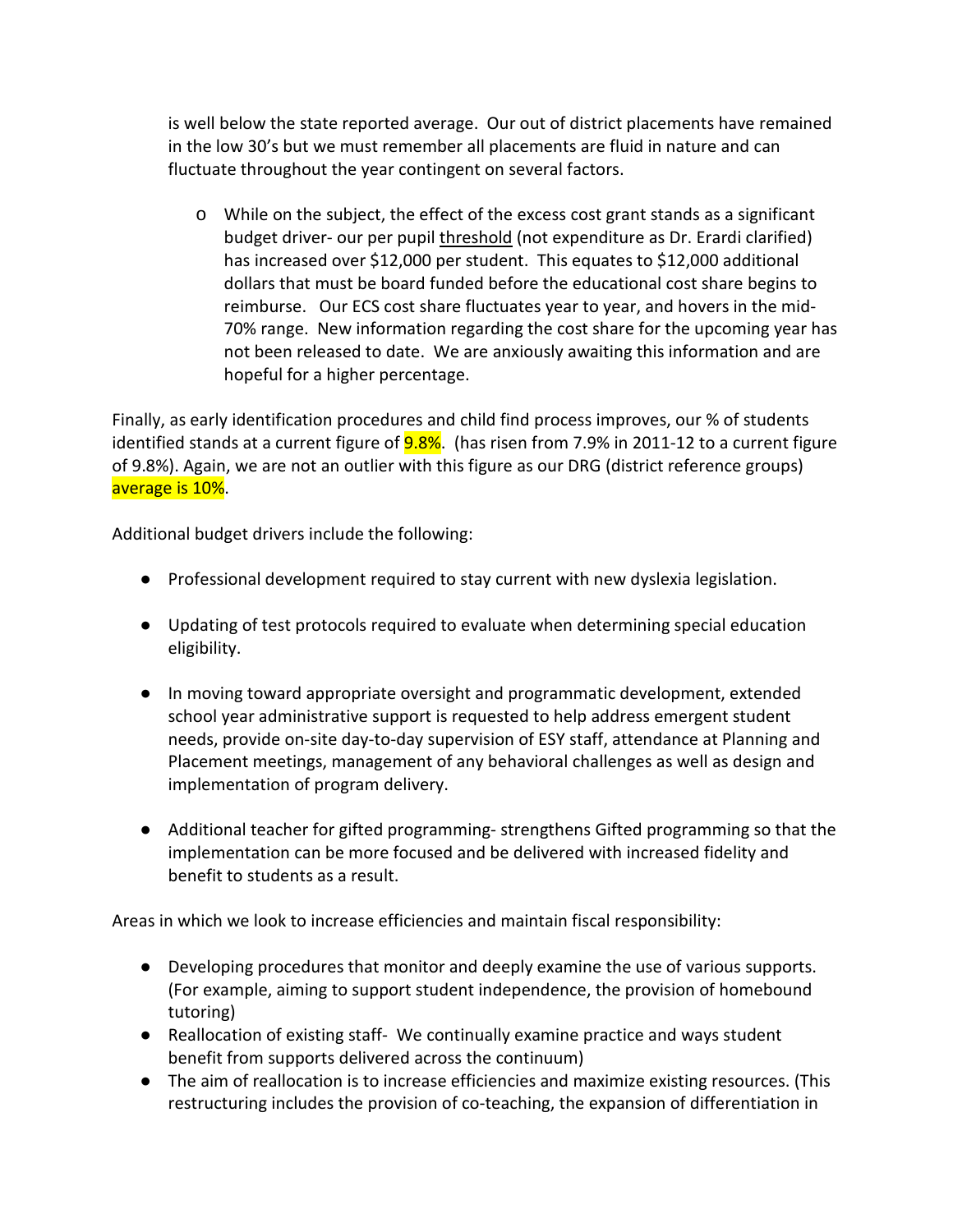the classroom while at the same time builds capacity of staff strengthening opportunities for students in the LEAST RESTRICTIVE ENVIRONMENT.)

- One area that has been affected by decreasing enrollment is the pre-k population. Currently our projections are forecasting a significant decrease in this area.
- Restructuring ESY programming- servicing students with increasing efficiencies with staff allocation and programming.
- We also have been considering the location of ESY programming to reduce overall transportation costs.

\*I also emphasized the importance of Unified Theater and the Academic Advisor position at NHS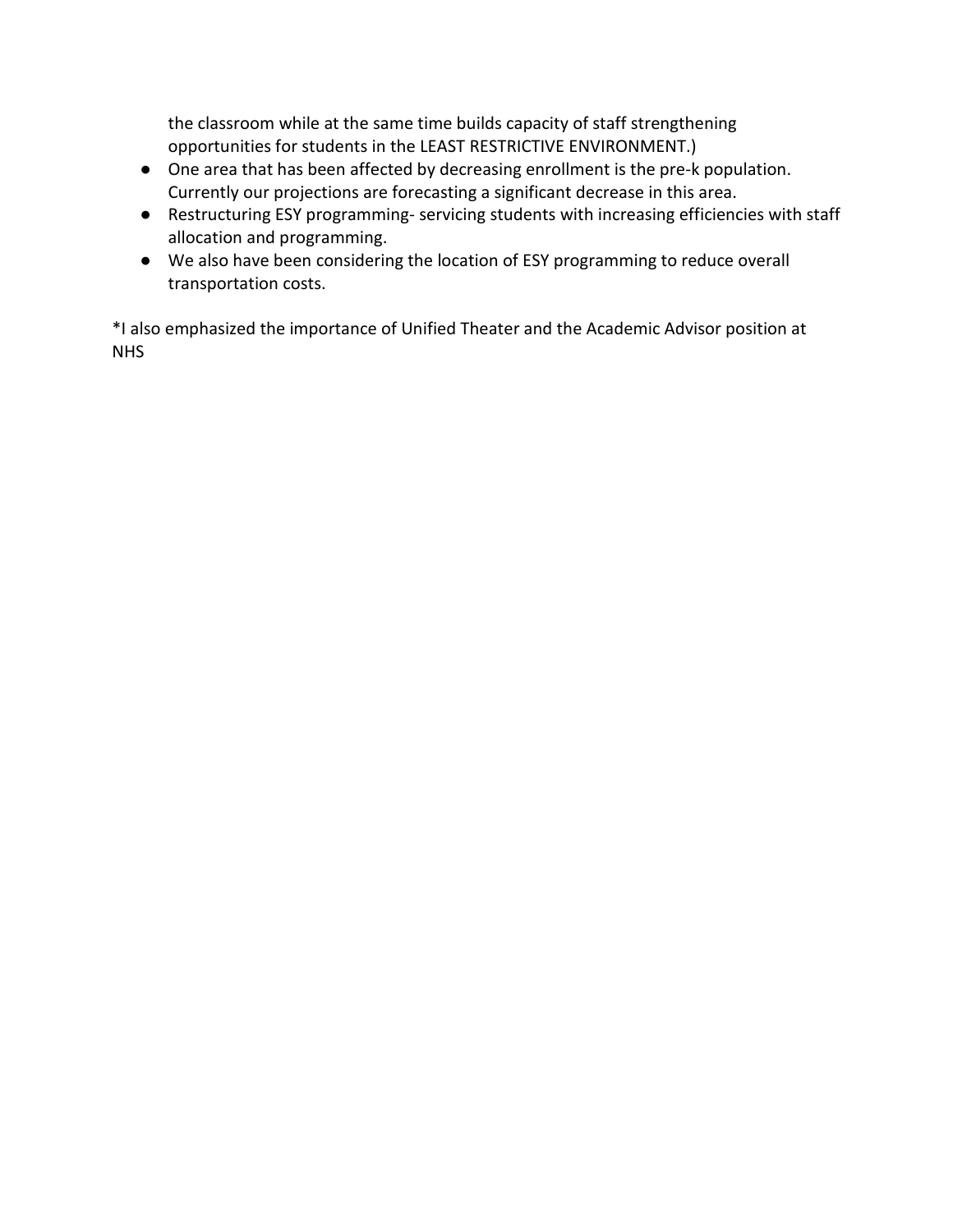**Fiscal Year 2014 - 2015** 

| 1-001-10-001-1112-0000 PRINCIPALS SALARIES     | Approved 14-15<br>\$153.054.00 | Adj Budget<br>\$153.054.00 | Princ Budget<br>\$156,115.00 | Supt Budget<br>\$156,115.00 | <b>Board Budget</b><br>\$0.00 | LC Budget<br>\$0.00 | <b>Difference</b><br>\$3.061.00 | % Diff<br>1.99% |
|------------------------------------------------|--------------------------------|----------------------------|------------------------------|-----------------------------|-------------------------------|---------------------|---------------------------------|-----------------|
| 1-001-10-001-1115-0000 LEAD TEACHERS - ADMIN.  | \$85,261.00                    | \$77.551.00                | \$90.871.00                  | \$90.871.00                 | \$0.00                        | \$0.00              | \$13,320.00                     | 17.17%          |
| 1-001-10-001-1221-0000 CLERICAL - ADMIN.       | \$68,254.00                    | \$72,043.00                | \$72,208.00                  | \$72,208.00                 | \$0.00                        | \$0.00              | \$165.00                        | 0.22%           |
| 1-001-10-001-1423-0000 EXTRA WORK - NON-       | \$1,500.00                     | \$1,500.00                 | \$1,200.00                   | \$1,200.00                  | \$0.00                        | \$0.00              | (\$300.00)                      | $-20.00%$       |
| 1-001-10-001-3100-0000 STAFF TRAIN. - ADMIN.   | \$300.00                       | \$300.00                   | \$300.00                     | \$300.00                    | \$0.00                        | \$0.00              | \$0.00                          | 0.00%           |
| 1-001-10-001-3300-0000 REPAIRS - ADMIN.        | \$0.00                         | \$0.00                     | \$0.00                       | \$0.00                      | \$0.00                        | \$0.00              | \$0.00                          | $-100.00$       |
| 1-001-10-001-4131-0000 POSTAGE - ADMIN.        | \$500.00                       | \$500.00                   | \$500.00                     | \$500.00                    | \$0.00                        | \$0.00              | \$0.00                          | 0.00%           |
| 1-001-10-001-4150-0000 PRINTING - ADMIN.       | \$180.00                       | \$180.00                   | \$180.00                     | \$180.00                    | \$0.00                        | \$0.00              | \$0.00                          | 0.00%           |
| 1-001-10-001-4200-0000 STAFF TRAVEL - ADMIN.   | \$200.00                       | \$200.00                   | \$200.00                     | \$200.00                    | \$0.00                        | \$0.00              | \$0.00                          | 0.00%           |
| 1-001-10-001-5400-0000 OFF. SUPPLIES - ADMIN.  | \$3,000.00                     | \$3,000.00                 | \$1,000.00                   | \$1,000.00                  | \$0.00                        | \$0.00              | (\$2,000.00)                    | $-66.67%$       |
| 1-001-10-001-8900-0000 MEMBERSHIPS - ADMIN.    | \$0.00                         | \$0.00                     | \$0.00                       | \$0.00                      | \$0.00                        | \$0.00              | \$0.00                          | $-100.00$       |
| ADMINISTRATION<br>001                          | \$312,249.00                   | \$308,328.00               | \$322,574.00                 | \$322.574.00                | \$0.00                        | \$0.00              | \$14,246.00                     | 4.62%           |
|                                                |                                |                            |                              |                             |                               |                     |                                 |                 |
| 1-001-10-002-1121-0000 TEACHERS - ART          | \$54,069.00                    | \$54,069.00                | \$54,880.00                  | \$54,880.00                 | \$0.00                        | \$0.00              | \$811.00                        | 1.49%           |
| 1-001-10-002-5100-0000 INSTR. SUPPLIES - ART   | \$3,000.00                     | \$3,000.00                 | \$2,300.00                   | \$2,300.00                  | \$0.00                        | \$0.00              | (\$700.00)                      | $-23.34%$       |
| 002<br>ART                                     | \$57.069.00                    | \$57,069.00                | \$57,180.00                  | \$57,180.00                 | \$0.00                        | \$0.00              | \$111.00                        | 0.19%           |
| 1-001-10-009-1131-0000 SPECIALISTS - EARLY     | \$43,584.00                    | \$28,584.00                | \$55,579.00                  | \$27,486.00                 | \$0.00                        | \$0.00              | (\$1.098.00)                    | $-3.85%$        |
| <b>EARLY INTERVENTION</b><br>009               | \$43,584.00                    | \$28,584.00                | \$55,579.00                  | \$27,486.00                 | \$0.00                        | \$0.00              | (\$1,098.00)                    | $-3.84%$        |
| 1-001-10-020-1131-0000 SPECIALISTS - MATH/SCI  | \$81,862.00                    | \$81,862.00                | \$83,515.00                  | \$83,515.00                 | \$0.00                        | \$0.00              | \$1.653.00                      | 2.01%           |
| 1-001-10-020-4000-0000 CONTRACTED SERV. -      | \$0.00                         | \$0.00                     | \$0.00                       | \$0.00                      | \$0.00                        | \$0.00              | \$0.00                          | $-100.00$       |
| 020<br>MATH                                    | \$81,862.00                    | \$81,862.00                | \$83,515.00                  | \$83,515.00                 | \$0.00                        | \$0.00              | \$1,653.00                      | 2.02%           |
| 1-001-10-022-1121-0000 TEACHERS - MUSIC        | \$61.754.00                    | \$61.754.00                | \$63,113.00                  | \$63,113.00                 | \$0.00                        | \$0.00              | \$1.359.00                      | 2.20%           |
| 1-001-10-022-3300-0000 REPAIRS - MUSIC         | \$300.00                       | \$300.00                   | \$300.00                     | \$300.00                    | \$0.00                        | \$0.00              | \$0.00                          | 0.00%           |
| 1-001-10-022-4000-0000 CONTRACTED SERV. -      | \$600.00                       | \$600.00                   | \$600.00                     | \$600.00                    | \$0.00                        | \$0.00              | \$0.00                          | 0.00%           |
| 1-001-10-022-5100-0000 INSTR. SUPPLIES -       | \$998.00                       | \$998.00                   | \$998.00                     | \$998.00                    | \$0.00                        | \$0.00              | \$0.00                          | 0.00%           |
| 022<br><b>MUSIC</b>                            | \$63,652.00                    | \$63.652.00                | \$65,011.00                  | \$65,011.00                 | \$0.00                        | \$0.00              | \$1,359.00                      | 2.14%           |
|                                                |                                |                            |                              |                             |                               |                     |                                 |                 |
| 1-001-10-024-1121-0000 TEACHERS - P.E.         | \$105,538.00                   | \$119,407.00               | \$122,303.00                 | \$122,303.00                | \$0.00                        | \$0.00              | \$2,896.00                      | 2.42%           |
| 1-001-10-024-5100-0000 INSTR. SUPPLIES - P.E.  | \$1,200.00                     | \$1,200.00                 | \$1,200.00                   | \$1,200.00                  | \$0.00                        | \$0.00              | \$0.00                          | 0.00%           |
| PHYSICAL EDUCATION<br>024                      | \$106.738.00                   | \$120,607.00               | \$123,503.00                 | \$123,503.00                | \$0.00                        | \$0.00              | \$2,896.00                      | 2.40%           |
| 1-001-10-026-1121-0000 TEACHERS - READING      | \$133,166.00                   | \$133,885.00               | \$136,748.00                 | \$136,748.00                | \$0.00                        | \$0.00              | \$2,863.00                      | 2.13%           |
| 1-001-10-026-1131-0000 SPECIALISTS - READING   | \$0.00                         | \$0.00                     | \$0.00                       | \$0.00                      | \$0.00                        | \$0.00              | \$0.00                          | $-100.00$       |
| <b>READING</b><br>026                          | \$133,166.00                   | \$133,885.00               | \$136,748.00                 | \$136,748.00                | \$0.00                        | \$0.00              | \$2,863.00                      | 2.14%           |
| 1-001-10-034-1131-0000 SPECIALISTS - LIBRARY   | \$52,127.00                    | \$52,127.00                | \$66,954.00                  | \$66,954.00                 | \$0.00                        | \$0.00              | \$14,827.00                     | 28.44%          |
| 1-001-10-034-1232-0000 ED ASSISTANTS - LIBRARY | \$11,729.00                    | \$11,729.00                | \$12,120.00                  | \$12,120.00                 | \$0.00                        | \$0.00              | \$391.00                        | 3.33%           |
| 1-001-10-034-3300-0000 REPAIRS - LIBRARY       | \$400.00                       | \$400.00                   | \$400.00                     | \$400.00                    | \$0.00                        | \$0.00              | \$0.00                          | 0.00%           |
| 1-001-10-034-4000-0000 CONTRACTED SERV. -      | \$4,376.00                     | \$4,376.00                 | \$4,376.00                   | \$4,376.00                  | \$0.00                        | \$0.00              | \$0.00                          | 0.00%           |
| 1-001-10-034-5300-0000 SUPPLIES - LIBRARY      | \$9,000.00                     | \$9,000.00                 | \$7,000.00                   | \$7,000.00                  | \$0.00                        | \$0.00              | (\$2,000.00)                    | $-22.23%$       |
| 1-001-10-034-8900-0000 MEMBERSHIPS - LIBRARY   | \$75.00                        | \$75.00                    | \$75.00                      | \$75.00                     | \$0.00                        | \$0.00              | \$0.00                          | 0.00%           |

Page 1 of 28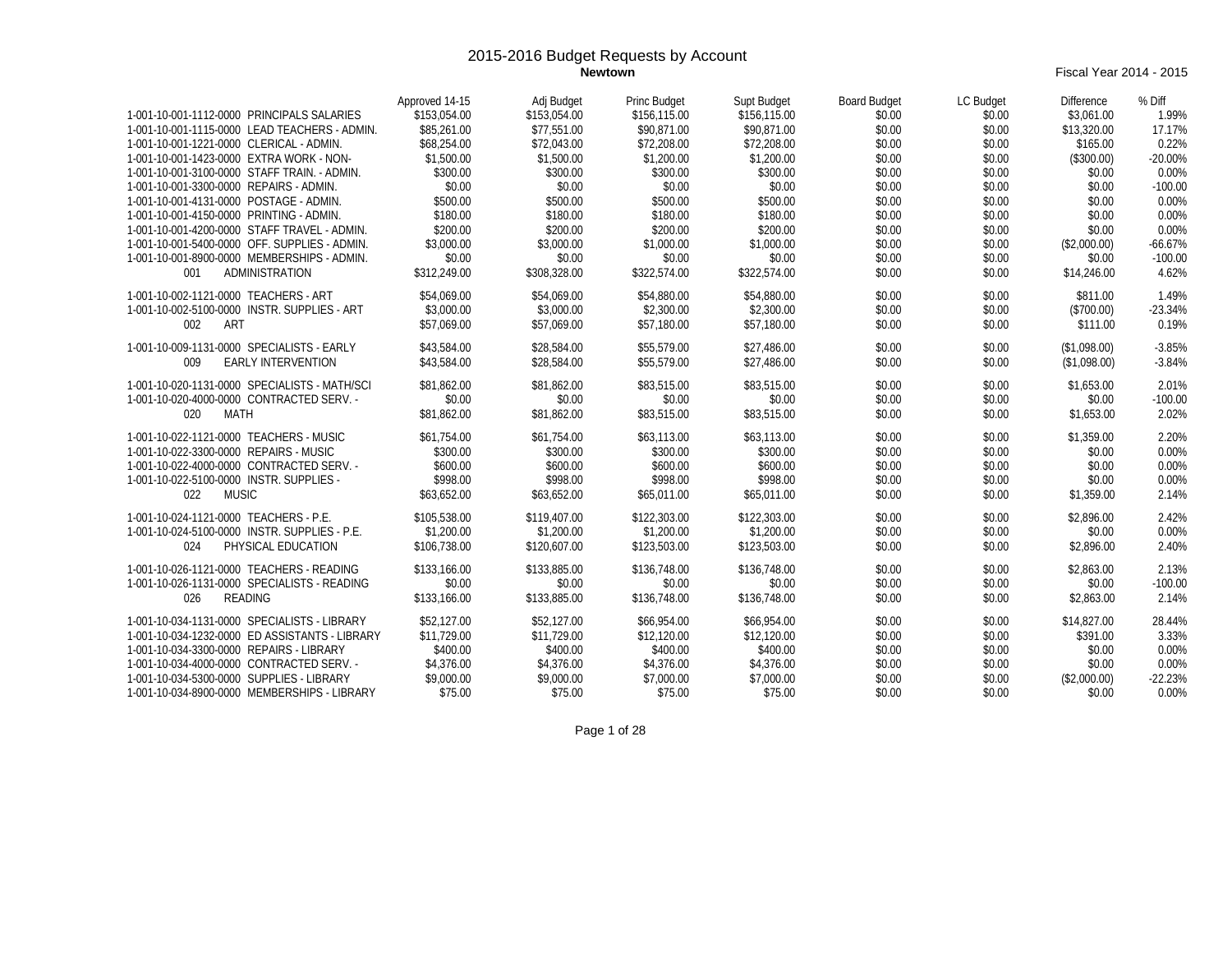**Newtown** Fiscal Year 2014 - 2015

| <b>LIBRARY</b><br>034                         | Approved 14-15<br>\$77,707.00 | Adj Budget<br>\$77,707.00 | Princ Budget<br>\$90,925.00 | Supt Budget<br>\$90,925.00 | <b>Board Budget</b><br>\$0.00 | LC Budget<br>\$0.00 | <b>Difference</b><br>\$13,218.00 | % Diff<br>17.01% |
|-----------------------------------------------|-------------------------------|---------------------------|-----------------------------|----------------------------|-------------------------------|---------------------|----------------------------------|------------------|
| 1-001-10-038-1121-0000 TEACHERS -             | \$1,326,410.00                | \$1,334,805.00            | \$1,368,071.00              | \$1,311,477.00             | \$0.00                        | \$0.00              | (\$23,328.00)                    | $-1.75%$         |
| 1-001-10-038-1131-0000 SPECIALISTS -          | \$9,276.00                    | \$9,276.00                | \$6,284.00                  | \$6,284.00                 | \$0.00                        | \$0.00              | (\$2,992.00)                     | $-32.26%$        |
| 1-001-10-038-1232-0000 ED ASSISTANTS -        | \$92,524.00                   | \$92,524.00               | \$92,599.00                 | \$92,599.00                | \$0.00                        | \$0.00              | \$75.00                          | 0.08%            |
| 1-001-10-038-1311-0000 CERT. SUBS. - CLASS.   | \$2,500.00                    | \$2,500.00                | \$1,800.00                  | \$1,800.00                 | \$0.00                        | \$0.00              | (\$700.00)                       | $-28.00%$        |
| 1-001-10-038-1410-0000 ACTIVITIES SALARIES    | \$6,379.00                    | \$6,379.00                | \$6,379.00                  | \$6,379.00                 | \$0.00                        | \$0.00              | \$0.00                           | 0.00%            |
| 1-001-10-038-1421-0000 EXTRA WORK - CERT.     | \$0.00                        | \$0.00                    | \$0.00                      | \$0.00                     | \$0.00                        | \$0.00              | \$0.00                           | $-100.00$        |
| 1-001-10-038-3100-0000 STAFF TRAIN. -         | \$3,400.00                    | \$3,400.00                | \$2,000.00                  | \$2,000.00                 | \$0.00                        | \$0.00              | (\$1,400.00)                     | $-41.18%$        |
| 1-001-10-038-3410-0000 COPIER RENTAL -        | \$10,728.00                   | \$10,728.00               | \$10,728.00                 | \$10,728.00                | \$0.00                        | \$0.00              | \$0.00                           | 0.00%            |
| 1-001-10-038-4150-0000 PRINTING - CLASSROOM   | \$0.00                        | \$0.00                    | \$0.00                      | \$0.00                     | \$0.00                        | \$0.00              | \$0.00                           | $-100.00$        |
| 1-001-10-038-4200-0000 STAFF TRAVEL -         | \$500.00                      | \$500.00                  | \$500.00                    | \$500.00                   | \$0.00                        | \$0.00              | \$0.00                           | 0.00%            |
| 1-001-10-038-4300-0000 STUDENT TRAVEL -       | \$300.00                      | \$300.00                  | \$300.00                    | \$300.00                   | \$0.00                        | \$0.00              | \$0.00                           | 0.00%            |
| 1-001-10-038-5100-0000 INSTR. SUPPLIES -      | \$29,626.00                   | \$29,626.00               | \$27,361.00                 | \$27,361.00                | \$0.00                        | \$0.00              | (\$2,265.00)                     | $-7.65%$         |
| 1-001-10-038-6900-0000 TEXTBOOKS - CLASSROOM  | \$17,144.00                   | \$17,144.00               | \$14,709.00                 | \$14,709.00                | \$0.00                        | \$0.00              | (\$2,435.00)                     | $-14.21%$        |
| 1-001-10-038-7200-0000 EQUIPMENT - CLASSROOM  | \$0.00                        | \$0.00                    | \$0.00                      | \$0.00                     | \$0.00                        | \$0.00              | \$0.00                           | $-100.00$        |
| 1-001-10-038-8900-0000 MEMBERSHIPS -          | \$640.00                      | \$640.00                  | \$640.00                    | \$640.00                   | \$0.00                        | \$0.00              | \$0.00                           | 0.00%            |
| <b>CLASSROOM</b><br>038                       | \$1,499,427.00                | \$1,507,822.00            | \$1,531,371.00              | \$1,474,777.00             | \$0.00                        | \$0.00              | (\$33,045.00)                    | $-2.19%$         |
| 10<br>HAWLEY                                  | \$2,375,454.00                | \$2,379,516.00            | \$2,466,406.00              | \$2,381,719.00             | \$0.00                        | \$0.00              | \$2,203.00                       | 0.09%            |
| 1-001-20-001-1112-0000 PRINCIPALS SALARIES    | \$155,054.00                  | \$155,054.00              | \$158,115.00                | \$158,115.00               | \$0.00                        | \$0.00              | \$3,061.00                       | 1.97%            |
| 1-001-20-001-1115-0000 LEAD TEACHERS - ADMIN. | \$81.862.00                   | \$89,484.00               | \$83,515.00                 | \$83,515.00                | \$0.00                        | \$0.00              | (\$5,969.00)                     | $-6.68%$         |
| 1-001-20-001-1221-0000 CLERICAL - ADMIN.      | \$84,067.00                   | \$84,067.00               | \$84,381.00                 | \$84,381.00                | \$0.00                        | \$0.00              | \$314.00                         | 0.37%            |
| 1-001-20-001-1423-0000 EXTRA WORK - NON-      | \$2,200.00                    | \$2,200.00                | \$2,200.00                  | \$2,200.00                 | \$0.00                        | \$0.00              | \$0.00                           | 0.00%            |
| 1-001-20-001-3100-0000 STAFF TRAIN. - ADMIN.  | \$1,000.00                    | \$1,000.00                | \$0.00                      | \$0.00                     | \$0.00                        | \$0.00              | (\$1,000.00)                     | $-100.00$        |
| 1-001-20-001-3300-0000 REPAIRS - ADMIN.       | \$0.00                        | \$0.00                    | \$0.00                      | \$0.00                     | \$0.00                        | \$0.00              | \$0.00                           | $-100.00$        |
| 1-001-20-001-4131-0000 POSTAGE - ADMIN.       | \$800.00                      | \$800.00                  | \$400.00                    | \$400.00                   | \$0.00                        | \$0.00              | (\$400.00)                       | $-50.00%$        |
| 1-001-20-001-4150-0000 PRINTING - ADMIN       | \$300.00                      | \$300.00                  | \$300.00                    | \$300.00                   | \$0.00                        | \$0.00              | \$0.00                           | 0.00%            |
| 1-001-20-001-4200-0000 STAFF TRAVEL - ADMIN.  | \$800.00                      | \$800.00                  | \$500.00                    | \$500.00                   | \$0.00                        | \$0.00              | (\$300.00)                       | $-37.50%$        |
| 1-001-20-001-5400-0000 OFF. SUPPLIES - ADMIN. | \$0.00                        | \$0.00                    | \$3,514.00                  | \$3,514.00                 | \$0.00                        | \$0.00              | \$3.514.00                       | $-100.00$        |
| 1-001-20-001-8900-0000 MEMBERSHIPS - ADMIN.   | \$0.00                        | \$0.00                    | \$200.00                    | \$200.00                   | \$0.00                        | \$0.00              | \$200.00                         | $-100.00$        |
| ADMINISTRATION<br>001                         | \$326.083.00                  | \$333,705.00              | \$333,125.00                | \$333,125.00               | \$0.00                        | \$0.00              | (\$580.00)                       | $-0.17%$         |
| 1-001-20-002-1121-0000 TEACHERS - ART         | \$90,726.00                   | \$90,726.00               | \$92,024.00                 | \$92,024.00                | \$0.00                        | \$0.00              | \$1,298.00                       | 1.43%            |
| 1-001-20-002-5100-0000 INSTR. SUPPLIES - ART  | \$3,000.00                    | \$3,000.00                | \$3,000.00                  | \$3,000.00                 | \$0.00                        | \$0.00              | \$0.00                           | 0.00%            |
| ART<br>002                                    | \$93.726.00                   | \$93.726.00               | \$95,024.00                 | \$95.024.00                | \$0.00                        | \$0.00              | \$1,298.00                       | 1.38%            |
| 1-001-20-009-1131-0000 SPECIALISTS - EARLY    | \$0.00                        | \$0.00                    | \$0.00                      | \$0.00                     | \$0.00                        | \$0.00              | \$0.00                           | $-100.00$        |
| 009<br><b>EARLY INTERVENTION</b>              | \$0.00                        | \$0.00                    | \$0.00                      | \$0.00                     | \$0.00                        | \$0.00              | \$0.00                           | $-100.00$        |
| 1-001-20-020-1131-0000 SPECIALISTS - MATH/SCI | \$92.656.00                   | \$92,656.00               | \$95,203.00                 | \$95,203.00                | \$0.00                        | \$0.00              | \$2,547.00                       | 2.74%            |
| <b>MATH</b><br>020                            | \$92.656.00                   | \$92.656.00               | \$95,203.00                 | \$95,203.00                | \$0.00                        | \$0.00              | \$2,547.00                       | 2.75%            |
| 1-001-20-022-1121-0000 TEACHERS - MUSIC       | \$99,993.00                   | \$99,993.00               | \$101,440.00                | \$101,440.00               | \$0.00                        | \$0.00              | \$1,447.00                       | 1.44%            |
|                                               |                               |                           |                             |                            |                               |                     |                                  |                  |

Page 2 of 28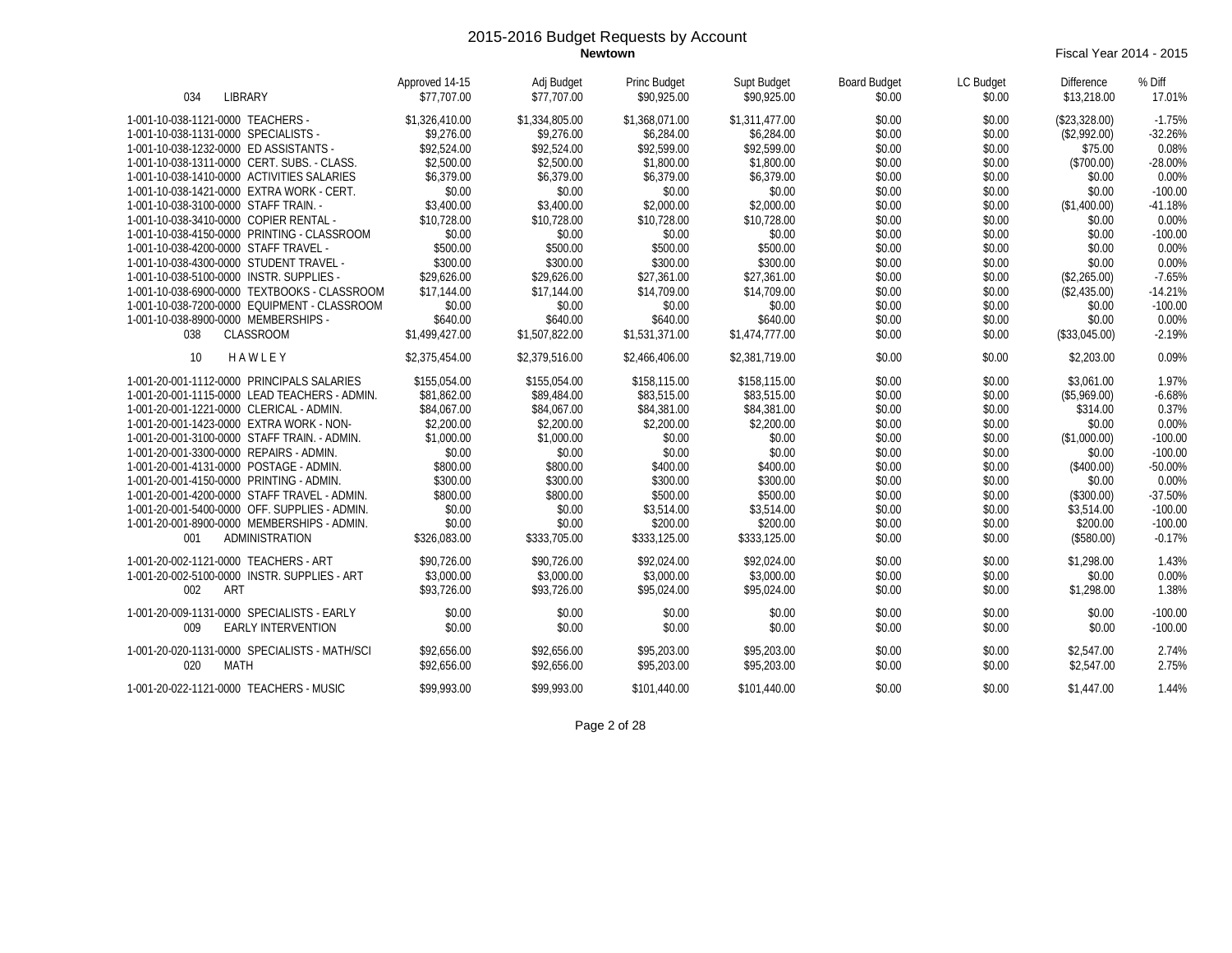**Newtown** Fiscal Year 2014 - 2015

| 1-001-20-022-3300-0000 REPAIRS - MUSIC                                              | Approved 14-15<br>\$800.00 | Adj Budget<br>\$800.00 | Princ Budget<br>\$725.00 | Supt Budget<br>\$725.00 | <b>Board Budget</b><br>\$0.00 | LC Budget<br>\$0.00 | <b>Difference</b>          | % Diff<br>$-9.38%$     |
|-------------------------------------------------------------------------------------|----------------------------|------------------------|--------------------------|-------------------------|-------------------------------|---------------------|----------------------------|------------------------|
| 1-001-20-022-4000-0000 CONTRACTED SERV. -                                           | \$1,400.00                 | \$1,400.00             | \$1,330.00               | \$1,330.00              | \$0.00                        | \$0.00              | (\$75.00)<br>(\$70.00)     | $-5.00%$               |
| 1-001-20-022-4300-0000 STUDENT TRAVEL - MUSIC                                       | \$380.00                   | \$380.00               | \$200.00                 | \$200.00                | \$0.00                        | \$0.00              | (\$180.00)                 | $-47.37%$              |
| 1-001-20-022-5100-0000 INSTR. SUPPLIES -                                            | \$2,881.00                 | \$2,881.00             | \$1,445.00               | \$1,445.00              | \$0.00                        | \$0.00              | (\$1,436.00)               | $-49.85%$              |
| 1-001-20-022-7200-0000 EQUIPMENT - MUSIC                                            | \$0.00                     | \$0.00                 | \$0.00                   | \$0.00                  | \$0.00                        | \$0.00              | \$0.00                     | $-100.00$              |
| 022<br><b>MUSIC</b>                                                                 | \$105,454.00               | \$105,454.00           | \$105,140.00             | \$105,140.00            | \$0.00                        | \$0.00              | (\$314.00)                 | $-0.30%$               |
|                                                                                     |                            |                        |                          |                         |                               |                     |                            |                        |
| 1-001-20-024-1121-0000 TEACHERS - P.E.                                              | \$149,065.00               | \$124,065.00           | \$128,074.00             | \$128,074.00            | \$0.00                        | \$0.00              | \$4,009.00                 | 3.23%                  |
| 1-001-20-024-5100-0000 INSTR. SUPPLIES - P.E.                                       | \$1,623.00                 | \$1,623.00             | \$1,200.00               | \$1,200.00              | \$0.00                        | \$0.00              | (\$423.00)                 | $-26.07%$              |
| 024<br>PHYSICAL EDUCATION                                                           | \$150.688.00               | \$125,688.00           | \$129,274.00             | \$129,274.00            | \$0.00                        | \$0.00              | \$3,586.00                 | 2.85%                  |
| 1-001-20-026-1121-0000 TEACHERS - READING                                           | \$191.839.00               | \$192.367.00           | \$196.047.00             | \$196.047.00            | \$0.00                        | \$0.00              | \$3.680.00                 | 1.91%                  |
| 1-001-20-026-1131-0000 SPECIALISTS - READING                                        | \$92,369.00                | \$92,369.00            | \$93,756.00              | \$93,756.00             | \$0.00                        | \$0.00              | \$1,387.00                 | 1.50%                  |
| READING<br>026                                                                      | \$284,208.00               | \$284,736.00           | \$289,803.00             | \$289,803.00            | \$0.00                        | \$0.00              | \$5,067.00                 | 1.78%                  |
| 1-001-20-034-1131-0000 SPECIALISTS - LIBRARY                                        | \$56.347.00                | \$56.347.00            | \$57.502.00              | \$57,502.00             | \$0.00                        | \$0.00              | \$1,155.00                 | 2.04%                  |
| 1-001-20-034-1221-0000 CLERICAL - LIBRARY                                           | \$11,484.00                | \$11,484.00            | \$11,484.00              | \$11,484.00             | \$0.00                        | \$0.00              | \$0.00                     | 0.00%                  |
| 1-001-20-034-1232-0000 ED ASSISTANTS - LIBRARY                                      | \$11,945.00                | \$11,945.00            | \$11,945.00              | \$11,945.00             | \$0.00                        | \$0.00              | \$0.00                     | 0.00%                  |
| 1-001-20-034-3300-0000 REPAIRS - LIBRARY                                            | \$500.00                   | \$500.00               | \$475.00                 | \$475.00                | \$0.00                        | \$0.00              | (\$25.00)                  | $-5.00%$               |
| 1-001-20-034-4000-0000 CONTRACTED SERV. -                                           | \$9,082.00                 | \$9,082.00             | \$8,628.00               | \$8,628.00              | \$0.00                        | \$0.00              | (\$454.00)                 | $-5.00%$               |
| 1-001-20-034-5300-0000 SUPPLIES - LIBRARY                                           | \$8,000.00                 | \$8,000.00             | \$7,600.00               | \$7,600.00              | \$0.00                        | \$0.00              | (\$400.00)                 | $-5.00%$               |
| 1-001-20-034-8900-0000 MEMBERSHIPS - LIBRARY                                        | \$340.00                   | \$340.00               | \$323.00                 | \$323.00                | \$0.00                        | \$0.00              | (\$17.00)                  | $-5.00%$               |
| 034<br>LIBRARY                                                                      | \$97,698.00                | \$97,698.00            | \$97,957.00              | \$97,957.00             | \$0.00                        | \$0.00              | \$259.00                   | 0.27%                  |
|                                                                                     |                            |                        |                          |                         |                               |                     |                            |                        |
| 1-001-20-038-1121-0000 TEACHERS -                                                   | \$1,479,012.00             | \$1,476,512.00         | \$1,495,833.00           | \$1,439,239.00          | \$0.00                        | \$0.00              | (\$37,273.00)              | $-2.53%$               |
| 1-001-20-038-1131-0000 SPECIALISTS -                                                | \$9,276.00                 | \$9,276.00             | \$6,284.00               | \$6,284.00              | \$0.00                        | \$0.00              | (\$2,992.00)               | $-32.26%$              |
| 1-001-20-038-1232-0000 ED ASSISTANTS -                                              | \$96,528.00                | \$96,528.00            | \$96,603.00              | \$96,603.00             | \$0.00                        | \$0.00              | \$75.00                    | 0.07%                  |
| 1-001-20-038-1311-0000 CERT. SUBS. - CLASS.                                         | \$2,000.00                 | \$2,000.00             | \$2,000.00               | \$2,000.00              | \$0.00                        | \$0.00              | \$0.00                     | 0.00%                  |
| 1-001-20-038-1410-0000 ACTIVITIES SALARIES                                          | \$6,379.00                 | \$6,379.00             | \$6,379.00               | \$6,379.00              | \$0.00                        | \$0.00              | \$0.00                     | 0.00%                  |
| 1-001-20-038-3100-0000 STAFF TRAIN. -                                               | \$3,000.00                 | \$3,000.00             | \$3,000.00               | \$3,000.00              | \$0.00                        | \$0.00              | \$0.00                     | 0.00%                  |
| 1-001-20-038-3300-0000 REPAIRS - CLASSROOM                                          | \$58.00                    | \$58.00                | \$800.00                 | \$800.00                | \$0.00                        | \$0.00              | \$742.00                   | 1279.31                |
| 1-001-20-038-3410-0000 COPIER RENTAL -                                              | \$16,900.00                | \$16,900.00            | \$16,900.00              | \$16,900.00             | \$0.00                        | \$0.00              | \$0.00                     | 0.00%                  |
| 1-001-20-038-4000-0000 CONTRACTED SERV. -<br>1-001-20-038-4200-0000 STAFF TRAVEL -  | \$1,900.00<br>\$500.00     | \$1,900.00<br>\$500.00 | \$1,200.00<br>\$300.00   | \$1,200.00<br>\$300.00  | \$0.00<br>\$0.00              | \$0.00              | (\$700.00)                 | $-36.85%$<br>$-40.00%$ |
|                                                                                     | \$295.00                   | \$295.00               | \$100.00                 |                         |                               | \$0.00              | (\$200.00)                 |                        |
| 1-001-20-038-4300-0000 STUDENT TRAVEL -<br>1-001-20-038-5100-0000 INSTR. SUPPLIES - | \$28,001.00                | \$28,001.00            | \$22,062.00              | \$100.00<br>\$22,062.00 | \$0.00<br>\$0.00              | \$0.00<br>\$0.00    | (\$195.00)<br>(\$5,939.00) | $-66.11%$<br>$-21.21%$ |
| 1-001-20-038-6900-0000 TEXTBOOKS - CLASSROOM                                        | \$18,360.00                | \$18,360.00            | \$16,918.00              | \$16,918.00             | \$0.00                        | \$0.00              | (\$1,442.00)               | $-7.86%$               |
| 1-001-20-038-8900-0000 MEMBERSHIPS -                                                | \$500.00                   | \$500.00               | \$402.00                 | \$402.00                | \$0.00                        | \$0.00              | (\$98.00)                  | $-19.60%$              |
| <b>CLASSROOM</b><br>038                                                             | \$1,662,709.00             | \$1,660,209.00         | \$1,668,781.00           | \$1,612,187.00          | \$0.00                        | \$0.00              | (\$48,022.00)              | $-2.89%$               |
|                                                                                     |                            |                        |                          |                         |                               |                     |                            |                        |
| 20<br>SANDY HOOK                                                                    | \$2,813,222.00             | \$2,793,872.00         | \$2.814.307.00           | \$2,757,713.00          | \$0.00                        | \$0.00              | (\$36,159.00)              | $-1.29%$               |
| 1-001-30-001-1112-0000 PRINCIPALS SALARIES                                          | \$153.054.00               | \$153.054.00           | \$156,115.00             | \$156,115.00            | \$0.00                        | \$0.00              | \$3.061.00                 | 1.99%                  |
| 1-001-30-001-1115-0000 LEAD TEACHERS - ADMIN.                                       | \$91,553.00                | \$91,553.00            | \$92,886.00              | \$92,886.00             | \$0.00                        | \$0.00              | \$1,333.00                 | 1.45%                  |
| 1-001-30-001-1221-0000 CLERICAL - ADMIN.                                            | \$72,244.00                | \$72,244.00            | \$72,408.00              | \$72,408.00             | \$0.00                        | \$0.00              | \$164.00                   | 0.22%                  |

Page 3 of 28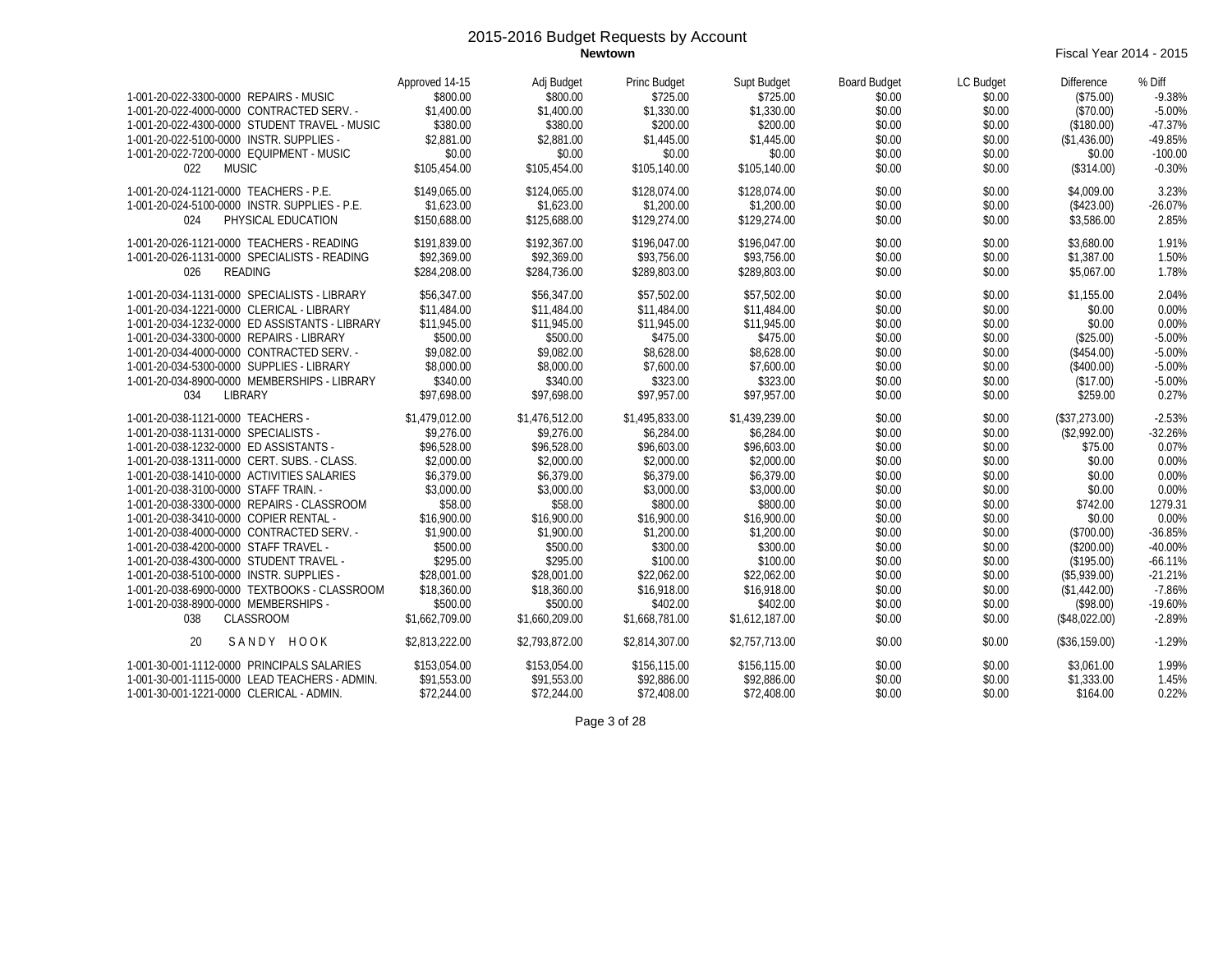**Newtown** Fiscal Year 2014 - 2015

|                                                                                    | Approved 14-15       | Adj Budget           | Princ Budget         | Supt Budget          | <b>Board Budget</b> | LC Budget        | <b>Difference</b>   | % Diff            |
|------------------------------------------------------------------------------------|----------------------|----------------------|----------------------|----------------------|---------------------|------------------|---------------------|-------------------|
| 1-001-30-001-1232-0000 ED ASSISTANTS - ADMIN.                                      | \$0.00               | \$0.00               | \$0.00               | \$0.00               | \$0.00              | \$0.00           | \$0.00              | $-100.00$         |
| 1-001-30-001-1423-0000 EXTRA WORK - NON-                                           | \$1,000.00           | \$1,000.00           | \$1,000.00           | \$1,000.00           | \$0.00              | \$0.00           | \$0.00              | 0.00%             |
| 1-001-30-001-3100-0000 STAFF TRAIN. - ADMIN.                                       | \$250.00             | \$250.00             | \$200.00             | \$200.00             | \$0.00              | \$0.00           | (\$50.00)           | $-20.00%$         |
| 1-001-30-001-3300-0000 REPAIRS - ADMIN.<br>1-001-30-001-4131-0000 POSTAGE - ADMIN. | \$150.00<br>\$900.00 | \$150.00<br>\$900.00 | \$150.00<br>\$850.00 | \$150.00<br>\$850.00 | \$0.00<br>\$0.00    | \$0.00<br>\$0.00 | \$0.00<br>(\$50.00) | 0.00%<br>$-5.56%$ |
| 1-001-30-001-4150-0000 PRINTING - ADMIN.                                           | \$750.00             | \$750.00             | \$700.00             | \$700.00             | \$0.00              | \$0.00           | (\$50.00)           | $-6.67%$          |
| 1-001-30-001-4200-0000 STAFF TRAVEL - ADMIN.                                       | \$200.00             | \$200.00             | \$150.00             | \$150.00             | \$0.00              | \$0.00           | (\$50.00)           | $-25.00%$         |
| 1-001-30-001-5400-0000 OFF, SUPPLIES - ADMIN.                                      | \$3,360.00           | \$3,360.00           | \$3,809.00           | \$3,809.00           | \$0.00              | \$0.00           | \$449.00            | 13.36%            |
| 1-001-30-001-8900-0000 MEMBERSHIPS - ADMIN.                                        | \$50.00              | \$50.00              | \$50.00              | \$50.00              | \$0.00              | \$0.00           | \$0.00              | 0.00%             |
| 001<br>ADMINISTRATION                                                              | \$323.511.00         | \$323,511.00         | \$328,318.00         | \$328,318.00         | \$0.00              | \$0.00           | \$4,807.00          | 1.49%             |
| 1-001-30-002-1121-0000 TEACHERS - ART                                              | \$51.834.00          | \$51.834.00          | \$52,603.00          | \$52,603.00          | \$0.00              | \$0.00           | \$769.00            | 1.48%             |
| 1-001-30-002-5100-0000 INSTR. SUPPLIES - ART                                       | \$3,500.00           | \$3,500.00           | \$3,400.00           | \$3,400.00           | \$0.00              | \$0.00           | (\$100.00)          | $-2.86%$          |
| 002<br>ART                                                                         | \$55,334.00          | \$55,334.00          | \$56,003.00          | \$56,003.00          | \$0.00              | \$0.00           | \$669.00            | 1.21%             |
| 1-001-30-009-1131-0000 SPECIALISTS - EARLY                                         | \$33,016.00          | \$49,153.00          | \$65,897.00          | \$50,178.00          | \$0.00              | \$0.00           | \$1,025.00          | 2.08%             |
| <b>EARLY INTERVENTION</b><br>009                                                   | \$33,016.00          | \$49,153.00          | \$65,897.00          | \$50,178.00          | \$0.00              | \$0.00           | \$1,025.00          | 2.09%             |
| 1-001-30-020-1131-0000 SPECIALISTS - MATH/SCI                                      | \$76,228.00          | \$76,228.00          | \$77.888.00          | \$77.888.00          | \$0.00              | \$0.00           | \$1,660.00          | 2.17%             |
| 020<br><b>MATH</b>                                                                 | \$76,228.00          | \$76,228.00          | \$77,888.00          | \$77,888.00          | \$0.00              | \$0.00           | \$1,660.00          | 2.18%             |
| 1-001-30-022-1121-0000 TEACHERS - MUSIC                                            | \$77,888.00          | \$77,888.00          | \$79,497.00          | \$79,497.00          | \$0.00              | \$0.00           | \$1,609.00          | 2.06%             |
| 1-001-30-022-3300-0000 REPAIRS - MUSIC                                             | \$390.00             | \$390.00             | \$390.00             | \$390.00             | \$0.00              | \$0.00           | \$0.00              | 0.00%             |
| 1-001-30-022-5100-0000 INSTR. SUPPLIES -                                           | \$1,240.00           | \$1,240.00           | \$1,180.00           | \$1,180.00           | \$0.00              | \$0.00           | (\$60.00)           | $-4.84%$          |
| 1-001-30-022-7200-0000 EQUIPMENT - MUSIC                                           | \$0.00               | \$0.00               | \$0.00               | \$0.00               | \$0.00              | \$0.00           | \$0.00              | $-100.00$         |
| 022<br><b>MUSIC</b>                                                                | \$79.518.00          | \$79.518.00          | \$81,067.00          | \$81.067.00          | \$0.00              | \$0.00           | \$1,549.00          | 1.95%             |
| 1-001-30-024-1121-0000 TEACHERS - P.E.                                             | \$169,273.00         | \$139,273.00         | \$139,645.00         | \$139,645.00         | \$0.00              | \$0.00           | \$372.00            | 0.26%             |
| 1-001-30-024-5100-0000 INSTR. SUPPLIES - P.E.                                      | \$990.00             | \$990.00             | \$990.00             | \$990.00             | \$0.00              | \$0.00           | \$0.00              | 0.00%             |
| 024<br>PHYSICAL EDUCATION                                                          | \$170,263.00         | \$140,263.00         | \$140,635.00         | \$140,635.00         | \$0.00              | \$0.00           | \$372.00            | 0.27%             |
| 1-001-30-026-1121-0000 TEACHERS - READING                                          | \$86.507.00          | \$131,507.00         | \$158,145.00         | \$158,145.00         | \$0.00              | \$0.00           | \$26,638.00         | 20.25%            |
| 1-001-30-026-1131-0000 SPECIALISTS - READING                                       | \$91.367.00          | \$180.00             | \$0.00               | \$0.00               | \$0.00              | \$0.00           | (\$180.00)          | $-100.00$         |
| 026<br><b>READING</b>                                                              | \$177.874.00         | \$131.687.00         | \$158,145.00         | \$158,145.00         | \$0.00              | \$0.00           | \$26,458.00         | 20.09%            |
| 1-001-30-034-1131-0000 SPECIALISTS - LIBRARY                                       | \$84,373.00          | \$84,373.00          | \$86.059.00          | \$86,059.00          | \$0.00              | \$0.00           | \$1,686.00          | 1.99%             |
| 1-001-30-034-1232-0000 ED ASSISTANTS - LIBRARY                                     | \$12,045.00          | \$12,045.00          | \$12,045.00          | \$12,045.00          | \$0.00              | \$0.00           | \$0.00              | 0.00%             |
| 1-001-30-034-3300-0000 REPAIRS - LIBRARY                                           | \$100.00             | \$100.00             | \$100.00             | \$100.00             | \$0.00              | \$0.00           | \$0.00              | 0.00%             |
| 1-001-30-034-4000-0000 CONTRACTED SERV. -                                          | \$4,015.00           | \$4,015.00           | \$4,355.00           | \$4,355.00           | \$0.00              | \$0.00           | \$340.00            | 8.46%             |
| 1-001-30-034-4200-0000 STAFF TRAVEL - LIBRARY                                      | \$0.00               | \$0.00               | \$0.00               | \$0.00               | \$0.00              | \$0.00           | \$0.00              | $-100.00$         |
| 1-001-30-034-5300-0000 SUPPLIES - LIBRARY                                          | \$14,520.00          | \$14,520.00          | \$14,235.00          | \$14,235.00          | \$0.00              | \$0.00           | (\$285.00)          | $-1.97%$          |
| 1-001-30-034-8900-0000 MEMBERSHIPS - LIBRARY                                       | \$175.00             | \$175.00             | \$175.00             | \$175.00             | \$0.00              | \$0.00           | \$0.00              | 0.00%             |
| 034<br><b>LIBRARY</b>                                                              | \$115,228.00         | \$115,228.00         | \$116,969.00         | \$116,969.00         | \$0.00              | \$0.00           | \$1,741.00          | 1.51%             |
| 1-001-30-038-1121-0000 TEACHERS -                                                  | \$1,382,501.00       | \$1,391,821.00       | \$1,455,519.00       | \$1,455,519.00       | \$0.00              | \$0.00           | \$63,698.00         | 4.57%             |
| 1-001-30-038-1131-0000 SPECIALISTS -                                               | \$9.276.00           | \$9,276.00           | \$6,284.00           | \$6,284.00           | \$0.00              | \$0.00           | (\$2,992.00)        | $-32.26%$         |

Page 4 of 28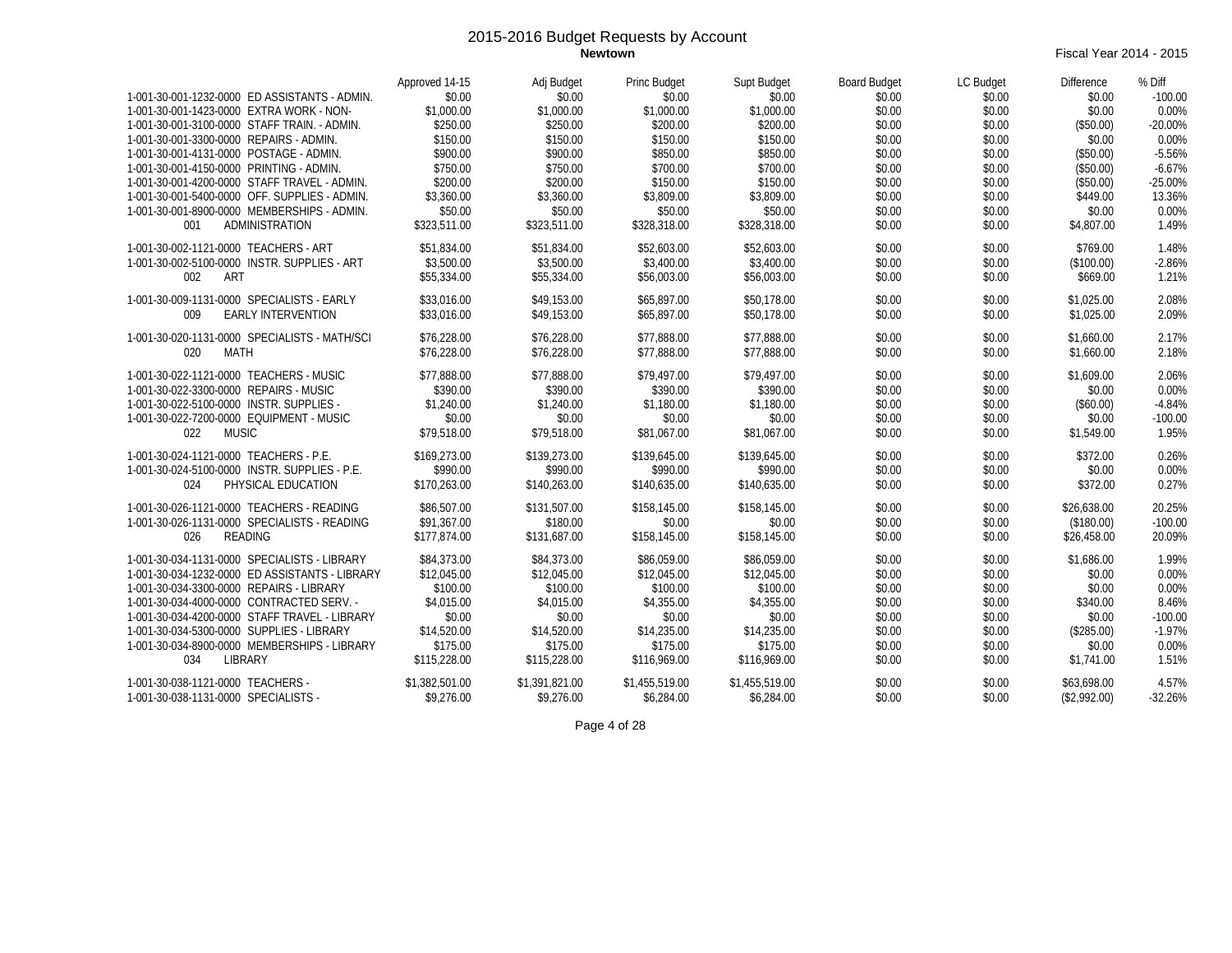**Newtown** Fiscal Year 2014 - 2015

|                                               | Approved 14-15 | Adj Budget     | Princ Budget   | Supt Budget    | <b>Board Budget</b> | LC Budget | <b>Difference</b> | % Diff    |
|-----------------------------------------------|----------------|----------------|----------------|----------------|---------------------|-----------|-------------------|-----------|
| 1-001-30-038-1232-0000 ED ASSISTANTS -        | \$95,023.00    | \$108.023.00   | \$108,083.00   | \$108.083.00   | \$0.00              | \$0.00    | \$60.00           | 0.05%     |
| 1-001-30-038-1311-0000 CERT. SUBS. - CLASS.   | \$5,250.00     | \$5,250.00     | \$4,500.00     | \$4,500.00     | \$0.00              | \$0.00    | (\$750.00)        | $-14.29%$ |
| 1-001-30-038-1410-0000 ACTIVITIES SALARIES    | \$6,379.00     | \$6,379.00     | \$6,379.00     | \$6,379.00     | \$0.00              | \$0.00    | \$0.00            | 0.00%     |
| 1-001-30-038-3100-0000 STAFF TRAIN. -         | \$3,200.00     | \$3,200.00     | \$3,000.00     | \$3,000.00     | \$0.00              | \$0.00    | (\$200.00)        | $-6.25%$  |
| 1-001-30-038-3300-0000 REPAIRS - CLASSROOM    | \$150.00       | \$150.00       | \$150.00       | \$150.00       | \$0.00              | \$0.00    | \$0.00            | 0.00%     |
| 1-001-30-038-3410-0000 COPIER RENTAL -        | \$12,435.00    | \$12,435.00    | \$12,435.00    | \$12,435.00    | \$0.00              | \$0.00    | \$0.00            | 0.00%     |
| 1-001-30-038-4200-0000 STAFF TRAVEL -         | \$0.00         | \$0.00         | \$0.00         | \$0.00         | \$0.00              | \$0.00    | \$0.00            | $-100.00$ |
| 1-001-30-038-4300-0000 STUDENT TRAVEL -       | \$175.00       | \$175.00       | \$175.00       | \$175.00       | \$0.00              | \$0.00    | \$0.00            | 0.00%     |
| 1-001-30-038-5100-0000 INSTR. SUPPLIES -      | \$34,009.00    | \$34,009.00    | \$32,280.00    | \$32,280.00    | \$0.00              | \$0.00    | (\$1,729.00)      | $-5.09%$  |
| 1-001-30-038-6900-0000 TEXTBOOKS - CLASSROOM  | \$17,793.00    | \$17,793.00    | \$17,024.00    | \$17,024.00    | \$0.00              | \$0.00    | (\$769.00)        | $-4.33%$  |
| 1-001-30-038-7200-0000 EQUIPMENT - CLASSROOM  | \$0.00         | \$0.00         | \$0.00         | \$0.00         | \$0.00              | \$0.00    | \$0.00            | $-100.00$ |
| 1-001-30-038-8900-0000 MEMBERSHIPS -          | \$382.00       | \$382.00       | \$382.00       | \$382.00       | \$0.00              | \$0.00    | \$0.00            | 0.00%     |
| <b>CLASSROOM</b><br>038                       | \$1,566,573.00 | \$1,588,893.00 | \$1,646,211.00 | \$1,646,211.00 | \$0.00              | \$0.00    | \$57,318.00       | 3.61%     |
|                                               |                |                |                |                |                     |           |                   |           |
| 30<br>MIDDLE GATE                             | \$2.597.545.00 | \$2,559,815.00 | \$2.671.133.00 | \$2,655,414.00 | \$0.00              | \$0.00    | \$95,599.00       | 3.73%     |
| 1-001-40-001-1112-0000 PRINCIPALS SALARIES    | \$153.054.00   | \$153,054.00   | \$156,115.00   | \$156,115.00   | \$0.00              | \$0.00    | \$3,061.00        | 1.99%     |
| 1-001-40-001-1115-0000 LEAD TEACHERS - ADMIN. | \$61,683.00    | \$79,629.00    | \$81,340.00    | \$81,340.00    | \$0.00              | \$0.00    | \$1,711.00        | 2.14%     |
| 1-001-40-001-1221-0000 CLERICAL - ADMIN.      | \$72,248.00    | \$72,248.00    | \$72,412.00    | \$72,412.00    | \$0.00              | \$0.00    | \$164.00          | 0.22%     |
| 1-001-40-001-1423-0000 EXTRA WORK - NON-      | \$1,500.00     | \$1,500.00     | \$1,500.00     | \$1,500.00     | \$0.00              | \$0.00    | \$0.00            | 0.00%     |
| 1-001-40-001-3100-0000 STAFF TRAIN. - ADMIN.  | \$200.00       | \$200.00       | \$200.00       | \$200.00       | \$0.00              | \$0.00    | \$0.00            | 0.00%     |
| 1-001-40-001-4131-0000 POSTAGE - ADMIN.       | \$500.00       | \$500.00       | \$600.00       | \$600.00       | \$0.00              | \$0.00    | \$100.00          | 20.00%    |
| 1-001-40-001-4150-0000 PRINTING - ADMIN.      | \$200.00       | \$200.00       | \$200.00       | \$200.00       | \$0.00              | \$0.00    | \$0.00            | 0.00%     |
| 1-001-40-001-4200-0000 STAFF TRAVEL - ADMIN.  | \$300.00       | \$300.00       | \$300.00       | \$300.00       | \$0.00              | \$0.00    | \$0.00            | 0.00%     |
| 1-001-40-001-5400-0000 OFF. SUPPLIES - ADMIN. | \$3,000.00     | \$3,000.00     | \$3,000.00     | \$3,000.00     | \$0.00              | \$0.00    | \$0.00            | 0.00%     |
| 1-001-40-001-8900-0000 MEMBERSHIPS - ADMIN.   | \$0.00         | \$0.00         | \$0.00         | \$0.00         | \$0.00              | \$0.00    | \$0.00            | $-100.00$ |
| ADMINISTRATION<br>001                         | \$292,685.00   | \$310,631.00   | \$315,667.00   | \$315,667.00   | \$0.00              | \$0.00    | \$5,036.00        | 1.62%     |
|                                               |                |                |                |                |                     |           |                   |           |
| 1-001-40-002-1121-0000 TEACHERS - ART         | \$89,543.00    | \$89.543.00    | \$90,841.00    | \$90,841.00    | \$0.00              | \$0.00    | \$1,298.00        | 1.44%     |
| 1-001-40-002-5100-0000 INSTR. SUPPLIES - ART  | \$3,000.00     | \$3,000.00     | \$3,000.00     | \$3,000.00     | \$0.00              | \$0.00    | \$0.00            | 0.00%     |
| ART<br>002                                    | \$92,543.00    | \$92.543.00    | \$93,841.00    | \$93.841.00    | \$0.00              | \$0.00    | \$1,298.00        | 1.40%     |
| 1-001-40-009-1131-0000 SPECIALISTS - EARLY    | \$36,099.00    | \$36.099.00    | \$36,915.00    | \$36,915.00    | \$0.00              | \$0.00    | \$816.00          | 2.26%     |
| <b>EARLY INTERVENTION</b><br>009              | \$36.099.00    | \$36.099.00    | \$36,915.00    | \$36,915.00    | \$0.00              | \$0.00    | \$816.00          | 2.26%     |
| 1-001-40-020-1131-0000 SPECIALISTS - MATH/SCI | \$95,487.00    | \$95,487.00    | \$96,873.00    | \$96,873.00    | \$0.00              | \$0.00    | \$1,386.00        | 1.45%     |
| 1-001-40-020-4000-0000 CONTRACTED SERV. -     | \$0.00         | \$0.00         | \$0.00         | \$0.00         | \$0.00              | \$0.00    | \$0.00            | $-100.00$ |
| 020<br>MATH                                   | \$95,487.00    | \$95,487.00    | \$96,873.00    | \$96.873.00    | \$0.00              | \$0.00    | \$1,386.00        | 1.45%     |
|                                               |                |                |                |                |                     |           |                   |           |
| 1-001-40-022-1121-0000 TEACHERS - MUSIC       | \$81,347.00    | \$81,347.00    | \$83,098.00    | \$83,098.00    | \$0.00              | \$0.00    | \$1,751.00        | 2.15%     |
| 1-001-40-022-3300-0000 REPAIRS - MUSIC        | \$400.00       | \$400.00       | \$350.00       | \$350.00       | \$0.00              | \$0.00    | (\$50.00)         | $-12.50%$ |
| 1-001-40-022-4000-0000 CONTRACTED SERV. -     | \$300.00       | \$300.00       | \$600.00       | \$600.00       | \$0.00              | \$0.00    | \$300.00          | 100.00%   |
| 1-001-40-022-5100-0000 INSTR. SUPPLIES -      | \$350.00       | \$350.00       | \$400.00       | \$400.00       | \$0.00              | \$0.00    | \$50.00           | 14.28%    |
| 022<br><b>MUSIC</b>                           | \$82,397.00    | \$82,397.00    | \$84,448.00    | \$84,448.00    | \$0.00              | \$0.00    | \$2.051.00        | 2.49%     |

Page 5 of 28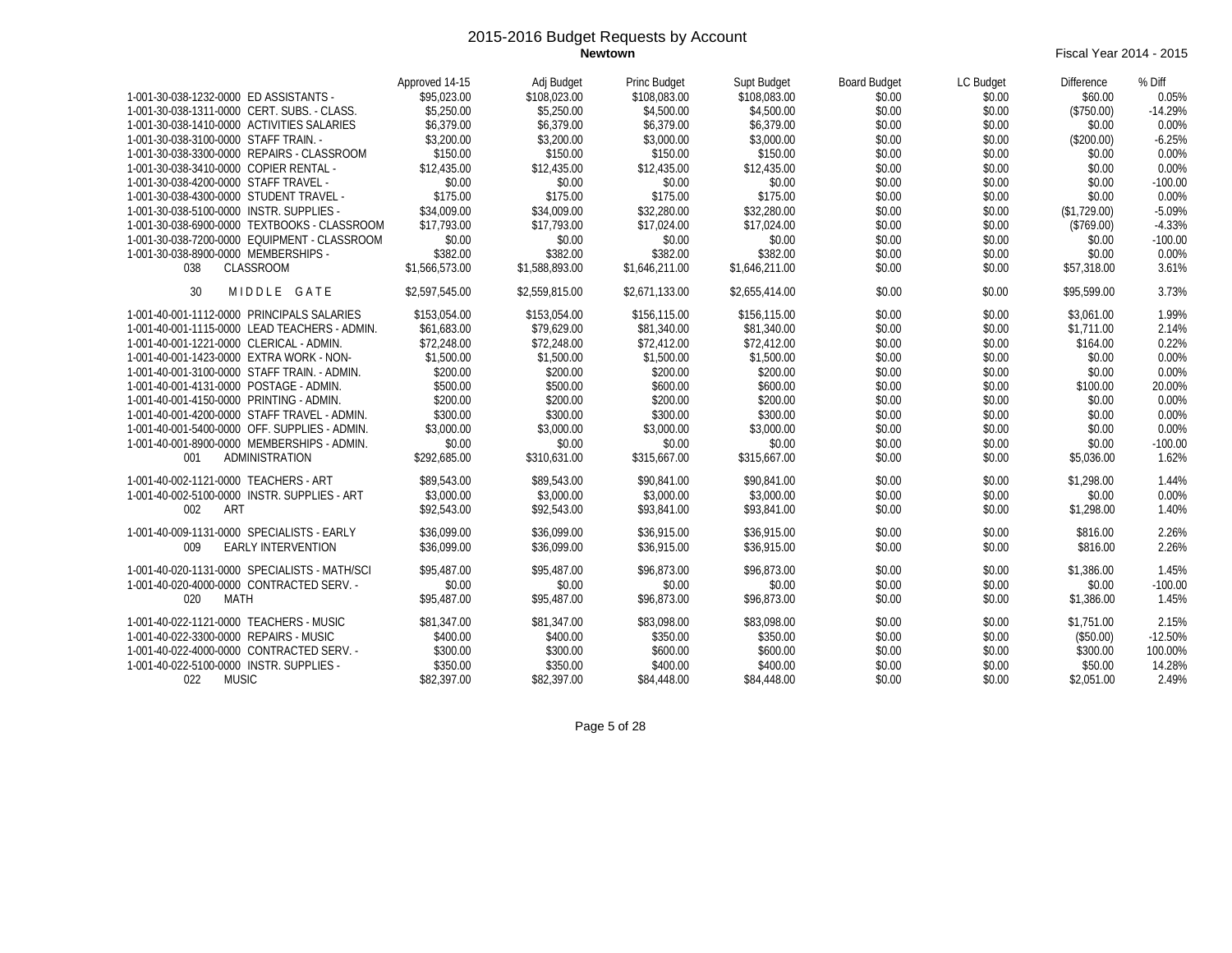**Newtown** Fiscal Year 2014 - 2015

| 1-001-40-024-1121-0000 TEACHERS - P.E.<br>1-001-40-024-5100-0000 INSTR. SUPPLIES - P.E.<br>PHYSICAL EDUCATION<br>024                                                                                                                                                                                                                                                                                                                                                                                                                                                                                                           | Approved 14-15<br>\$98,007.00<br>\$500.00<br>\$98,507.00                                                                                                                                 | Adj Budget<br>\$98,237.00<br>\$500.00<br>\$98,737.00                                                                                                                                      | Princ Budget<br>\$101,344.00<br>\$500.00<br>\$101,844.00                                                                                                                                    | Supt Budget<br>\$101.344.00<br>\$500.00<br>\$101,844.00                                                                                                                                    | <b>Board Budget</b><br>\$0.00<br>\$0.00<br>\$0.00                                                                                        | LC Budget<br>\$0.00<br>\$0.00<br>\$0.00                                                                                                  | <b>Difference</b><br>\$3,107.00<br>\$0.00<br>\$3,107.00                                                                                                              | % Diff<br>3.16%<br>0.00%<br>3.15%                                                                                                                |
|--------------------------------------------------------------------------------------------------------------------------------------------------------------------------------------------------------------------------------------------------------------------------------------------------------------------------------------------------------------------------------------------------------------------------------------------------------------------------------------------------------------------------------------------------------------------------------------------------------------------------------|------------------------------------------------------------------------------------------------------------------------------------------------------------------------------------------|-------------------------------------------------------------------------------------------------------------------------------------------------------------------------------------------|---------------------------------------------------------------------------------------------------------------------------------------------------------------------------------------------|--------------------------------------------------------------------------------------------------------------------------------------------------------------------------------------------|------------------------------------------------------------------------------------------------------------------------------------------|------------------------------------------------------------------------------------------------------------------------------------------|----------------------------------------------------------------------------------------------------------------------------------------------------------------------|--------------------------------------------------------------------------------------------------------------------------------------------------|
| 1-001-40-026-1121-0000 TEACHERS - READING<br>1-001-40-026-1131-0000 SPECIALISTS - READING<br><b>READING</b><br>026                                                                                                                                                                                                                                                                                                                                                                                                                                                                                                             | \$62,087.00<br>\$95,487.00<br>\$157.574.00                                                                                                                                               | \$62.087.00<br>\$95,487.00<br>\$157,574.00                                                                                                                                                | \$63,378.00<br>\$96.873.00<br>\$160,251.00                                                                                                                                                  | \$63,378.00<br>\$96.873.00<br>\$160,251.00                                                                                                                                                 | \$0.00<br>\$0.00<br>\$0.00                                                                                                               | \$0.00<br>\$0.00<br>\$0.00                                                                                                               | \$1,291.00<br>\$1,386.00<br>\$2,677.00                                                                                                                               | 2.07%<br>1.45%<br>1.70%                                                                                                                          |
| 1-001-40-034-1131-0000 SPECIALISTS - LIBRARY<br>1-001-40-034-1232-0000 ED ASSISTANTS - LIBRARY<br>1-001-40-034-3300-0000 REPAIRS - LIBRARY<br>1-001-40-034-4000-0000 CONTRACTED SERV. -<br>1-001-40-034-5300-0000 SUPPLIES - LIBRARY<br>1-001-40-034-8900-0000 MEMBERSHIPS - LIBRARY<br>LIBRARY<br>034                                                                                                                                                                                                                                                                                                                         | \$81,009.00<br>\$8,722.00<br>\$400.00<br>\$6,375.00<br>\$8,950.00<br>\$200.00<br>\$105.656.00                                                                                            | \$81,009.00<br>\$8,722.00<br>\$400.00<br>\$6,375.00<br>\$8,950.00<br>\$200.00<br>\$105.656.00                                                                                             | \$82,645.00<br>\$8,959.00<br>\$500.00<br>\$4,925.00<br>\$10,136.00<br>\$240.00<br>\$107,405.00                                                                                              | \$82,645.00<br>\$8,959.00<br>\$500.00<br>\$4,925.00<br>\$10,136.00<br>\$240.00<br>\$107,405.00                                                                                             | \$0.00<br>\$0.00<br>\$0.00<br>\$0.00<br>\$0.00<br>\$0.00<br>\$0.00                                                                       | \$0.00<br>\$0.00<br>\$0.00<br>\$0.00<br>\$0.00<br>\$0.00<br>\$0.00                                                                       | \$1,636.00<br>\$237.00<br>\$100.00<br>(\$1,450.00)<br>\$1,186.00<br>\$40.00<br>\$1,749.00                                                                            | 2.01%<br>2.71%<br>25.00%<br>$-22.75%$<br>13.25%<br>20.00%<br>1.66%                                                                               |
| 1-001-40-038-1121-0000 TEACHERS -<br>1-001-40-038-1131-0000 SPECIALISTS -<br>1-001-40-038-1232-0000 ED ASSISTANTS -<br>1-001-40-038-1311-0000 CERT. SUBS. - CLASS.<br>1-001-40-038-1410-0000 ACTIVITIES SALARIES<br>1-001-40-038-3100-0000 STAFF TRAIN. -<br>1-001-40-038-3300-0000 REPAIRS - CLASSROOM<br>1-001-40-038-3410-0000 COPIER RENTAL -<br>1-001-40-038-4000-0000 CONTRACTED SERV. -<br>1-001-40-038-4200-0000 STAFF TRAVEL -<br>1-001-40-038-4300-0000 STUDENT TRAVEL -<br>1-001-40-038-5100-0000 INSTR. SUPPLIES -<br>1-001-40-038-6900-0000 TEXTBOOKS - CLASSROOM<br>1-001-40-038-7200-0000 EQUIPMENT - CLASSROOM | \$1,233,321.00<br>\$9,276.00<br>\$93,455.00<br>\$2,500.00<br>\$6.379.00<br>\$2,500.00<br>\$0.00<br>\$10,708.00<br>\$0.00<br>\$300.00<br>\$200.00<br>\$22,438.00<br>\$16,099.00<br>\$0.00 | \$1,233,321.00<br>\$9,276.00<br>\$109.055.00<br>\$2,500.00<br>\$6,379.00<br>\$2,500.00<br>\$0.00<br>\$10,708.00<br>\$0.00<br>\$300.00<br>\$200.00<br>\$22,438.00<br>\$16.099.00<br>\$0.00 | \$1,313,762.00<br>\$6,284.00<br>\$109,361.00<br>\$2,500.00<br>\$6,379.00<br>\$2,500.00<br>\$0.00<br>\$10,708.00<br>\$800.00<br>\$300.00<br>\$200.00<br>\$25,727.00<br>\$19,427.00<br>\$0.00 | \$1,313,762.00<br>\$6,284.00<br>\$93.036.00<br>\$2,500.00<br>\$6,379.00<br>\$2,500.00<br>\$0.00<br>\$10,708.00<br>\$800.00<br>\$300.00<br>\$200.00<br>\$25,727.00<br>\$19,427.00<br>\$0.00 | \$0.00<br>\$0.00<br>\$0.00<br>\$0.00<br>\$0.00<br>\$0.00<br>\$0.00<br>\$0.00<br>\$0.00<br>\$0.00<br>\$0.00<br>\$0.00<br>\$0.00<br>\$0.00 | \$0.00<br>\$0.00<br>\$0.00<br>\$0.00<br>\$0.00<br>\$0.00<br>\$0.00<br>\$0.00<br>\$0.00<br>\$0.00<br>\$0.00<br>\$0.00<br>\$0.00<br>\$0.00 | \$80,441.00<br>(\$2,992.00)<br>(\$16,019.00)<br>\$0.00<br>\$0.00<br>\$0.00<br>\$0.00<br>\$0.00<br>\$800.00<br>\$0.00<br>\$0.00<br>\$3,289.00<br>\$3,328.00<br>\$0.00 | 6.52%<br>$-32.26%$<br>$-14.69%$<br>0.00%<br>0.00%<br>0.00%<br>$-100.00$<br>0.00%<br>$-100.00$<br>0.00%<br>0.00%<br>14.65%<br>20.67%<br>$-100.00$ |
| 1-001-40-038-8900-0000 MEMBERSHIPS -<br><b>CLASSROOM</b><br>038<br>HEAD O'MEADOW<br>40                                                                                                                                                                                                                                                                                                                                                                                                                                                                                                                                         | \$670.00<br>\$1,397,846.00<br>\$2,358,794.00                                                                                                                                             | \$670.00<br>\$1,413,446.00<br>\$2,392,570.00                                                                                                                                              | \$619.00<br>\$1,498,567.00<br>\$2,495,811.00                                                                                                                                                | \$619.00<br>\$1,482,242.00<br>\$2,479,486.00                                                                                                                                               | \$0.00<br>\$0.00<br>\$0.00                                                                                                               | \$0.00<br>\$0.00<br>\$0.00                                                                                                               | (\$51.00)<br>\$68,796.00<br>\$86,916.00                                                                                                                              | $-7.62%$<br>4.87%<br>3.63%                                                                                                                       |
| 1-001-45-001-1112-0000 PRINCIPALS SALARIES<br>1-001-45-001-1221-0000 CLERICAL - ADMIN.<br>1-001-45-001-1423-0000 EXTRA WORK - NON-<br>1-001-45-001-3100-0000 STAFF TRAIN. - ADMIN.<br>1-001-45-001-4000-0000 CONTRACTED SERV. -<br>1-001-45-001-4131-0000 POSTAGE - ADMIN<br>1-001-45-001-5400-0000 OFF. SUPPLIES - ADMIN.<br>1-001-45-001-8900-0000 MEMBERSHIPS - ADMIN.<br>001<br>ADMINISTRATION                                                                                                                                                                                                                             | \$287,876.00<br>\$135,002.00<br>\$4,300.00<br>\$2,500.00<br>\$3,000.00<br>\$900.00<br>\$5,250.00<br>\$500.00<br>\$439,328.00                                                             | \$287,876.00<br>\$131,878.00<br>\$4,300.00<br>\$2,500.00<br>\$3,000.00<br>\$900.00<br>\$5,250.00<br>\$500.00<br>\$436,204.00                                                              | \$297,852.00<br>\$133,211.00<br>\$3,300.00<br>\$1,000.00<br>\$2,500.00<br>\$500.00<br>\$4,150.00<br>\$300.00<br>\$442,813.00                                                                | \$297,852.00<br>\$133,211.00<br>\$3,300.00<br>\$1,000.00<br>\$2,500.00<br>\$500.00<br>\$4,150.00<br>\$300.00<br>\$442,813.00                                                               | \$0.00<br>\$0.00<br>\$0.00<br>\$0.00<br>\$0.00<br>\$0.00<br>\$0.00<br>\$0.00<br>\$0.00                                                   | \$0.00<br>\$0.00<br>\$0.00<br>\$0.00<br>\$0.00<br>\$0.00<br>\$0.00<br>\$0.00<br>\$0.00                                                   | \$9,976.00<br>\$1,333.00<br>(\$1,000.00)<br>(\$1,500.00)<br>(\$500.00)<br>(\$400.00)<br>(\$1,100.00)<br>(\$200.00)<br>\$6,609.00                                     | 3.46%<br>1.01%<br>$-23.26%$<br>$-60.00%$<br>$-16.67%$<br>$-44.45%$<br>$-20.96%$<br>$-40.00%$<br>1.52%                                            |

Page 6 of 28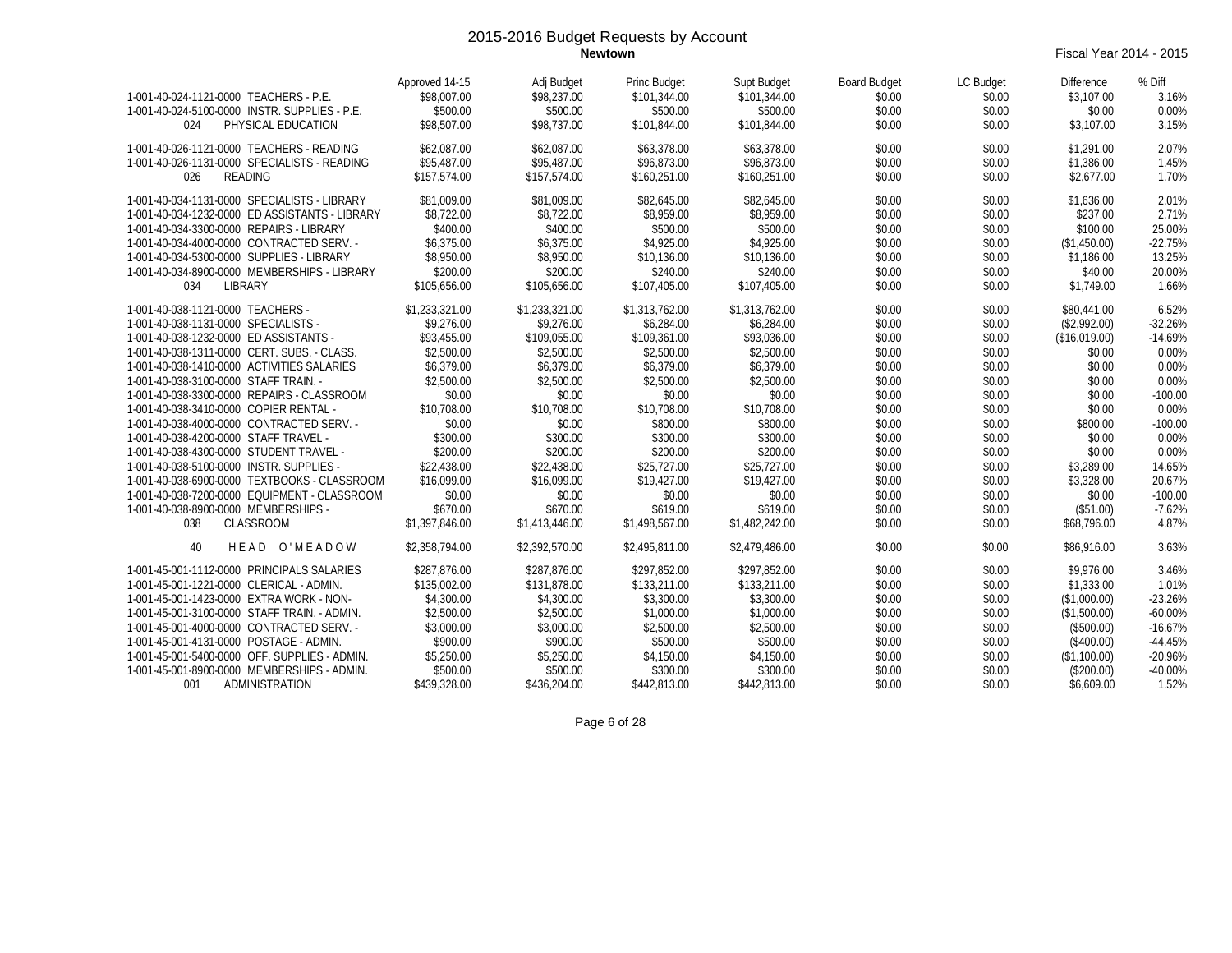**Newtown** Fiscal Year 2014 - 2015

| 1-001-45-002-1121-0000 TEACHERS - ART<br>1-001-45-002-3300-0000 REPAIRS - ART<br>1-001-45-002-5100-0000 INSTR. SUPPLIES - ART<br>002<br>ART                                                                                                                                                                                                                                                                                                | Approved 14-15<br>\$118,713.00<br>\$250.00<br>\$6,273.00<br>\$125,236.00                                                         | Adj Budget<br>\$110,713.00<br>\$250.00<br>\$6,273.00<br>\$117,236.00                                                             | <b>Princ Budget</b><br>\$112,481.00<br>\$0.00<br>\$4,773.00<br>\$117,254.00                                                      | Supt Budget<br>\$84,184.00<br>\$0.00<br>\$4,773.00<br>\$88,957.00                                                                | <b>Board Budget</b><br>\$0.00<br>\$0.00<br>\$0.00<br>\$0.00                                      | LC Budget<br>\$0.00<br>\$0.00<br>\$0.00<br>\$0.00                                                | <b>Difference</b><br>(\$26,529.00)<br>(\$250.00)<br>(\$1,500.00)<br>(\$28,279.00)                                       | % Diff<br>$-23.97%$<br>$-100.00$<br>$-23.92%$<br>$-24.12%$                                               |
|--------------------------------------------------------------------------------------------------------------------------------------------------------------------------------------------------------------------------------------------------------------------------------------------------------------------------------------------------------------------------------------------------------------------------------------------|----------------------------------------------------------------------------------------------------------------------------------|----------------------------------------------------------------------------------------------------------------------------------|----------------------------------------------------------------------------------------------------------------------------------|----------------------------------------------------------------------------------------------------------------------------------|--------------------------------------------------------------------------------------------------|--------------------------------------------------------------------------------------------------|-------------------------------------------------------------------------------------------------------------------------|----------------------------------------------------------------------------------------------------------|
| 1-001-45-006-1121-0000 TEACHERS - COMPUTER<br>1-001-45-006-3100-0000 STAFF TRAIN. -<br>1-001-45-006-4000-0000 CONTRACTED SERV. -<br>1-001-45-006-5100-0000 INSTR. SUPPLIES -<br>006<br><b>COMPUTER EDUCATION</b>                                                                                                                                                                                                                           | \$74,243.00<br>\$1,275.00<br>\$4,070.00<br>\$12,000.00<br>\$91,588.00                                                            | \$74,243.00<br>\$1,275.00<br>\$4,070.00<br>\$12,000.00<br>\$91,588.00                                                            | \$75,860.00<br>\$1,275.00<br>\$4,300.00<br>\$12,500.00<br>\$93,935.00                                                            | \$75,860.00<br>\$1,275.00<br>\$4,300.00<br>\$12,500.00<br>\$93,935.00                                                            | \$0.00<br>\$0.00<br>\$0.00<br>\$0.00<br>\$0.00                                                   | \$0.00<br>\$0.00<br>\$0.00<br>\$0.00<br>\$0.00                                                   | \$1,617.00<br>\$0.00<br>\$230.00<br>\$500.00<br>\$2,347.00                                                              | 2.17%<br>0.00%<br>5.65%<br>4.16%<br>2.56%                                                                |
| 1-001-45-014-1121-0000 TEACHERS - HEALTH ED.<br>1-001-45-014-1131-0000 SPECIALISTS - HEALTH<br>1-001-45-014-3100-0000 STAFF TRAIN. - HEALTH<br>1-001-45-014-5100-0000 INSTR. SUPPLIES -<br>1-001-45-014-8900-0000 MEMBERSHIPS - HEALTH<br><b>HEALTH EDUCATION</b><br>014                                                                                                                                                                   | \$74,243.00<br>\$9,276.00<br>\$140.00<br>\$220.00<br>\$170.00<br>\$84,049.00                                                     | \$74,243.00<br>\$9,276.00<br>\$140.00<br>\$220.00<br>\$170.00<br>\$84,049.00                                                     | \$75,860.00<br>\$6,284.00<br>\$150.00<br>\$305.00<br>\$174.00<br>\$82,773.00                                                     | \$75,860.00<br>\$6,284.00<br>\$150.00<br>\$305.00<br>\$174.00<br>\$82,773.00                                                     | \$0.00<br>\$0.00<br>\$0.00<br>\$0.00<br>\$0.00<br>\$0.00                                         | \$0.00<br>\$0.00<br>\$0.00<br>\$0.00<br>\$0.00<br>\$0.00                                         | \$1,617.00<br>(\$2,992.00)<br>\$10.00<br>\$85.00<br>\$4.00<br>(\$1,276.00)                                              | 2.17%<br>$-32.26%$<br>7.14%<br>38.63%<br>2.35%<br>$-1.52%$                                               |
| 1-001-45-020-1121-0000 TEACHERS - MATH<br>1-001-45-020-1131-0000 SPECIALISTS - MATH/SCI<br>1-001-45-020-3100-0000 STAFF TRAIN. - MATH<br>1-001-45-020-4000-0000 CONTRACTED SERV. -<br>1-001-45-020-4300-0000 STUDENT TRAVEL -<br>1-001-45-020-5100-0000 INSTR. SUPPLIES - MATH<br>1-001-45-020-6900-0000 TEXTBOOKS - MATH<br>1-001-45-020-8900-0000 MEMBERSHIPS - MATH<br>020<br>MATH                                                      | \$60.046.00<br>\$82,475.00<br>\$600.00<br>\$0.00<br>\$0.00<br>\$7,803.00<br>\$0.00<br>\$309.00<br>\$151,233.00                   | \$60.046.00<br>\$82,475.00<br>\$600.00<br>\$0.00<br>\$0.00<br>\$7,803.00<br>\$0.00<br>\$309.00<br>\$151,233.00                   | \$61,383.00<br>\$84,130.00<br>\$500.00<br>\$0.00<br>\$0.00<br>\$5,200.00<br>\$0.00<br>\$261.00<br>\$151,474.00                   | \$61,383.00<br>\$84,130.00<br>\$500.00<br>\$0.00<br>\$0.00<br>\$5,200.00<br>\$0.00<br>\$261.00<br>\$151,474.00                   | \$0.00<br>\$0.00<br>\$0.00<br>\$0.00<br>\$0.00<br>\$0.00<br>\$0.00<br>\$0.00<br>\$0.00           | \$0.00<br>\$0.00<br>\$0.00<br>\$0.00<br>\$0.00<br>\$0.00<br>\$0.00<br>\$0.00<br>\$0.00           | \$1,337.00<br>\$1,655.00<br>(\$100.00)<br>\$0.00<br>\$0.00<br>(\$2,603.00)<br>\$0.00<br>(\$48.00)<br>\$241.00           | 2.22%<br>2.00%<br>$-16.67%$<br>$-100.00$<br>$-100.00$<br>$-33.36%$<br>$-100.00$<br>$-15.54%$<br>0.16%    |
| 1-001-45-022-1121-0000 TEACHERS - MUSIC<br>1-001-45-022-3100-0000 STAFF TRAIN. - MUSIC<br>1-001-45-022-3300-0000 REPAIRS - MUSIC<br>1-001-45-022-4000-0000 CONTRACTED SERV. -<br>1-001-45-022-4200-0000 STAFF TRAVEL - MUSIC<br>1-001-45-022-4300-0000 STUDENT TRAVEL - MUSIC<br>1-001-45-022-5100-0000 INSTR. SUPPLIES -<br>1-001-45-022-7200-0000 EQUIPMENT - MUSIC<br>1-001-45-022-8900-0000 MEMBERSHIPS - MUSIC<br>022<br><b>MUSIC</b> | \$426.039.00<br>\$300.00<br>\$5,100.00<br>\$1,100.00<br>\$300.00<br>\$400.00<br>\$4,715.00<br>\$0.00<br>\$600.00<br>\$438,554.00 | \$426.039.00<br>\$300.00<br>\$5,100.00<br>\$1,100.00<br>\$300.00<br>\$400.00<br>\$4,715.00<br>\$0.00<br>\$600.00<br>\$438,554.00 | \$433,621,00<br>\$325.00<br>\$4,550.00<br>\$1,100.00<br>\$300.00<br>\$400.00<br>\$4,000.00<br>\$0.00<br>\$600.00<br>\$444,896.00 | \$405,324,00<br>\$325.00<br>\$4,550.00<br>\$1,100.00<br>\$300.00<br>\$400.00<br>\$4,000.00<br>\$0.00<br>\$600.00<br>\$416,599.00 | \$0.00<br>\$0.00<br>\$0.00<br>\$0.00<br>\$0.00<br>\$0.00<br>\$0.00<br>\$0.00<br>\$0.00<br>\$0.00 | \$0.00<br>\$0.00<br>\$0.00<br>\$0.00<br>\$0.00<br>\$0.00<br>\$0.00<br>\$0.00<br>\$0.00<br>\$0.00 | (\$20.715.00)<br>\$25.00<br>(\$550.00)<br>\$0.00<br>\$0.00<br>\$0.00<br>(\$715.00)<br>\$0.00<br>\$0.00<br>(\$21,955.00) | $-4.87%$<br>8.33%<br>$-10.79%$<br>0.00%<br>0.00%<br>0.00%<br>$-15.17%$<br>$-100.00$<br>0.00%<br>$-5.01%$ |
| 1-001-45-024-1121-0000 TEACHERS - P.E.<br>1-001-45-024-3100-0000 STAFF TRAIN. - P.E.<br>1-001-45-024-3300-0000 REPAIRS - P.E.<br>1-001-45-024-4200-0000 STAFF TRAVEL - P.E.<br>1-001-45-024-5100-0000 INSTR. SUPPLIES - P.E.<br>1-001-45-024-8900-0000 MEMBERSHIPS - P.E.                                                                                                                                                                  | \$222,659.00<br>\$300.00<br>\$0.00<br>\$50.00<br>\$3,500.00<br>\$105.00                                                          | \$222,659.00<br>\$300.00<br>\$0.00<br>\$50.00<br>\$3,500.00<br>\$105.00                                                          | \$227,580.00<br>\$300.00<br>\$0.00<br>\$50.00<br>\$2,500.00<br>\$135.00<br>$D - 227 - 100$                                       | \$170,986.00<br>\$300.00<br>\$0.00<br>\$50.00<br>\$2,500.00<br>\$135.00                                                          | \$0.00<br>\$0.00<br>\$0.00<br>\$0.00<br>\$0.00<br>\$0.00                                         | \$0.00<br>\$0.00<br>\$0.00<br>\$0.00<br>\$0.00<br>\$0.00                                         | (\$51,673.00)<br>\$0.00<br>\$0.00<br>\$0.00<br>(\$1,000.00)<br>\$30.00                                                  | $-23.21%$<br>0.00%<br>$-100.00$<br>0.00%<br>$-28.58%$<br>28.57%                                          |

Page 7 of 28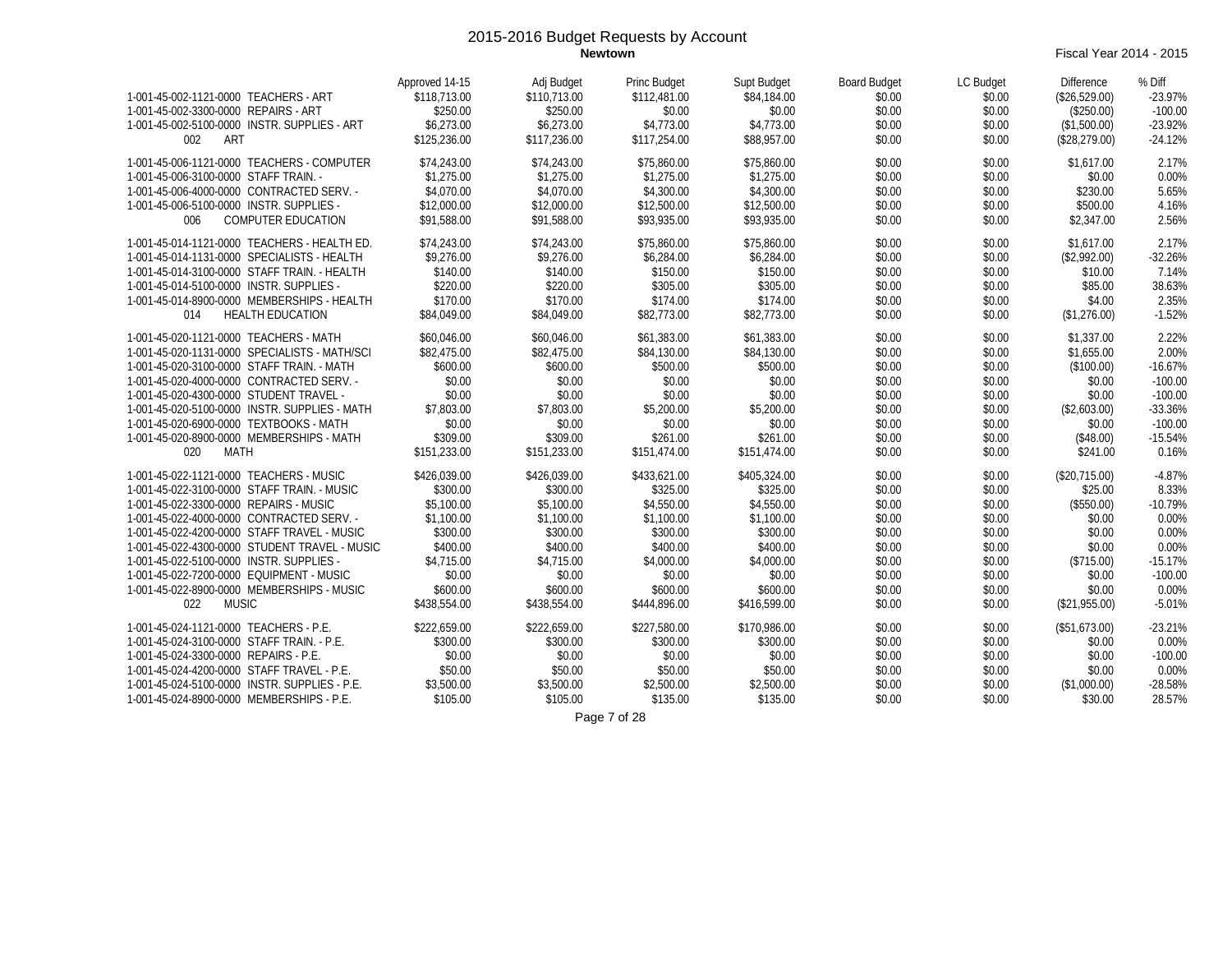**Newtown** Fiscal Year 2014 - 2015

| PHYSICAL EDUCATION<br>024                                                            | Approved 14-15<br>\$226,614.00 | Adj Budget<br>\$226,614.00 | Princ Budget<br>\$230,565.00 | Supt Budget<br>\$173,971.00 | <b>Board Budget</b><br>\$0.00 | LC Budget<br>\$0.00 | <b>Difference</b><br>(\$52,643.00) | % Diff<br>$-23.23%$ |
|--------------------------------------------------------------------------------------|--------------------------------|----------------------------|------------------------------|-----------------------------|-------------------------------|---------------------|------------------------------------|---------------------|
| 1-001-45-026-1121-0000 TEACHERS - READING<br>1-001-45-026-1313-0000 TUTORS - READING | \$289,649.00<br>\$0.00         | \$289,649.00<br>\$0.00     | \$294,754.00<br>\$0.00       | \$294,754.00<br>\$0.00      | \$0.00<br>\$0.00              | \$0.00<br>\$0.00    | \$5,105.00<br>\$0.00               | 1.76%<br>$-100.00$  |
| 1-001-45-026-3100-0000 STAFF TRAIN. - READING                                        | \$5,840.00                     | \$5,840.00                 | \$4,796.00                   | \$4,796.00                  | \$0.00                        | \$0.00              | (\$1,044.00)                       | $-17.88%$           |
| 1-001-45-026-4000-0000 CONTRACTED SERV. -                                            | \$3,245.00                     | \$3,245.00                 | \$8,444.00                   | \$8,444.00                  | \$0.00                        | \$0.00              | \$5.199.00                         | 160.21%             |
| 1-001-45-026-5100-0000 INSTR. SUPPLIES -                                             | \$19,332.00                    | \$19,332.00                | \$12,275.00                  | \$12,275.00                 | \$0.00                        | \$0.00              | (\$7,057.00)                       | $-36.51%$           |
| 1-001-45-026-6900-0000 TEXTBOOKS - READING                                           | \$10,568.00                    | \$10,568.00                | \$9.821.00                   | \$9,821.00                  | \$0.00                        | \$0.00              | (\$747.00)                         | $-7.07%$            |
| 1-001-45-026-8900-0000 MEMBERSHIPS -                                                 | \$99.00                        | \$99.00                    | \$99.00                      | \$99.00                     | \$0.00                        | \$0.00              | \$0.00                             | 0.00%               |
| <b>READING</b><br>026                                                                | \$328,733.00                   | \$328,733.00               | \$330,189.00                 | \$330,189.00                | \$0.00                        | \$0.00              | \$1,456.00                         | 0.44%               |
| 1-001-45-028-3100-0000 STAFF TRAIN. - SCIENCE                                        | \$475.00                       | \$475.00                   | \$475.00                     | \$475.00                    | \$0.00                        | \$0.00              | \$0.00                             | 0.00%               |
| 1-001-45-028-5100-0000 INSTR. SUPPLIES -                                             | \$5,900.00                     | \$5,900.00                 | \$4,960.00                   | \$4,960.00                  | \$0.00                        | \$0.00              | (\$940.00)                         | $-15.94%$           |
| 1-001-45-028-6900-0000 TEXTBOOKS - SCIENCE                                           | \$8,000.00                     | \$8,000.00                 | \$6,000.00                   | \$6,000.00                  | \$0.00                        | \$0.00              | (\$2,000.00)                       | $-25.00%$           |
| 1-001-45-028-8900-0000 MEMBERSHIPS - SCIENCE                                         | \$200.00                       | \$200.00                   | \$200.00                     | \$200.00                    | \$0.00                        | \$0.00              | \$0.00                             | 0.00%               |
| <b>SCIENCE</b><br>028                                                                | \$14,575.00                    | \$14,575.00                | \$11,635.00                  | \$11,635.00                 | \$0.00                        | \$0.00              | (\$2,940.00)                       | $-20.17%$           |
| 1-001-45-032-1410-0000 ACTIVITIES SALARIES                                           | \$41.671.00                    | \$41.671.00                | \$41,032.00                  | \$41.032.00                 | \$0.00                        | \$0.00              | (\$639.00)                         | $-1.54%$            |
| EXTACURRICULAR ACTIVITIES<br>032                                                     | \$41.671.00                    | \$41,671.00                | \$41,032.00                  | \$41,032.00                 | \$0.00                        | \$0.00              | (\$639.00)                         | $-1.53%$            |
| 1-001-45-034-1131-0000 SPECIALISTS - LIBRARY                                         | \$61,337.00                    | \$61,337.00                | \$62,608.00                  | \$62,608.00                 | \$0.00                        | \$0.00              | \$1,271.00                         | 2.07%               |
| 1-001-45-034-1221-0000 CLERICAL - LIBRARY                                            | \$20,882.00                    | \$20,882.00                | \$21,054.00                  | \$21,054.00                 | \$0.00                        | \$0.00              | \$172.00                           | 0.82%               |
| 1-001-45-034-1232-0000 ED ASSISTANTS - LIBRARY                                       | \$0.00                         | \$0.00                     | \$0.00                       | \$0.00                      | \$0.00                        | \$0.00              | \$0.00                             | $-100.00$           |
| 1-001-45-034-3100-0000 STAFF TRAIN. - LIBRARY                                        | \$500.00                       | \$500.00                   | \$750.00                     | \$750.00                    | \$0.00                        | \$0.00              | \$250.00                           | 50.00%              |
| 1-001-45-034-3300-0000 REPAIRS - LIBRARY                                             | \$500.00                       | \$500.00                   | \$500.00                     | \$500.00                    | \$0.00                        | \$0.00              | \$0.00                             | 0.00%               |
| 1-001-45-034-4000-0000 CONTRACTED SERV. -                                            | \$6,684.00                     | \$6,684.00                 | \$5,420.00                   | \$5,420.00                  | \$0.00                        | \$0.00              | (\$1,264.00)                       | $-18.92%$           |
| 1-001-45-034-5300-0000 SUPPLIES - LIBRARY                                            | \$6,315.00                     | \$6,315.00                 | \$6,915.00                   | \$6.915.00                  | \$0.00                        | \$0.00              | \$600.00                           | 9.50%               |
| 1-001-45-034-8900-0000 MEMBERSHIPS - LIBRARY                                         | \$434.00                       | \$434.00                   | \$355.00                     | \$355.00                    | \$0.00                        | \$0.00              | (\$79.00)                          | $-18.21%$           |
| LIBRARY<br>034                                                                       | \$96,652.00                    | \$96,652.00                | \$97.602.00                  | \$97.602.00                 | \$0.00                        | \$0.00              | \$950.00                           | 0.98%               |
| 1-001-45-038-1121-0000 TEACHERS -                                                    | \$2,603,120.00                 | \$2,603,120.00             | \$2,651,718.00               | \$2,538,530.00              | \$0.00                        | \$0.00              | (\$64,590.00)                      | $-2.49%$            |
| 1-001-45-038-1232-0000 ED ASSISTANTS -                                               | \$60,725.00                    | \$82,555.00                | \$83,529.00                  | \$83,529.00                 | \$0.00                        | \$0.00              | \$974.00                           | 1.17%               |
| 1-001-45-038-1311-0000 CERT. SUBS. - CLASS.                                          | \$10,100.00                    | \$10,100.00                | \$10,100.00                  | \$10,100.00                 | \$0.00                        | \$0.00              | \$0.00                             | 0.00%               |
| 1-001-45-038-3100-0000 STAFF TRAIN. -                                                | \$1,000.00                     | \$1,000.00                 | \$700.00                     | \$700.00                    | \$0.00                        | \$0.00              | (\$300.00)                         | $-30.00%$           |
| 1-001-45-038-3300-0000 REPAIRS - CLASSROOM                                           | \$150.00                       | \$150.00                   | \$150.00                     | \$150.00                    | \$0.00                        | \$0.00              | \$0.00                             | 0.00%               |
| 1-001-45-038-3410-0000 COPIER RENTAL -                                               | \$24,342.00                    | \$24,342.00                | \$24,342.00                  | \$24,342.00                 | \$0.00                        | \$0.00              | \$0.00                             | 0.00%               |
| 1-001-45-038-4000-0000 CONTRACTED SERV. -                                            | \$100.00                       | \$100.00                   | \$100.00                     | \$100.00                    | \$0.00                        | \$0.00              | \$0.00                             | 0.00%               |
| 1-001-45-038-4150-0000 PRINTING - CLASSROOM                                          | \$4,000.00                     | \$4,000.00                 | \$4,000.00                   | \$4,000.00                  | \$0.00                        | \$0.00              | \$0.00                             | 0.00%               |
| 1-001-45-038-4200-0000 STAFF TRAVEL -                                                | \$1,000.00                     | \$1,000.00                 | \$500.00                     | \$500.00                    | \$0.00                        | \$0.00              | (\$500.00)                         | $-50.00%$           |
| 1-001-45-038-4300-0000 STUDENT TRAVEL -                                              | \$1,000.00                     | \$1,000.00                 | \$1,000.00                   | \$1,000.00                  | \$0.00                        | \$0.00              | \$0.00                             | 0.00%               |
| 1-001-45-038-5100-0000 INSTR. SUPPLIES -                                             | \$28,025.00                    | \$28,025.00                | \$24,025.00                  | \$24,025.00                 | \$0.00                        | \$0.00              | (\$4,000.00)                       | $-14.28%$           |
| 1-001-45-038-6900-0000 TEXTBOOKS - CLASSROOM                                         | \$0.00                         | \$0.00                     | \$0.00                       | \$0.00                      | \$0.00                        | \$0.00              | \$0.00                             | $-100.00$           |
| 1-001-45-038-7200-0000 EQUIPMENT - CLASSROOM                                         | \$0.00                         | \$0.00                     | \$0.00                       | \$0.00                      | \$0.00                        | \$0.00              | \$0.00                             | $-100.00$           |
| <b>CLASSROOM</b><br>038                                                              | \$2,733,562.00                 | \$2,755,392.00             | \$2,800.164.00               | \$2,686,976.00              | \$0.00                        | \$0.00              | (\$68.416.00)                      | $-2.48%$            |

Page 8 of 28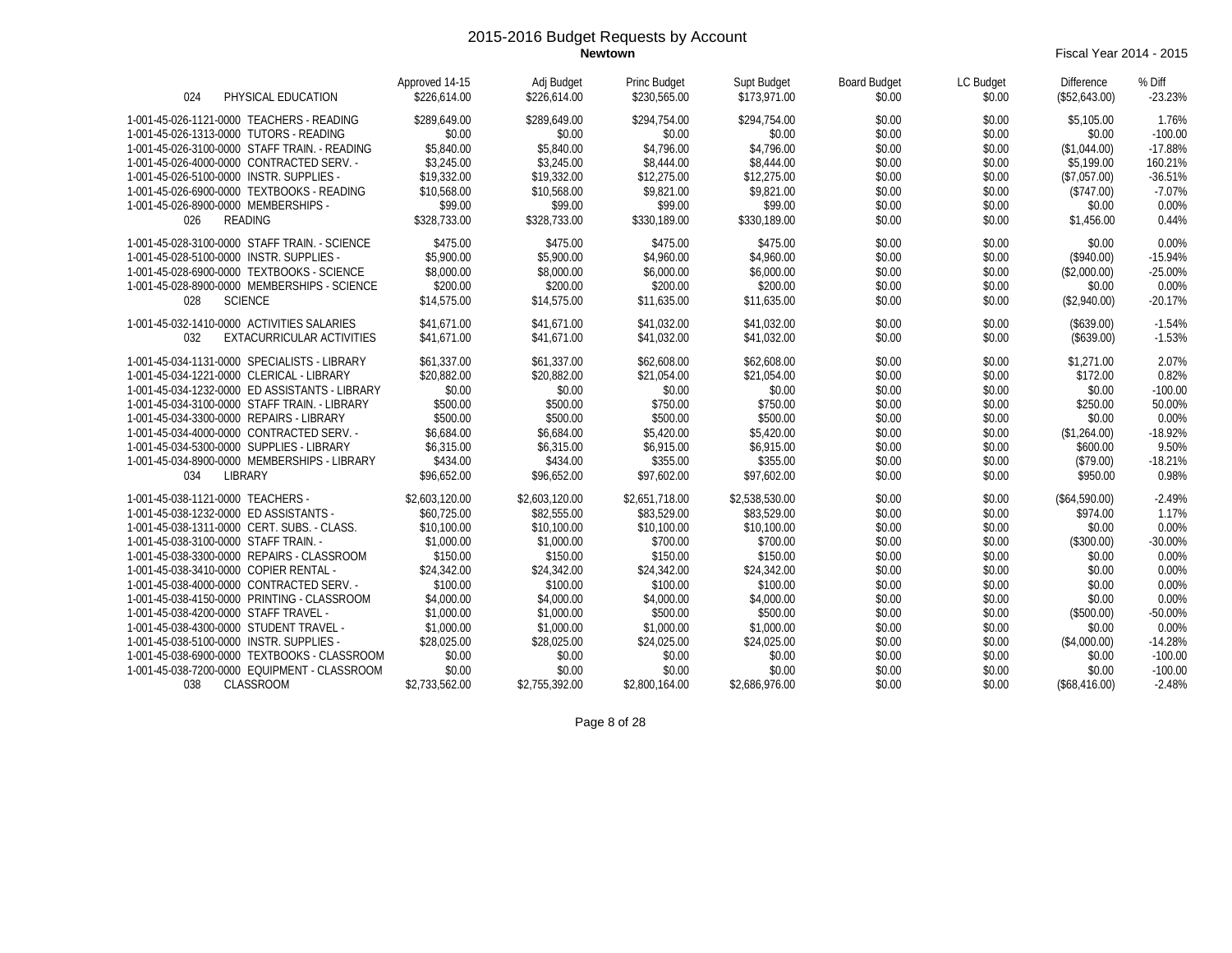**Newtown** Fiscal Year 2014 - 2015

| 1-001-45-040-1131-0000 SPECIALISTS -<br>1-001-45-040-1221-0000 CLERICAL - GUIDANCE<br>1-001-45-040-1423-0000 EXTRA WORK - NON-<br>1-001-45-040-3100-0000 STAFF TRAIN. - GUIDANCE<br>1-001-45-040-4000-0000 CONTRACTED SERV. -<br>1-001-45-040-4131-0000 POSTAGE - GUIDANCE<br>1-001-45-040-4150-0000 PRINTING - GUIDANCE<br>1-001-45-040-4200-0000 STAFF TRAVEL -<br>1-001-45-040-5100-0000 INSTR. SUPPLIES -<br>1-001-45-040-8900-0000 MEMBERSHIPS -<br>040<br><b>GUIDANCE</b>                                                                                                                 | Approved 14-15<br>\$213,063.00<br>\$32,591.00<br>\$900.00<br>\$300.00<br>\$700.00<br>\$500.00<br>\$800.00<br>\$186.00<br>\$2,000.00<br>\$495.00<br>\$251,535.00                     | Adj Budget<br>\$214,435.00<br>\$32.591.00<br>\$900.00<br>\$300.00<br>\$700.00<br>\$500.00<br>\$800.00<br>\$186.00<br>\$2,000.00<br>\$495.00<br>\$252,907.00                         | <b>Princ Budget</b><br>\$218,037.00<br>\$32,591.00<br>\$1,610.00<br>\$500.00<br>\$1,500.00<br>\$0.00<br>\$0.00<br>\$248.00<br>\$1,000.00<br>\$730.00<br>\$256,216.00                   | Supt Budget<br>\$218,037.00<br>\$32.591.00<br>\$1,610.00<br>\$500.00<br>\$1,500.00<br>\$0.00<br>\$0.00<br>\$248.00<br>\$1,000.00<br>\$730.00<br>\$256,216.00                           | <b>Board Budget</b><br>\$0.00<br>\$0.00<br>\$0.00<br>\$0.00<br>\$0.00<br>\$0.00<br>\$0.00<br>\$0.00<br>\$0.00<br>\$0.00<br>\$0.00 | LC Budget<br>\$0.00<br>\$0.00<br>\$0.00<br>\$0.00<br>\$0.00<br>\$0.00<br>\$0.00<br>\$0.00<br>\$0.00<br>\$0.00<br>\$0.00        | <b>Difference</b><br>\$3,602.00<br>\$0.00<br>\$710.00<br>\$200.00<br>\$800.00<br>(\$500.00)<br>(\$800.00)<br>\$62.00<br>(\$1,000.00)<br>\$235.00<br>\$3,309.00 | % Diff<br>1.67%<br>0.00%<br>78.88%<br>66.66%<br>114.28%<br>$-100.00$<br>$-100.00$<br>33.33%<br>$-50.00%$<br>47.47%<br>1.31%     |
|-------------------------------------------------------------------------------------------------------------------------------------------------------------------------------------------------------------------------------------------------------------------------------------------------------------------------------------------------------------------------------------------------------------------------------------------------------------------------------------------------------------------------------------------------------------------------------------------------|-------------------------------------------------------------------------------------------------------------------------------------------------------------------------------------|-------------------------------------------------------------------------------------------------------------------------------------------------------------------------------------|----------------------------------------------------------------------------------------------------------------------------------------------------------------------------------------|----------------------------------------------------------------------------------------------------------------------------------------------------------------------------------------|-----------------------------------------------------------------------------------------------------------------------------------|--------------------------------------------------------------------------------------------------------------------------------|----------------------------------------------------------------------------------------------------------------------------------------------------------------|---------------------------------------------------------------------------------------------------------------------------------|
| REED SCHOOL<br>45                                                                                                                                                                                                                                                                                                                                                                                                                                                                                                                                                                               | \$5,023,330.00                                                                                                                                                                      | \$5,035,408.00                                                                                                                                                                      | \$5,100,548.00                                                                                                                                                                         | \$4,874,172.00                                                                                                                                                                         | \$0.00                                                                                                                            | \$0.00                                                                                                                         | (\$161,236.00)                                                                                                                                                 | $-3.20%$                                                                                                                        |
| 1-001-50-001-1112-0000 PRINCIPALS SALARIES<br>1-001-50-001-1221-0000 CLERICAL - ADMIN.<br>1-001-50-001-1232-0000 ED ASSISTANTS - ADMIN.<br>1-001-50-001-1423-0000 EXTRA WORK - NON-<br>1-001-50-001-3100-0000 STAFF TRAIN. - ADMIN.<br>1-001-50-001-3300-0000 REPAIRS - ADMIN.<br>1-001-50-001-4000-0000 CONTRACTED SERV. -<br>1-001-50-001-4131-0000 POSTAGE - ADMIN.<br>1-001-50-001-4150-0000 PRINTING - ADMIN.<br>1-001-50-001-5400-0000 OFF. SUPPLIES - ADMIN.<br>1-001-50-001-7200-0000 EQUIPMENT - ADMIN.<br>1-001-50-001-8900-0000 MEMBERSHIPS - ADMIN.<br><b>ADMINISTRATION</b><br>001 | \$284.852.00<br>\$138,112.00<br>\$12,400.00<br>\$1,700.00<br>\$2,700.00<br>\$1,000.00<br>\$500.00<br>\$1,750.00<br>\$4,000.00<br>\$8,550.00<br>\$0.00<br>\$1,700.00<br>\$457.264.00 | \$284.852.00<br>\$138,112.00<br>\$12,400.00<br>\$1,700.00<br>\$2,700.00<br>\$1,000.00<br>\$500.00<br>\$1,750.00<br>\$4,000.00<br>\$8,550.00<br>\$0.00<br>\$1,700.00<br>\$457.264.00 | \$357,020.00<br>\$138,976.00<br>\$12,400.00<br>\$1,700.00<br>\$2,700.00<br>\$1,000.00<br>\$0.00<br>\$1,750.00<br>\$4,500.00<br>\$10,550.00<br>\$6,491.00<br>\$1,500.00<br>\$538,587.00 | \$294.767.00<br>\$138,976.00<br>\$12,400.00<br>\$1,700.00<br>\$2,700.00<br>\$1,000.00<br>\$0.00<br>\$1,750.00<br>\$4,500.00<br>\$10,550.00<br>\$6,491.00<br>\$1,500.00<br>\$476.334.00 | \$0.00<br>\$0.00<br>\$0.00<br>\$0.00<br>\$0.00<br>\$0.00<br>\$0.00<br>\$0.00<br>\$0.00<br>\$0.00<br>\$0.00<br>\$0.00<br>\$0.00    | \$0.00<br>\$0.00<br>\$0.00<br>\$0.00<br>\$0.00<br>\$0.00<br>\$0.00<br>\$0.00<br>\$0.00<br>\$0.00<br>\$0.00<br>\$0.00<br>\$0.00 | \$9,915.00<br>\$864.00<br>\$0.00<br>\$0.00<br>\$0.00<br>\$0.00<br>(\$500.00)<br>\$0.00<br>\$500.00<br>\$2,000.00<br>\$6,491.00<br>(\$200.00)<br>\$19,070.00    | 3.48%<br>0.62%<br>0.00%<br>0.00%<br>0.00%<br>0.00%<br>$-100.00$<br>0.00%<br>12.50%<br>23.39%<br>$-100.00$<br>$-11.77%$<br>4.17% |
| 1-001-50-002-1121-0000 TEACHERS - ART<br>1-001-50-002-3100-0000 STAFF TRAIN. - ART<br>1-001-50-002-3300-0000 REPAIRS - ART<br>1-001-50-002-4200-0000 STAFF TRAVEL - ART<br>1-001-50-002-5100-0000 INSTR. SUPPLIES - ART<br>1-001-50-002-7200-0000 EQUIPMENT - ART<br>002<br>ART                                                                                                                                                                                                                                                                                                                 | \$157.110.00<br>\$0.00<br>\$0.00<br>\$0.00<br>\$4,400.00<br>\$0.00<br>\$161.510.00                                                                                                  | \$143,110.00<br>\$0.00<br>\$0.00<br>\$0.00<br>\$4,400.00<br>\$0.00<br>\$147,510.00                                                                                                  | \$145,050,00<br>\$400.00<br>\$600.00<br>\$200.00<br>\$4,800.00<br>\$0.00<br>\$151,050.00                                                                                               | \$128,072.00<br>\$400.00<br>\$600.00<br>\$200.00<br>\$4,800.00<br>\$0.00<br>\$134,072.00                                                                                               | \$0.00<br>\$0.00<br>\$0.00<br>\$0.00<br>\$0.00<br>\$0.00<br>\$0.00                                                                | \$0.00<br>\$0.00<br>\$0.00<br>\$0.00<br>\$0.00<br>\$0.00<br>\$0.00                                                             | (\$15.038.00)<br>\$400.00<br>\$600.00<br>\$200.00<br>\$400.00<br>\$0.00<br>(\$13,438.00)                                                                       | $-10.51%$<br>$-100.00$<br>$-100.00$<br>$-100.00$<br>9.09%<br>$-100.00$<br>$-9.11%$                                              |
| 1-001-50-006-1121-0000 TEACHERS - COMPUTER<br>1-001-50-006-1232-0000 ED ASSISTANTS -<br>1-001-50-006-3100-0000 STAFF TRAIN. -<br>1-001-50-006-3300-0000 REPAIRS - COMPUTER<br>1-001-50-006-4200-0000 STAFF TRAVEL -<br>1-001-50-006-5100-0000 INSTR. SUPPLIES -<br>1-001-50-006-7200-0000 EQUIPMENT - COMPUTER<br>1-001-50-006-8900-0000 MEMBERSHIPS -                                                                                                                                                                                                                                          | \$67,438.00<br>\$15,799.00<br>\$500.00<br>\$200.00<br>\$150.00<br>\$10,050.00<br>\$0.00<br>\$100.00                                                                                 | \$67,438.00<br>\$15,799.00<br>\$500.00<br>\$200.00<br>\$150.00<br>\$10.050.00<br>\$0.00<br>\$100.00                                                                                 | \$69,636.00<br>\$16,020.00<br>\$500.00<br>\$200.00<br>\$150.00<br>\$9,871.00<br>\$1,660.00<br>\$100.00                                                                                 | \$68,899.00<br>\$15,799.00<br>\$500.00<br>\$200.00<br>\$150.00<br>\$9,871.00<br>\$1,660.00<br>\$100.00                                                                                 | \$0.00<br>\$0.00<br>\$0.00<br>\$0.00<br>\$0.00<br>\$0.00<br>\$0.00<br>\$0.00                                                      | \$0.00<br>\$0.00<br>\$0.00<br>\$0.00<br>\$0.00<br>\$0.00<br>\$0.00<br>\$0.00                                                   | \$1,461.00<br>\$0.00<br>\$0.00<br>\$0.00<br>\$0.00<br>(\$179.00)<br>\$1,660.00<br>\$0.00                                                                       | 2.16%<br>0.00%<br>0.00%<br>0.00%<br>0.00%<br>$-1.79%$<br>$-100.00$<br>0.00%                                                     |

Page 9 of 28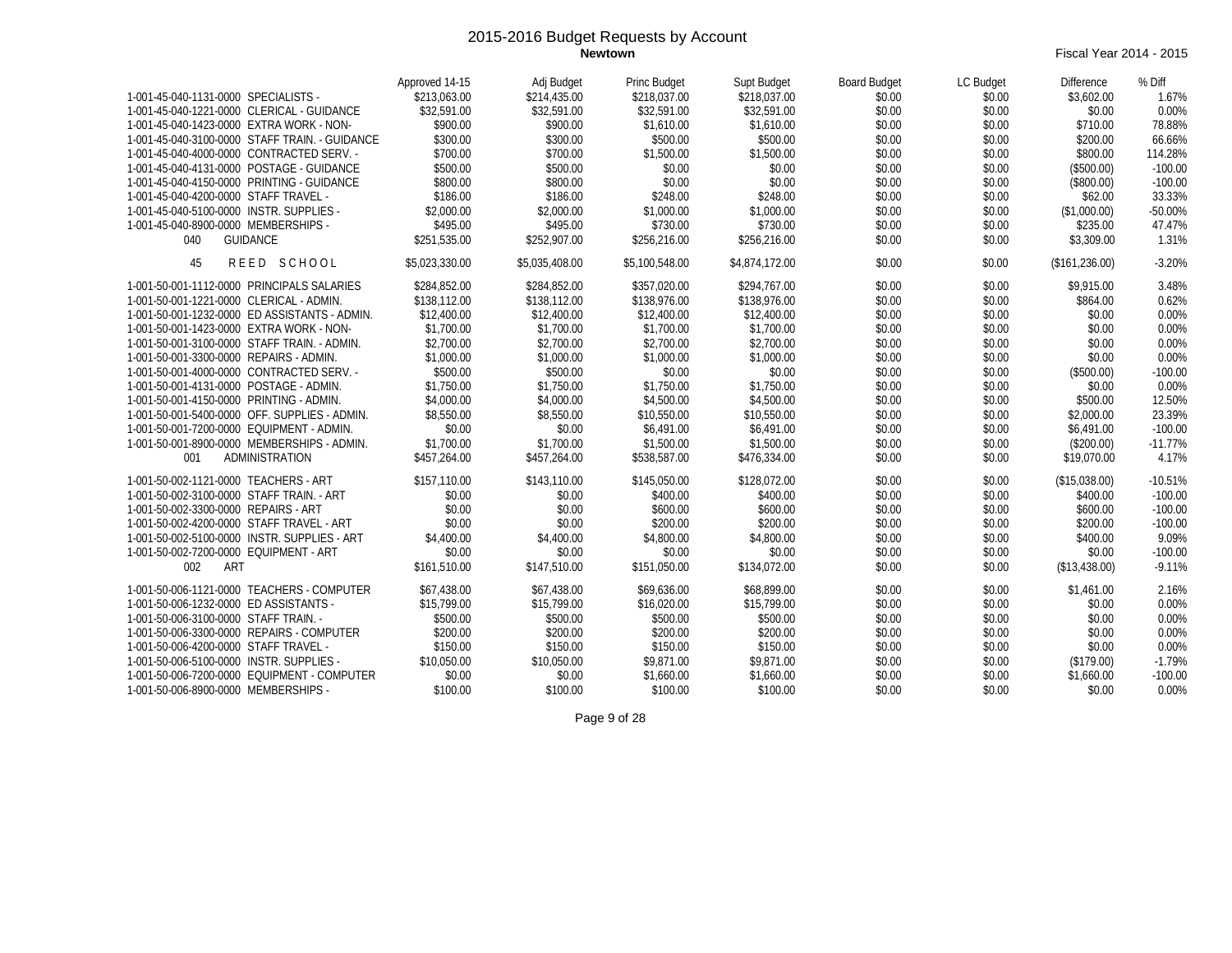**Newtown** Fiscal Year 2014 - 2015

| 006<br><b>COMPUTER EDUCATION</b>                                                                                                                                                                                                                                                                            | Approved 14-15<br>\$94,237.00                                                           | Adj Budget<br>\$94,237.00                                                               | Princ Budget<br>\$98,137.00                                                              | Supt Budget<br>\$97,179.00                                                               | <b>Board Budget</b><br>\$0.00                                      | LC Budget<br>\$0.00                                                | <b>Difference</b><br>\$2,942.00                                                       | % Diff<br>3.12%                                                           |
|-------------------------------------------------------------------------------------------------------------------------------------------------------------------------------------------------------------------------------------------------------------------------------------------------------------|-----------------------------------------------------------------------------------------|-----------------------------------------------------------------------------------------|------------------------------------------------------------------------------------------|------------------------------------------------------------------------------------------|--------------------------------------------------------------------|--------------------------------------------------------------------|---------------------------------------------------------------------------------------|---------------------------------------------------------------------------|
| 1-001-50-010-1121-0000 TEACHERS - ENGLISH<br>1-001-50-010-3100-0000 STAFF TRAIN. - ENGLISH<br>1-001-50-010-4000-0000 CONTRACTED SERV. -<br>1-001-50-010-5100-0000 INSTR. SUPPLIES -<br>1-001-50-010-6900-0000 TEXTBOOKS - ENGLISH                                                                           | \$704,398.00<br>\$1,500.00<br>\$0.00<br>\$4,520.00<br>\$9,200.00                        | \$678,398.00<br>\$1,500.00<br>\$0.00<br>\$4,520.00<br>\$9,200.00                        | \$693,278.00<br>\$900.00<br>\$1,275.00<br>\$3,250.00<br>\$9,575.00                       | \$693,278.00<br>\$900.00<br>\$1,275.00<br>\$3,250.00<br>\$9,575.00                       | \$0.00<br>\$0.00<br>\$0.00<br>\$0.00<br>\$0.00                     | \$0.00<br>\$0.00<br>\$0.00<br>\$0.00<br>\$0.00                     | \$14,880.00<br>(\$600.00)<br>\$1,275.00<br>(\$1,270.00)<br>\$375.00                   | 2.19%<br>$-40.00%$<br>$-100.00$<br>$-28.10%$<br>4.07%                     |
| 1-001-50-010-7200-0000 EQUIPMENT - ENGLISH<br><b>ENGLISH</b><br>010                                                                                                                                                                                                                                         | \$0.00<br>\$719,618.00                                                                  | \$0.00<br>\$693.618.00                                                                  | \$0.00<br>\$708,278.00                                                                   | \$0.00<br>\$708,278.00                                                                   | \$0.00<br>\$0.00                                                   | \$0.00<br>\$0.00                                                   | \$0.00<br>\$14,660.00                                                                 | $-100.00$<br>2.11%                                                        |
| 1-001-50-012-1121-0000 TEACHERS - WORLD<br>1-001-50-012-3100-0000 STAFF TRAIN. - WORLD<br>1-001-50-012-4200-0000 STAFF TRAVEL - WORLD<br>1-001-50-012-5100-0000 INSTR. SUPPLIES -<br>1-001-50-012-6900-0000 TEXTBOOKS - WORLD<br>1-001-50-012-7200-0000 EQUIPMENT - WORLD<br><b>FOREIGN LANGUAGE</b><br>012 | \$279,435.00<br>\$400.00<br>\$100.00<br>\$11,623.00<br>\$0.00<br>\$0.00<br>\$291,558.00 | \$279,435.00<br>\$400.00<br>\$100.00<br>\$11,623.00<br>\$0.00<br>\$0.00<br>\$291,558.00 | \$284,827.00<br>\$400.00<br>\$100.00<br>\$400.00<br>\$9,872.00<br>\$0.00<br>\$295,599.00 | \$284,827.00<br>\$400.00<br>\$100.00<br>\$400.00<br>\$9,872.00<br>\$0.00<br>\$295,599.00 | \$0.00<br>\$0.00<br>\$0.00<br>\$0.00<br>\$0.00<br>\$0.00<br>\$0.00 | \$0.00<br>\$0.00<br>\$0.00<br>\$0.00<br>\$0.00<br>\$0.00<br>\$0.00 | \$5,392.00<br>\$0.00<br>\$0.00<br>(\$11,223.00)<br>\$9,872.00<br>\$0.00<br>\$4,041.00 | 1.92%<br>0.00%<br>0.00%<br>$-96.56%$<br>$-100.00$<br>$-100.00$<br>1.39%   |
| 1-001-50-014-1121-0000 TEACHERS - HEALTH ED<br>1-001-50-014-1131-0000 SPECIALISTS - HEALTH ED<br>1-001-50-014-3100-0000 STAFF TRAIN. - HEALTH<br>1-001-50-014-5100-0000 INSTR. SUPPLIES -<br>1-001-50-014-8900-0000 MEMBERSHIPS - HEALTH<br><b>HEALTH EDUCATION</b><br>014                                  | \$77.378.00<br>\$13,914.00<br>\$0.00<br>\$797.00<br>\$0.00<br>\$92,089.00               | \$65,378.00<br>\$13,914.00<br>\$0.00<br>\$797.00<br>\$0.00<br>\$80,089.00               | \$60,232.00<br>\$9,427.00<br>\$150.00<br>\$380.00<br>\$35.00<br>\$70,224.00              | \$60,232.00<br>\$9,427.00<br>\$150.00<br>\$380.00<br>\$35.00<br>\$70,224.00              | \$0.00<br>\$0.00<br>\$0.00<br>\$0.00<br>\$0.00<br>\$0.00           | \$0.00<br>\$0.00<br>\$0.00<br>\$0.00<br>\$0.00<br>\$0.00           | (\$5,146.00)<br>(\$4,487.00)<br>\$150.00<br>(\$417.00)<br>\$35.00<br>(\$9,865.00)     | $-7.88%$<br>$-32.25%$<br>$-100.00$<br>$-52.33%$<br>$-100.00$<br>$-12.32%$ |
| 1-001-50-016-1121-0000 TEACHERS - FAMILY SCI.<br>1-001-50-016-3100-0000 STAFF TRAIN. - FAMILY<br>1-001-50-016-3300-0000 REPAIRS - FAMILY SCI.<br>1-001-50-016-5100-0000 INSTR. SUPPLIES -<br>1-001-50-016-8900-0000 MEMBERSHIPS - FAMILY<br>016<br><b>HOME ECONOMICS</b>                                    | \$91,926.00<br>\$0.00<br>\$200.00<br>\$7,800.00<br>\$0.00<br>\$99,926.00                | \$91,926.00<br>\$0.00<br>\$200.00<br>\$7,800.00<br>\$0.00<br>\$99,926.00                | \$93,276.00<br>\$0.00<br>\$700.00<br>\$7,800.00<br>\$0.00<br>\$101.776.00                | \$93.276.00<br>\$0.00<br>\$700.00<br>\$7,800.00<br>\$0.00<br>\$101.776.00                | \$0.00<br>\$0.00<br>\$0.00<br>\$0.00<br>\$0.00<br>\$0.00           | \$0.00<br>\$0.00<br>\$0.00<br>\$0.00<br>\$0.00<br>\$0.00           | \$1,350.00<br>\$0.00<br>\$500.00<br>\$0.00<br>\$0.00<br>\$1,850.00                    | 1.46%<br>$-100.00$<br>250.00%<br>0.00%<br>$-100.00$<br>1.85%              |
| 1-001-50-018-1121-0000 TEACHERS - TECH. ED<br>1-001-50-018-3100-0000 STAFF TRAIN. - TECH. ED<br>1-001-50-018-4200-0000 STAFF TRAVEL - TECH. ED<br>1-001-50-018-5100-0000 INSTR. SUPPLIES - TECH.<br>1-001-50-018-7200-0000 EQUIPMENT - TECH. ED.<br>TECHNOLOGY ED.<br>018                                   | \$93,000.00<br>\$0.00<br>\$0.00<br>\$2,600.00<br>\$0.00<br>\$95,600.00                  | \$93,000.00<br>\$0.00<br>\$0.00<br>\$2,600.00<br>\$0.00<br>\$95,600.00                  | \$94,350.00<br>\$0.00<br>\$0.00<br>\$850.00<br>\$1,750.00<br>\$96,950.00                 | \$94,350.00<br>\$0.00<br>\$0.00<br>\$850.00<br>\$1,750.00<br>\$96,950.00                 | \$0.00<br>\$0.00<br>\$0.00<br>\$0.00<br>\$0.00<br>\$0.00           | \$0.00<br>\$0.00<br>\$0.00<br>\$0.00<br>\$0.00<br>\$0.00           | \$1,350.00<br>\$0.00<br>\$0.00<br>(\$1,750.00)<br>\$1,750.00<br>\$1,350.00            | 1.45%<br>$-100.00$<br>$-100.00$<br>$-67.31%$<br>$-100.00$<br>1.41%        |
| 1-001-50-020-1121-0000 TEACHERS - MATH<br>1-001-50-020-1232-0000 ED ASSISTANTS - MATH<br>1-001-50-020-1313-0000 TUTORS - MATH<br>1-001-50-020-3100-0000 STAFF TRAIN. - MATH<br>1-001-50-020-3300-0000 REPAIRS - MATH<br>1-001-50-020-4200-0000 STAFF TRAVEL - MATH                                          | \$643,437.00<br>\$0.00<br>\$8,220.00<br>\$2,600.00<br>\$1,348.00<br>\$113.00            | \$633,437.00<br>\$0.00<br>\$8,220.00<br>\$2,600.00<br>\$1,348.00<br>\$113.00            | \$644.343.00<br>\$0.00<br>\$8,220.00<br>\$1,350.00<br>\$630.00<br>\$0.00                 | \$644,343.00<br>\$0.00<br>\$8,220.00<br>\$1,350.00<br>\$630.00<br>\$0.00                 | \$0.00<br>\$0.00<br>\$0.00<br>\$0.00<br>\$0.00<br>\$0.00           | \$0.00<br>\$0.00<br>\$0.00<br>\$0.00<br>\$0.00<br>\$0.00           | \$10,906.00<br>\$0.00<br>\$0.00<br>(\$1,250.00)<br>(\$718.00)<br>(\$113.00)           | 1.72%<br>$-100.00$<br>0.00%<br>-48.08%<br>$-53.27%$<br>$-100.00$          |

Page 10 of 28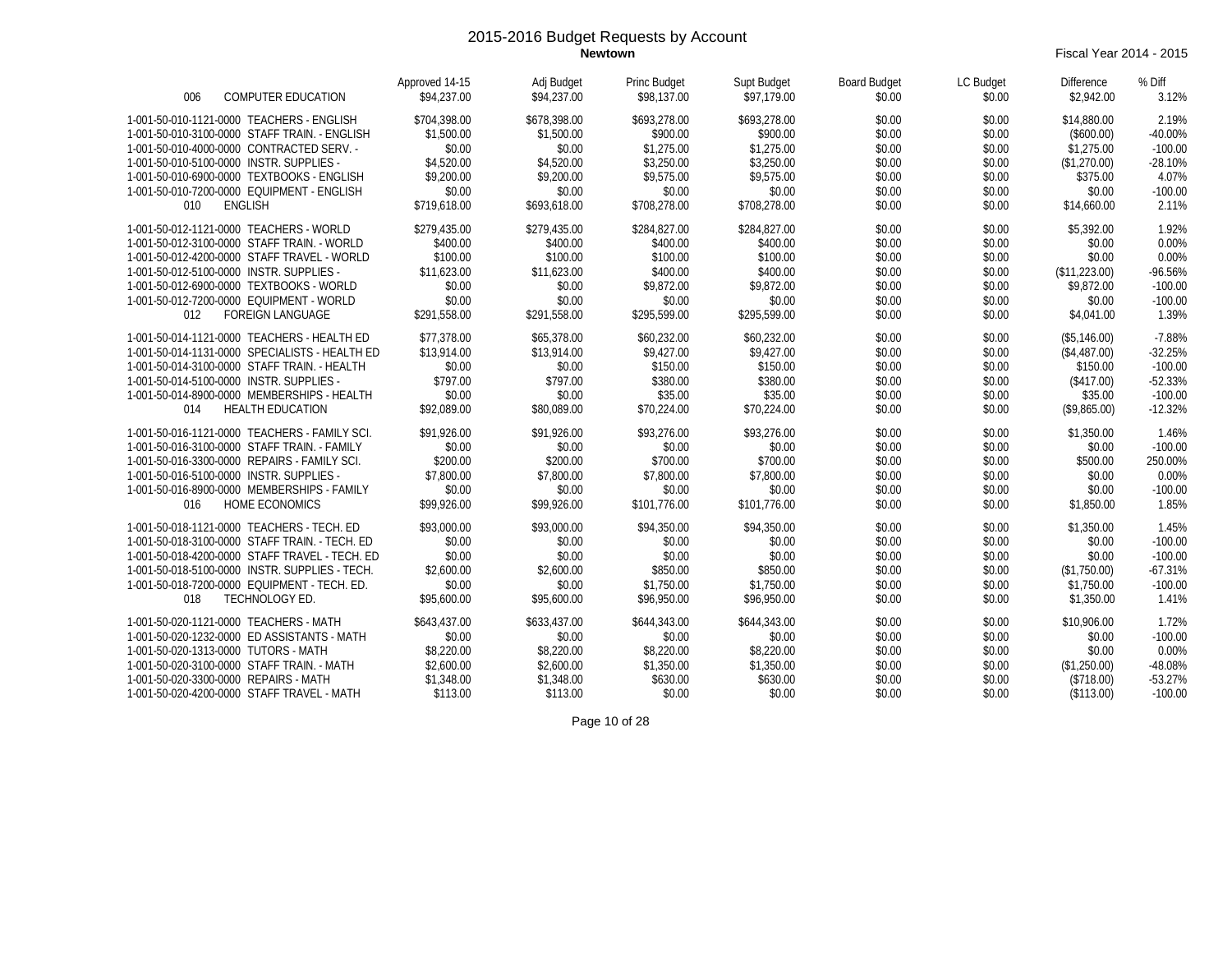**Newtown** Fiscal Year 2014 - 2015

| 1-001-50-020-4300-0000 STUDENT TRAVEL -<br>1-001-50-020-5100-0000 INSTR. SUPPLIES - MATH<br>1-001-50-020-6900-0000 TEXTBOOKS - MATH<br>1-001-50-020-7200-0000 EQUIPMENT - MATH<br>1-001-50-020-8900-0000 MEMBERSHIPS - MATH<br><b>MATH</b><br>020                                                                                                                                                                                                                                            | Approved 14-15<br>\$900.00<br>\$3,077.00<br>\$0.00<br>\$0.00<br>\$420.00<br>\$660.115.00                                             | Adj Budget<br>\$900.00<br>\$3,077.00<br>\$0.00<br>\$0.00<br>\$420.00<br>\$650.115.00                                                 | <b>Princ Budget</b><br>\$1,000.00<br>\$5,227.00<br>\$0.00<br>\$0.00<br>\$420.00<br>\$661.190.00                                    | Supt Budget<br>\$1,000.00<br>\$5,227.00<br>\$0.00<br>\$0.00<br>\$420.00<br>\$661.190.00                                            | <b>Board Budget</b><br>\$0.00<br>\$0.00<br>\$0.00<br>\$0.00<br>\$0.00<br>\$0.00                            | LC Budget<br>\$0.00<br>\$0.00<br>\$0.00<br>\$0.00<br>\$0.00<br>\$0.00                                      | <b>Difference</b><br>\$100.00<br>\$2,150.00<br>\$0.00<br>\$0.00<br>\$0.00<br>\$11.075.00                                               | % Diff<br>11.11%<br>69.87%<br>$-100.00$<br>$-100.00$<br>0.00%<br>1.70%                                                          |
|----------------------------------------------------------------------------------------------------------------------------------------------------------------------------------------------------------------------------------------------------------------------------------------------------------------------------------------------------------------------------------------------------------------------------------------------------------------------------------------------|--------------------------------------------------------------------------------------------------------------------------------------|--------------------------------------------------------------------------------------------------------------------------------------|------------------------------------------------------------------------------------------------------------------------------------|------------------------------------------------------------------------------------------------------------------------------------|------------------------------------------------------------------------------------------------------------|------------------------------------------------------------------------------------------------------------|----------------------------------------------------------------------------------------------------------------------------------------|---------------------------------------------------------------------------------------------------------------------------------|
| 1-001-50-022-1121-0000 TEACHERS - MUSIC<br>1-001-50-022-3100-0000 STAFF TRAIN. - MUSIC<br>1-001-50-022-3300-0000 REPAIRS - MUSIC<br>1-001-50-022-4000-0000 CONTRACTED SERV. -<br>1-001-50-022-4300-0000 STUDENT TRAVEL - MUSIC<br>1-001-50-022-5100-0000 INSTR. SUPPLIES -<br>1-001-50-022-7200-0000 EQUIPMENT - MUSIC<br>1-001-50-022-8900-0000 MEMBERSHIPS - MUSIC<br><b>MUSIC</b><br>022                                                                                                  | \$432,787.00<br>\$850.00<br>\$3,000.00<br>\$500.00<br>\$1,200.00<br>\$5,352.00<br>\$6,958.00<br>\$600.00<br>\$451,247.00             | \$432,787.00<br>\$850.00<br>\$3,000.00<br>\$500.00<br>\$1,200.00<br>\$5,352.00<br>\$6,958.00<br>\$600.00<br>\$451,247.00             | \$440,056.00<br>\$850.00<br>\$3,000.00<br>\$525.00<br>\$1,200.00<br>\$4,524.00<br>\$18,368.00<br>\$600.00<br>\$469,123.00          | \$411.759.00<br>\$850.00<br>\$3,000.00<br>\$525.00<br>\$1,200.00<br>\$4,524.00<br>\$18,368.00<br>\$600.00<br>\$440,826.00          | \$0.00<br>\$0.00<br>\$0.00<br>\$0.00<br>\$0.00<br>\$0.00<br>\$0.00<br>\$0.00<br>\$0.00                     | \$0.00<br>\$0.00<br>\$0.00<br>\$0.00<br>\$0.00<br>\$0.00<br>\$0.00<br>\$0.00<br>\$0.00                     | (\$21,028.00)<br>\$0.00<br>\$0.00<br>\$25.00<br>\$0.00<br>(\$828.00)<br>\$11,410.00<br>\$0.00<br>(\$10,421.00)                         | $-4.86%$<br>0.00%<br>0.00%<br>5.00%<br>0.00%<br>$-15.48%$<br>163.98%<br>0.00%<br>$-2.31%$                                       |
| 1-001-50-024-1121-0000 TEACHERS - P.E.<br>1-001-50-024-3100-0000 STAFF TRAIN. - P.E.<br>1-001-50-024-3300-0000 REPAIRS - P.E.<br>1-001-50-024-3400-0000 EQUIP RENTAL - P.E.<br>1-001-50-024-4000-0000 CONTRACTED SERV. -<br>1-001-50-024-4200-0000 STAFF TRAVEL - P.E.<br>1-001-50-024-4300-0000 STUDENT TRAVEL - P.E.<br>1-001-50-024-5100-0000 INSTR. SUPPLIES - P.E.<br>1-001-50-024-7200-0000 EQUIPMENT - P.E.<br>1-001-50-024-8900-0000 MEMBERSHIPS - P.E.<br>024<br>PHYSICAL EDUCATION | \$305.556.00<br>\$600.00<br>\$476.00<br>\$0.00<br>\$0.00<br>\$0.00<br>\$0.00<br>\$2,204.00<br>\$3,000.00<br>\$120.00<br>\$311,956.00 | \$305,556.00<br>\$600.00<br>\$476.00<br>\$0.00<br>\$0.00<br>\$0.00<br>\$0.00<br>\$2,204.00<br>\$3,000.00<br>\$120.00<br>\$311,956.00 | \$311,265.00<br>\$600.00<br>\$250.00<br>\$0.00<br>\$0.00<br>\$0.00<br>\$0.00<br>\$4,280.00<br>\$3,872.00<br>\$0.00<br>\$320,267.00 | \$282,968.00<br>\$600.00<br>\$250.00<br>\$0.00<br>\$0.00<br>\$0.00<br>\$0.00<br>\$4,280.00<br>\$3,872.00<br>\$0.00<br>\$291.970.00 | \$0.00<br>\$0.00<br>\$0.00<br>\$0.00<br>\$0.00<br>\$0.00<br>\$0.00<br>\$0.00<br>\$0.00<br>\$0.00<br>\$0.00 | \$0.00<br>\$0.00<br>\$0.00<br>\$0.00<br>\$0.00<br>\$0.00<br>\$0.00<br>\$0.00<br>\$0.00<br>\$0.00<br>\$0.00 | (\$22.588.00)<br>\$0.00<br>(\$226.00)<br>\$0.00<br>\$0.00<br>\$0.00<br>\$0.00<br>\$2,076.00<br>\$872.00<br>(\$120.00)<br>(\$19,986.00) | $-7.40%$<br>0.00%<br>$-47.48%$<br>$-100.00$<br>$-100.00$<br>$-100.00$<br>$-100.00$<br>94.19%<br>29.06%<br>$-100.00$<br>$-6.41%$ |
| 1-001-50-025-1121-0000 TEACHERS - PROJECT<br>1-001-50-025-1232-0000 ED ASSISTANTS - PROJ.<br>1-001-50-025-3100-0000 STAFF TRAIN. - PROJ.<br>1-001-50-025-3300-0000 REPAIRS - PROJ. ADV.<br>1-001-50-025-4200-0000 STAFF TRAVEL - PROJ.<br>1-001-50-025-5100-0000 INSTR. SUPPLIES -<br>PROJECT ADVENTURE<br>025                                                                                                                                                                               | \$90,243.00<br>\$16,325.00<br>\$0.00<br>\$1,000.00<br>\$0.00<br>\$2,000.00<br>\$109.568.00                                           | \$90,243.00<br>\$16,325.00<br>\$0.00<br>\$1,000.00<br>\$0.00<br>\$2,000.00<br>\$109,568.00                                           | \$91.541.00<br>\$16,325.00<br>\$0.00<br>\$1,100.00<br>\$0.00<br>\$1,900.00<br>\$110,866.00                                         | \$91,541.00<br>\$16,325.00<br>\$0.00<br>\$1,100.00<br>\$0.00<br>\$1,900.00<br>\$110,866.00                                         | \$0.00<br>\$0.00<br>\$0.00<br>\$0.00<br>\$0.00<br>\$0.00<br>\$0.00                                         | \$0.00<br>\$0.00<br>\$0.00<br>\$0.00<br>\$0.00<br>\$0.00<br>\$0.00                                         | \$1,298.00<br>\$0.00<br>\$0.00<br>\$100.00<br>\$0.00<br>(\$100.00)<br>\$1,298.00                                                       | 1.43%<br>0.00%<br>$-100.00$<br>10.00%<br>$-100.00$<br>$-5.00%$<br>1.18%                                                         |
| 1-001-50-026-1121-0000 TEACHERS - READING<br>1-001-50-026-3100-0000 STAFF TRAIN. - READING<br>1-001-50-026-4000-0000 CONTRACTED SERV. -<br>1-001-50-026-5100-0000 INSTR. SUPPLIES -<br>1-001-50-026-6900-0000 TEXTBOOKS - READING<br>1-001-50-026-7200-0000 EQUIPMENT - READING<br>026<br><b>READING</b>                                                                                                                                                                                     | \$102,133.00<br>\$600.00<br>\$0.00<br>\$1,907.00<br>\$2,244.00<br>\$0.00<br>\$106,884.00                                             | \$120,633.00<br>\$600.00<br>\$0.00<br>\$1,907.00<br>\$2,244.00<br>\$0.00<br>\$125,384.00                                             | \$138,790.00<br>\$450.00<br>\$425.00<br>\$2,625.00<br>\$1,200.00<br>\$0.00<br>\$143,490.00                                         | \$138,790.00<br>\$450.00<br>\$425.00<br>\$2,625.00<br>\$1,200.00<br>\$0.00<br>\$143,490.00                                         | \$0.00<br>\$0.00<br>\$0.00<br>\$0.00<br>\$0.00<br>\$0.00<br>\$0.00                                         | \$0.00<br>\$0.00<br>\$0.00<br>\$0.00<br>\$0.00<br>\$0.00<br>\$0.00                                         | \$18,157.00<br>(\$150.00)<br>\$425.00<br>\$718.00<br>(\$1,044.00)<br>\$0.00<br>\$18,106.00                                             | 15.05%<br>$-25.00%$<br>$-100.00$<br>37.65%<br>$-46.53%$<br>$-100.00$<br>14.44%                                                  |

Page 11 of 28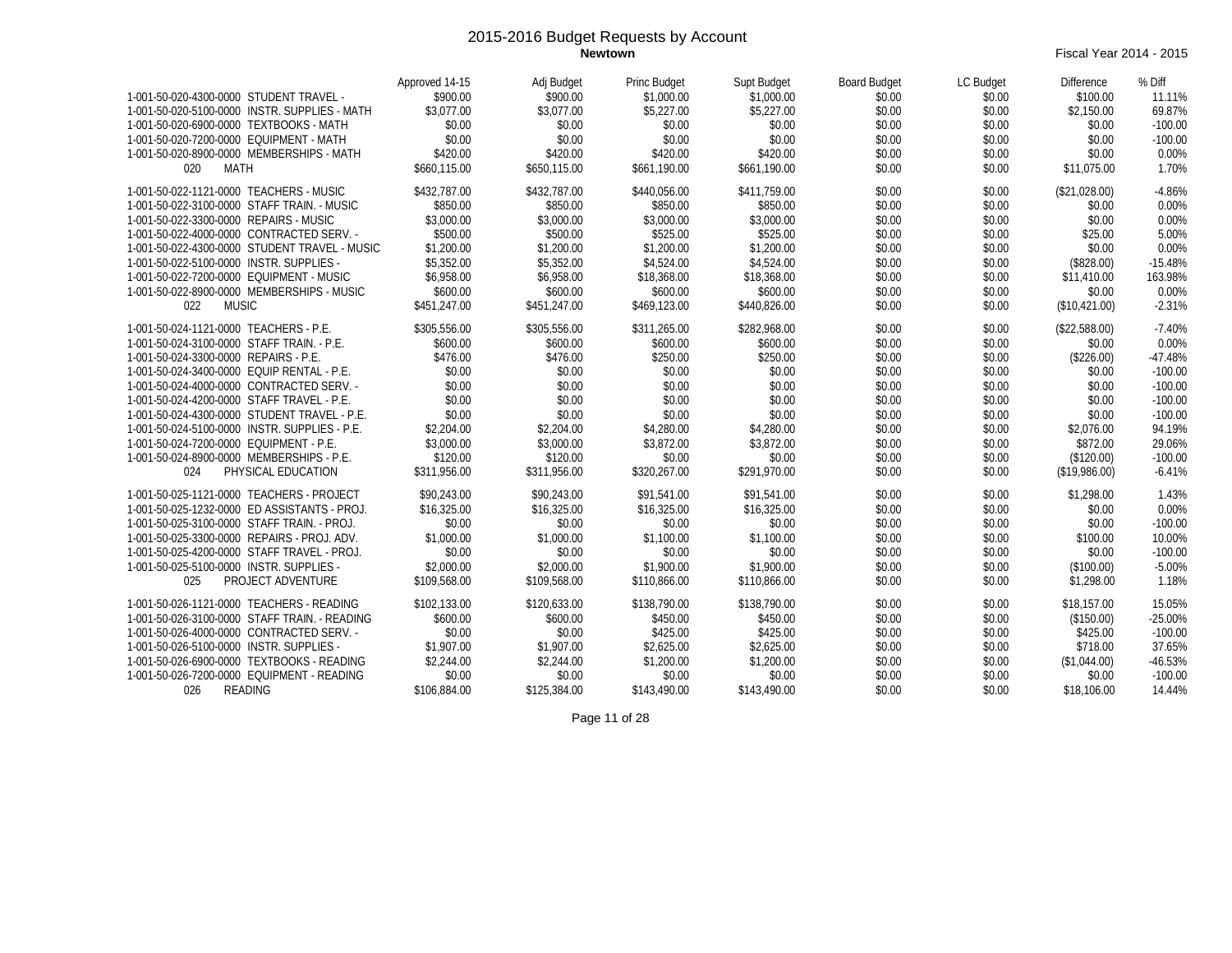**Newtown** Fiscal Year 2014 - 2015

| 1-001-50-028-1121-0000 TEACHERS - SCIENCE<br>1-001-50-028-3100-0000 STAFF TRAIN. - SCIENCE<br>1-001-50-028-3300-0000 REPAIRS - SCIENCE<br>1-001-50-028-4300-0000 STUDENT TRAVEL -<br>1-001-50-028-5100-0000 INSTR. SUPPLIES -<br>1-001-50-028-7200-0000 EQUIPMENT - SCIENCE<br><b>SCIENCE</b><br>028                                                                                                                         | Approved 14-15<br>\$625,639.00<br>\$1,500.00<br>\$400.00<br>\$0.00<br>\$7.099.00<br>\$0.00<br>\$634,638.00                                  | Adj Budget<br>\$620,639.00<br>\$1,500.00<br>\$400.00<br>\$0.00<br>\$7.099.00<br>\$0.00<br>\$629,638.00                                      | <b>Princ Budget</b><br>\$632,757.00<br>\$1,350.00<br>\$400.00<br>\$0.00<br>\$7.430.00<br>\$0.00<br>\$641,937.00                             | Supt Budget<br>\$632,757.00<br>\$1,350.00<br>\$400.00<br>\$0.00<br>\$7,430.00<br>\$0.00<br>\$641,937.00                                     | <b>Board Budget</b><br>\$0.00<br>\$0.00<br>\$0.00<br>\$0.00<br>\$0.00<br>\$0.00<br>\$0.00        | LC Budget<br>\$0.00<br>\$0.00<br>\$0.00<br>\$0.00<br>\$0.00<br>\$0.00<br>\$0.00                  | <b>Difference</b><br>\$12,118.00<br>(\$150.00)<br>\$0.00<br>\$0.00<br>\$331.00<br>\$0.00<br>\$12,299.00                | % Diff<br>1.95%<br>$-10.00%$<br>0.00%<br>$-100.00$<br>4.66%<br>$-100.00$<br>1.95%                |
|------------------------------------------------------------------------------------------------------------------------------------------------------------------------------------------------------------------------------------------------------------------------------------------------------------------------------------------------------------------------------------------------------------------------------|---------------------------------------------------------------------------------------------------------------------------------------------|---------------------------------------------------------------------------------------------------------------------------------------------|---------------------------------------------------------------------------------------------------------------------------------------------|---------------------------------------------------------------------------------------------------------------------------------------------|--------------------------------------------------------------------------------------------------|--------------------------------------------------------------------------------------------------|------------------------------------------------------------------------------------------------------------------------|--------------------------------------------------------------------------------------------------|
| 1-001-50-030-1121-0000 TEACHERS - SOC.<br>1-001-50-030-3100-0000 STAFF TRAIN. - SOC.<br>1-001-50-030-4000-0000 CONTRACTED SERV. -<br>1-001-50-030-4200-0000 STAFF TRAVEL - SOC.<br>1-001-50-030-5100-0000 INSTR. SUPPLIES - SOC.<br>1-001-50-030-6900-0000 TEXTBOOKS - SOC.<br>1-001-50-030-7200-0000 EQUIPMENT - SOC.<br>1-001-50-030-8900-0000 MEMBERSHIPS - SOC.<br>030<br><b>SOCIAL STUDIES</b>                          | \$679,526.00<br>\$2,600.00<br>\$0.00<br>\$900.00<br>\$1,855.00<br>\$880.00<br>\$0.00<br>\$150.00<br>\$685,911.00                            | \$702,490.00<br>\$2,600.00<br>\$0.00<br>\$900.00<br>\$1,855.00<br>\$880.00<br>\$0.00<br>\$150.00<br>\$708,875.00                            | \$720,217.00<br>\$500.00<br>\$1,275.00<br>\$300.00<br>\$2,000.00<br>\$1,500.00<br>\$0.00<br>\$500.00<br>\$726,292.00                        | \$720,217.00<br>\$500.00<br>\$1,275.00<br>\$300.00<br>\$2,000.00<br>\$1,500.00<br>\$0.00<br>\$500.00<br>\$726,292.00                        | \$0.00<br>\$0.00<br>\$0.00<br>\$0.00<br>\$0.00<br>\$0.00<br>\$0.00<br>\$0.00<br>\$0.00           | \$0.00<br>\$0.00<br>\$0.00<br>\$0.00<br>\$0.00<br>\$0.00<br>\$0.00<br>\$0.00<br>\$0.00           | \$17,727.00<br>(\$2,100.00)<br>\$1,275.00<br>(\$600.00)<br>\$145.00<br>\$620.00<br>\$0.00<br>\$350.00<br>\$17,417.00   | 2.52%<br>$-80.77%$<br>$-100.00$<br>$-66.67%$<br>7.81%<br>70.45%<br>$-100.00$<br>233.33%<br>2.46% |
| 1-001-50-032-1410-0000 ACTIVITIES SALARIES<br>1-001-50-032-4000-0000 CONTRACTED SERV. -<br>1-001-50-032-4300-0000 STUDENT TRAVEL -<br>1-001-50-032-5100-0000 INSTR. SUPPLIES -<br>EXTACURRICULAR ACTIVITIES<br>032                                                                                                                                                                                                           | \$63,925.00<br>\$6,350.00<br>\$2,777.00<br>\$550.00<br>\$73,602.00                                                                          | \$63,925.00<br>\$6,350.00<br>\$2,777.00<br>\$550.00<br>\$73,602.00                                                                          | \$68,341.00<br>\$11,810.00<br>\$2,777.00<br>\$550.00<br>\$83,478.00                                                                         | \$63,925.00<br>\$11,810.00<br>\$2,777.00<br>\$550.00<br>\$79,062.00                                                                         | \$0.00<br>\$0.00<br>\$0.00<br>\$0.00<br>\$0.00                                                   | \$0.00<br>\$0.00<br>\$0.00<br>\$0.00<br>\$0.00                                                   | \$0.00<br>\$5,460.00<br>\$0.00<br>\$0.00<br>\$5,460.00                                                                 | 0.00%<br>85.98%<br>0.00%<br>0.00%<br>7.42%                                                       |
| 1-001-50-034-1131-0000 SPECIALISTS - LIBRARY<br>1-001-50-034-1221-0000 CLERICAL - LIBRARY<br>1-001-50-034-3100-0000 STAFF TRAIN. - LIBRARY<br>1-001-50-034-3300-0000 REPAIRS - LIBRARY<br>1-001-50-034-4000-0000 CONTRACTED SERV. -<br>1-001-50-034-4200-0000 STAFF TRAVEL - LIBRARY<br>1-001-50-034-5300-0000 SUPPLIES - LIBRARY<br>1-001-50-034-8900-0000 MEMBERSHIPS - LIBRARY<br>LIBRARY<br>034                          | \$93,000.00<br>\$37.535.00<br>\$200.00<br>\$200.00<br>\$6,783.00<br>\$75.00<br>\$3,743.00<br>\$0.00<br>\$141,536.00                         | \$94.679.00<br>\$36.870.00<br>\$200.00<br>\$200.00<br>\$6,783.00<br>\$75.00<br>\$3,743.00<br>\$0.00<br>\$142,550.00                         | \$94,350.00<br>\$37,535.00<br>\$250.00<br>\$200.00<br>\$6,503.00<br>\$75.00<br>\$3,973.00<br>\$0.00<br>\$142,886.00                         | \$94,350.00<br>\$37,535.00<br>\$250.00<br>\$200.00<br>\$6,503.00<br>\$75.00<br>\$3,973.00<br>\$0.00<br>\$142,886,00                         | \$0.00<br>\$0.00<br>\$0.00<br>\$0.00<br>\$0.00<br>\$0.00<br>\$0.00<br>\$0.00<br>\$0.00           | \$0.00<br>\$0.00<br>\$0.00<br>\$0.00<br>\$0.00<br>\$0.00<br>\$0.00<br>\$0.00<br>\$0.00           | (\$329.00)<br>\$665.00<br>\$50.00<br>\$0.00<br>(\$280.00)<br>\$0.00<br>\$230.00<br>\$0.00<br>\$336.00                  | $-0.35%$<br>1.80%<br>25.00%<br>0.00%<br>$-4.13%$<br>0.00%<br>6.14%<br>$-100.00$<br>0.24%         |
| 1-001-50-038-1232-0000 ED ASSISTANTS -<br>1-001-50-038-1311-0000 CERT. SUBS. - CLASS.<br>1-001-50-038-3100-0000 STAFF TRAIN. -<br>1-001-50-038-3410-0000 COPIER RENTAL -<br>1-001-50-038-4000-0000 CONTRACTED SERV. -<br>1-001-50-038-4150-0000 PRINTING - CLASSROOM<br>1-001-50-038-5100-0000 INSTR. SUPPLIES -<br>1-001-50-038-7200-0000 EQUIPMENT - CLASSROOM<br>CLASSROOM<br>038<br>1-001-50-040-1131-0000 SPECIALISTS - | \$7.535.00<br>\$4,500.00<br>\$6,200.00<br>\$30.533.00<br>\$20,700.00<br>\$4,600.00<br>\$35,390.00<br>\$0.00<br>\$109,458.00<br>\$323.076.00 | \$7.535.00<br>\$4,500.00<br>\$6,200.00<br>\$30.533.00<br>\$20,700.00<br>\$4,600.00<br>\$35,390.00<br>\$0.00<br>\$109,458.00<br>\$323.076.00 | \$7.535.00<br>\$4,500.00<br>\$4,500.00<br>\$30.533.00<br>\$25,650.00<br>\$4,600.00<br>\$39,253.00<br>\$0.00<br>\$116,571.00<br>\$328,645.00 | \$7.535.00<br>\$4,500.00<br>\$4,500.00<br>\$30,533.00<br>\$25,650.00<br>\$4,600.00<br>\$39,253.00<br>\$0.00<br>\$116,571.00<br>\$328,645.00 | \$0.00<br>\$0.00<br>\$0.00<br>\$0.00<br>\$0.00<br>\$0.00<br>\$0.00<br>\$0.00<br>\$0.00<br>\$0.00 | \$0.00<br>\$0.00<br>\$0.00<br>\$0.00<br>\$0.00<br>\$0.00<br>\$0.00<br>\$0.00<br>\$0.00<br>\$0.00 | \$0.00<br>\$0.00<br>(\$1,700.00)<br>\$0.00<br>\$4,950.00<br>\$0.00<br>\$3,863.00<br>\$0.00<br>\$7,113.00<br>\$5,569.00 | 0.00%<br>0.00%<br>$-27.42%$<br>0.00%<br>23.91%<br>0.00%<br>10.91%<br>$-100.00$<br>6.50%<br>1.72% |
|                                                                                                                                                                                                                                                                                                                                                                                                                              |                                                                                                                                             |                                                                                                                                             | $\sim$ $\sim$                                                                                                                               |                                                                                                                                             |                                                                                                  |                                                                                                  |                                                                                                                        |                                                                                                  |

Page 12 of 28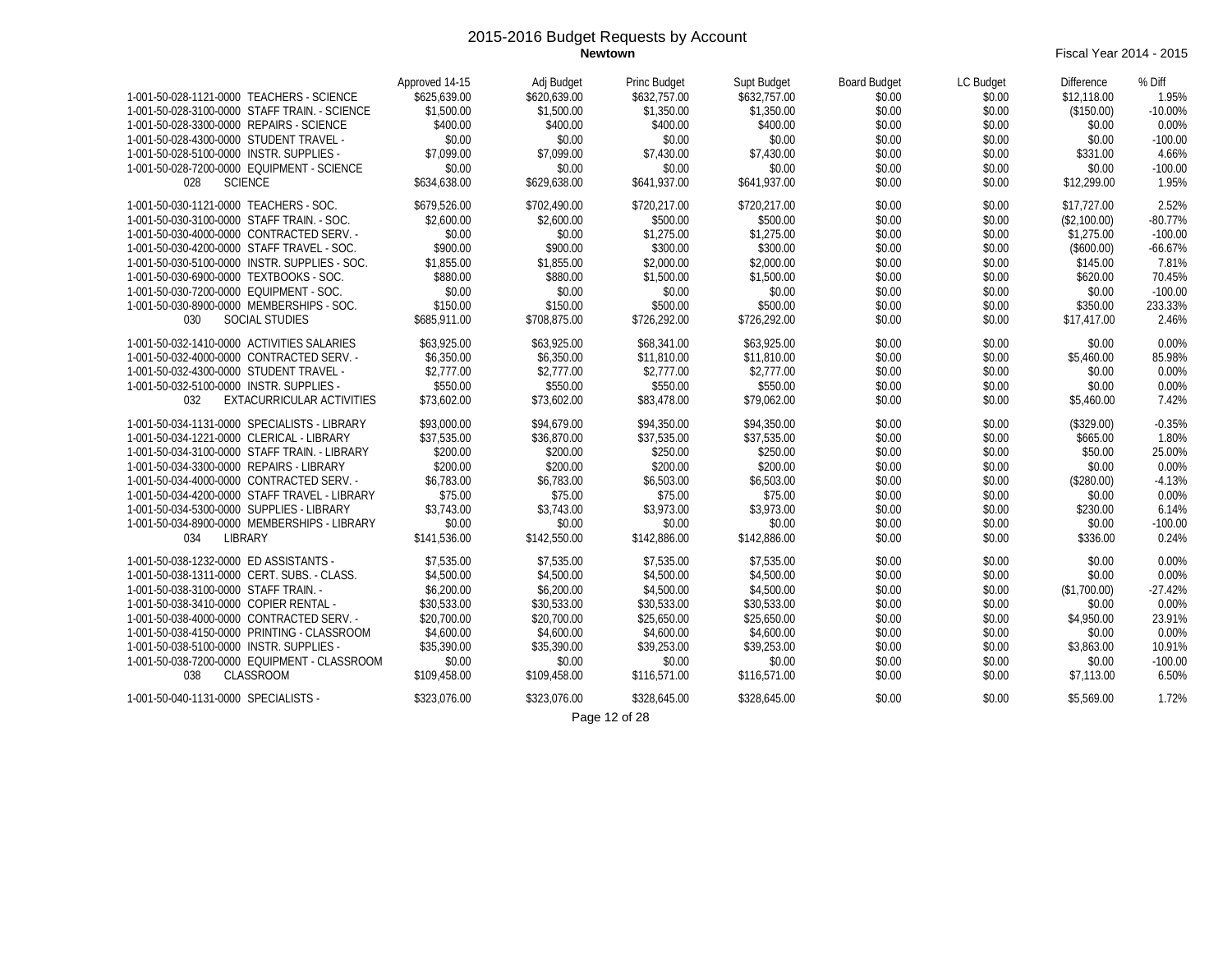**Newtown** Fiscal Year 2014 - 2015

|                                                | Approved 14-15 | Adj Budget     | <b>Princ Budget</b> | Supt Budget    | <b>Board Budget</b> | LC Budget | <b>Difference</b> | % Diff    |
|------------------------------------------------|----------------|----------------|---------------------|----------------|---------------------|-----------|-------------------|-----------|
| 1-001-50-040-1221-0000 CLERICAL - GUIDANCE     | \$56,040.00    | \$56,040.00    | \$56,191.00         | \$56,191.00    | \$0.00              | \$0.00    | \$151.00          | 0.26%     |
| 1-001-50-040-1421-0000 EXTRA WORK - CERT.      | \$0.00         | \$0.00         | \$0.00              | \$0.00         | \$0.00              | \$0.00    | \$0.00            | $-100.00$ |
| 1-001-50-040-3100-0000 STAFF TRAIN. - GUIDANCE | \$850.00       | \$850.00       | \$850.00            | \$850.00       | \$0.00              | \$0.00    | \$0.00            | 0.00%     |
| 1-001-50-040-4000-0000 CONTRACTED SERV. -      | \$4,366.00     | \$4,366.00     | \$5,101.00          | \$5,101.00     | \$0.00              | \$0.00    | \$735.00          | 16.83%    |
| 1-001-50-040-4131-0000 POSTAGE - GUIDANCE      | \$784.00       | \$784.00       | \$698.00            | \$698.00       | \$0.00              | \$0.00    | (\$86.00)         | $-10.97%$ |
| 1-001-50-040-4150-0000 PRINTING - GUIDANCE     | \$0.00         | \$0.00         | \$0.00              | \$0.00         | \$0.00              | \$0.00    | \$0.00            | $-100.00$ |
| 1-001-50-040-4200-0000 STAFF TRAVEL -          | \$400.00       | \$400.00       | \$400.00            | \$400.00       | \$0.00              | \$0.00    | \$0.00            | 0.00%     |
| 1-001-50-040-4300-0000 STUDENT TRAVEL -        | \$0.00         | \$0.00         | \$0.00              | \$0.00         | \$0.00              | \$0.00    | \$0.00            | $-100.00$ |
| 1-001-50-040-5100-0000 INSTR. SUPPLIES -       | \$725.00       | \$725.00       | \$725.00            | \$725.00       | \$0.00              | \$0.00    | \$0.00            | 0.00%     |
| 1-001-50-040-8900-0000 MEMBERSHIPS -           | \$426.00       | \$426.00       | \$426.00            | \$426.00       | \$0.00              | \$0.00    | \$0.00            | 0.00%     |
| <b>GUIDANCE</b><br>040                         | \$386.667.00   | \$386,667.00   | \$393,036.00        | \$393,036.00   | \$0.00              | \$0.00    | \$6,369.00        | 1.65%     |
| MIDDLE SCHOOL<br>50                            | \$5.683.384.00 | \$5.658.862.00 | \$5,869,737.00      | \$5,728,538.00 | \$0.00              | \$0.00    | \$69,676.00       | 1.23%     |
| 1-001-60-001-1112-0000 PRINCIPALS SALARIES     | \$610.484.00   | \$583,325.00   | \$591.997.00        | \$591.997.00   | \$0.00              | \$0.00    | \$8,672.00        | 1.48%     |
| 1-001-60-001-1221-0000 CLERICAL - ADMIN.       | \$240.677.00   | \$240.677.00   | \$241,894.00        | \$241.894.00   | \$0.00              | \$0.00    | \$1,217.00        | 0.50%     |
| 1-001-60-001-1261-0000 DISCIPLINE/ATTENDANC    | \$3,811.00     | \$3.811.00     | \$3,811.00          | \$3,811.00     | \$0.00              | \$0.00    | \$0.00            | 0.00%     |
| 1-001-60-001-1421-0000 EXTRA WORK CERT. -      | \$0.00         | \$0.00         | \$0.00              | \$0.00         | \$0.00              | \$0.00    | \$0.00            | $-100.00$ |
| 1-001-60-001-1423-0000 EXTRA WORK - NON-       | \$9,100.00     | \$9,100.00     | \$10,850.00         | \$10,850.00    | \$0.00              | \$0.00    | \$1,750.00        | 19.23%    |
| 1-001-60-001-3400-0000 EQUIP RENTAL - ADMIN.   | \$5,045.00     | \$5,045.00     | \$5,045.00          | \$5,045.00     | \$0.00              | \$0.00    | \$0.00            | 0.00%     |
| 1-001-60-001-4000-0000 CONTRACTED SERV. -      | \$4,550.00     | \$4,550.00     | \$4,550.00          | \$4,550.00     | \$0.00              | \$0.00    | \$0.00            | 0.00%     |
| 1-001-60-001-4131-0000 POSTAGE - ADMIN.        | \$5,000.00     | \$5,000.00     | \$5,500.00          | \$5,500.00     | \$0.00              | \$0.00    | \$500.00          | 10.00%    |
| 1-001-60-001-4150-0000 PRINTING - ADMIN.       | \$8,750.00     | \$8,750.00     | \$8,750.00          | \$8,750.00     | \$0.00              | \$0.00    | \$0.00            | 0.00%     |
| 1-001-60-001-4200-0000 STAFF TRAVEL - ADMIN.   | \$2,000.00     | \$2,000.00     | \$11,000.00         | \$11,000.00    | \$0.00              | \$0.00    | \$9,000.00        | 450.00%   |
| 1-001-60-001-5400-0000 OFF. SUPPLIES - ADMIN.  | \$27,000.00    | \$27,000.00    | \$34,050.00         | \$34,050.00    | \$0.00              | \$0.00    | \$7.050.00        | 26.11%    |
| 1-001-60-001-8900-0000 MEMBERSHIPS - ADMIN.    | \$12,749.00    | \$12,749.00    | \$17,069.00         | \$17,069.00    | \$0.00              | \$0.00    | \$4,320.00        | 33.88%    |
| ADMINISTRATION<br>001                          | \$929,166.00   | \$902.007.00   | \$934,516.00        | \$934.516.00   | \$0.00              | \$0.00    | \$32,509.00       | 3.60%     |
|                                                |                |                |                     |                |                     |           |                   |           |
| 1-001-60-002-1121-0000 TEACHERS - ART          | \$179,507.00   | \$179,507.00   | \$184,117.00        | \$184,117.00   | \$0.00              | \$0.00    | \$4,610.00        | 2.56%     |
| 1-001-60-002-3100-0000 STAFF TRAIN. - ART      | \$0.00         | \$0.00         | \$0.00              | \$0.00         | \$0.00              | \$0.00    | \$0.00            | $-100.00$ |
| 1-001-60-002-3300-0000 REPAIRS - ART           | \$1,400.00     | \$1,400.00     | \$1,400.00          | \$1,400.00     | \$0.00              | \$0.00    | \$0.00            | 0.00%     |
| 1-001-60-002-4300-0000 STUDENT TRAVEL - ART    | \$0.00         | \$0.00         | \$0.00              | \$0.00         | \$0.00              | \$0.00    | \$0.00            | $-100.00$ |
| 1-001-60-002-5100-0000 INSTR. SUPPLIES - ART   | \$12,910.00    | \$12,910.00    | \$12,910.00         | \$12,910.00    | \$0.00              | \$0.00    | \$0.00            | 0.00%     |
| 1-001-60-002-7200-0000 EQUIPMENT - ART         | \$0.00         | \$0.00         | \$0.00              | \$0.00         | \$0.00              | \$0.00    | \$0.00            | $-100.00$ |
| ART<br>002                                     | \$193.817.00   | \$193.817.00   | \$198,427.00        | \$198,427.00   | \$0.00              | \$0.00    | \$4,610.00        | 2.38%     |
| 1-001-60-004-1121-0000 TEACHERS - BUSINESS ED  | \$185,656.00   | \$185,656.00   | \$189,555.00        | \$189,555.00   | \$0.00              | \$0.00    | \$3.899.00        | 2.10%     |
| 1-001-60-004-3300-0000 REPAIRS - BUSINESS ED   | \$250.00       | \$250.00       | \$0.00              | \$0.00         | \$0.00              | \$0.00    | (\$250.00)        | $-100.00$ |
| 1-001-60-004-4000-0000 CONTRACTED SERV. -      | \$500.00       | \$500.00       | \$1,200.00          | \$1,200.00     | \$0.00              | \$0.00    | \$700.00          | 140.00%   |
| 1-001-60-004-4200-0000 STAFF TRAVEL -          | \$0.00         | \$0.00         | \$0.00              | \$0.00         | \$0.00              | \$0.00    | \$0.00            | $-100.00$ |
| 1-001-60-004-4300-0000 STUDENT TRAVEL -        | \$0.00         | \$0.00         | \$0.00              | \$0.00         | \$0.00              | \$0.00    | \$0.00            | $-100.00$ |
| 1-001-60-004-5100-0000 INSTR. SUPPLIES -       | \$8,420.00     | \$8,420.00     | \$4,810.00          | \$4,810.00     | \$0.00              | \$0.00    | (\$3,610.00)      | $-42.88%$ |
| 1-001-60-004-6900-0000 TEXTBOOKS - BUSINESS    | \$3,830.00     | \$3,830.00     | \$500.00            | \$500.00       | \$0.00              | \$0.00    | (\$3,330.00)      | $-86.95%$ |

Page 13 of 28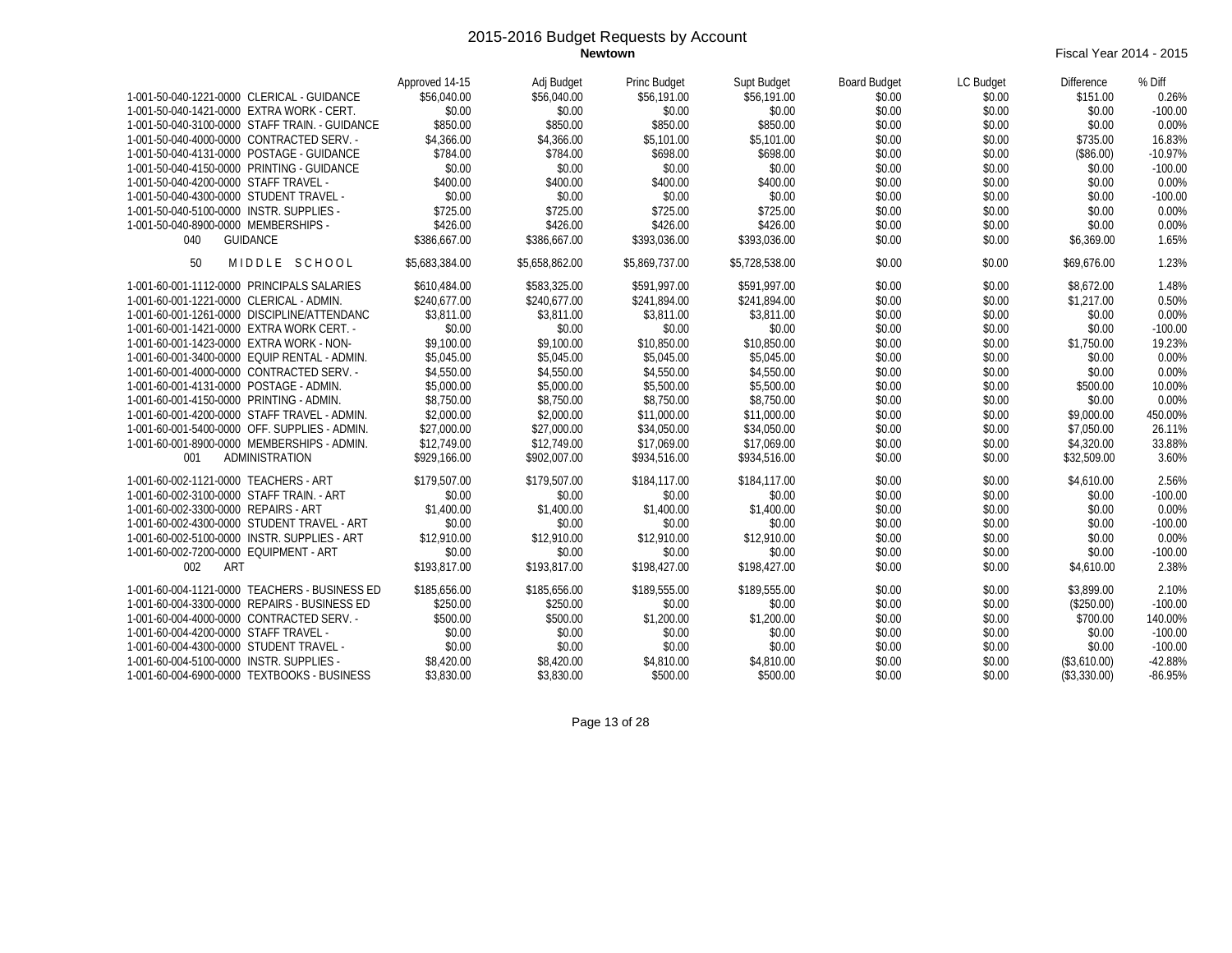**Newtown** Fiscal Year 2014 - 2015

| <b>BUSINESS EDUCATION</b>                                                  | Approved 14-15             | Adj Budget                 | Princ Budget               | Supt Budget                | <b>Board Budget</b> | LC Budget        | <b>Difference</b>       | % Diff               |
|----------------------------------------------------------------------------|----------------------------|----------------------------|----------------------------|----------------------------|---------------------|------------------|-------------------------|----------------------|
| 004                                                                        | \$198,656.00               | \$198,656.00               | \$196,065.00               | \$196,065,00               | \$0.00              | \$0.00           | (\$2,591.00)            | $-1.30%$             |
| 1-001-60-008-1121-0000 TEACHERS - C.W.E.                                   | \$11,504.00                | \$11,504.00                | \$11,739.00                | \$11,739.00                | \$0.00              | \$0.00           | \$235.00                | 2.04%                |
| 1-001-60-008-1263-0000 SCHOOL-TO-CAREER                                    | \$59,278.00                | \$60,315.00                | \$60,315.00                | \$60,315.00                | \$0.00              | \$0.00           | \$0.00                  | 0.00%                |
| 1-001-60-008-1264-0000 STUDENT WORK                                        | \$4,300.00                 | \$4,300.00                 | \$4,300.00                 | \$4,300.00                 | \$0.00              | \$0.00           | \$0.00                  | 0.00%                |
| 1-001-60-008-3100-0000 STAFF TRAIN. - C.W.E.                               | \$0.00                     | \$0.00                     | \$0.00                     | \$0.00                     | \$0.00              | \$0.00           | \$0.00                  | $-100.00$            |
| 1-001-60-008-3300-0000 REPAIRS - C.W.E.                                    | \$700.00                   | \$700.00                   | \$700.00                   | \$700.00                   | \$0.00              | \$0.00           | \$0.00                  | 0.00%                |
| 1-001-60-008-4000-0000 CONTRACTED SERV. -                                  | \$850.00                   | \$850.00                   | \$3,400.00                 | \$3,400.00                 | \$0.00              | \$0.00           | \$2,550.00              | 300.00%              |
| 1-001-60-008-4200-0000 STAFF TRAVEL - C.W.E.                               | \$0.00                     | \$0.00                     | \$0.00                     | \$0.00                     | \$0.00              | \$0.00           | \$0.00                  | $-100.00$            |
| 1-001-60-008-4300-0000 STUDENT TRAVEL -                                    | \$0.00                     | \$0.00                     | \$0.00                     | \$0.00                     | \$0.00              | \$0.00           | \$0.00                  | $-100.00$            |
| 1-001-60-008-5100-0000 INSTR. SUPPLIES -                                   | \$2,830.00                 | \$2,830.00                 | \$2,830.00                 | \$2,830.00                 | \$0.00              | \$0.00           | \$0.00                  | 0.00%                |
| <b>COOPERATIVE WORK</b><br>008                                             | \$79,462.00                | \$80,499.00                | \$83,284.00                | \$83,284.00                | \$0.00              | \$0.00           | \$2,785.00              | 3.46%                |
| 1-001-60-010-1121-0000 TEACHERS - ENGLISH                                  | \$1,177,191.00             | \$1,198,591.00             | \$1,216,518.00             | \$1,216,518.00             | \$0.00              | \$0.00           | \$17,927.00             | 1.49%                |
| 1-001-60-010-1221-0000 CLERICAL - ENGLISH                                  | \$15,795.00                | \$15,795.00                | \$15,795.00                | \$15,795.00                | \$0.00              | \$0.00           | \$0.00                  | 0.00%                |
| 1-001-60-010-3100-0000 STAFF TRAIN. - ENGLISH                              | \$0.00                     | \$0.00                     | \$0.00                     | \$0.00                     | \$0.00              | \$0.00           | \$0.00                  | $-100.00$            |
| 1-001-60-010-3300-0000 REPAIRS - ENGLISH                                   | \$300.00                   | \$300.00                   | \$300.00                   | \$300.00                   | \$0.00              | \$0.00           | \$0.00                  | 0.00%                |
| 1-001-60-010-4000-0000 CONTRACTED SERV. -                                  | \$1,100.00                 | \$1,100.00                 | \$0.00                     | \$0.00                     | \$0.00              | \$0.00           | (\$1,100.00)            | $-100.00$            |
| 1-001-60-010-4150-0000 PRINTING - ENGLISH                                  | \$9,900.00                 | \$9,900.00                 | \$9,900.00                 | \$9,900.00                 | \$0.00              | \$0.00           | \$0.00                  | 0.00%                |
| 1-001-60-010-5100-0000 INSTR. SUPPLIES -                                   | \$13,715.00                | \$13,715.00                | \$13,715.00                | \$13,715.00                | \$0.00              | \$0.00           | \$0.00                  | 0.00%                |
| 1-001-60-010-6900-0000 TEXTBOOKS - ENGLISH                                 | \$8,960.00                 | \$8,960.00                 | \$8,960.00                 | \$8,960.00                 | \$0.00              | \$0.00           | \$0.00                  | 0.00%                |
| 1-001-60-010-7200-0000 EQUIPMENT - ENGLISH<br>010<br><b>ENGLISH</b>        | \$0.00<br>\$1,226,961.00   | \$0.00<br>\$1,248,361.00   | \$0.00<br>\$1,265,188.00   | \$0.00<br>\$1,265,188.00   | \$0.00<br>\$0.00    | \$0.00<br>\$0.00 | \$0.00<br>\$16,827.00   | $-100.00$<br>1.35%   |
| 1-001-60-012-1121-0000 TEACHERS - WORLD                                    | \$889,939.00               | \$884,939.00               | \$910,989.00               | \$910,989.00               | \$0.00              | \$0.00           | \$26,050.00             | 2.94%                |
| 1-001-60-012-1221-0000 CLERICAL - WORLD                                    | \$0.00                     | \$0.00                     | \$0.00                     | \$0.00                     | \$0.00              | \$0.00           | \$0.00                  | $-100.00$            |
| 1-001-60-012-3100-0000 STAFF TRAIN. - WORLD                                | \$0.00                     | \$0.00                     | \$0.00                     | \$0.00                     | \$0.00              | \$0.00           | \$0.00                  | $-100.00$            |
| 1-001-60-012-3300-0000 REPAIRS - WORLD LANG.                               | \$3,000.00                 | \$3,000.00                 | \$3,000.00                 | \$3,000.00                 | \$0.00              | \$0.00           | \$0.00                  | 0.00%                |
| 1-001-60-012-4000-0000 CONTRACTED SERV. -                                  | \$4,500.00                 | \$4,500.00                 | \$4,300.00                 | \$4,300.00                 | \$0.00              | \$0.00           | (\$200.00)              | $-4.45%$             |
| 1-001-60-012-4200-0000 STAFF TRAVEL - WORLD                                | \$0.00                     | \$0.00                     | \$0.00                     | \$0.00                     | \$0.00              | \$0.00           | \$0.00                  | $-100.00$            |
| 1-001-60-012-4300-0000 STUDENT TRAVEL -                                    | \$0.00                     | \$0.00                     | \$0.00                     | \$0.00                     | \$0.00              | \$0.00           | \$0.00                  | $-100.00$            |
| 1-001-60-012-5100-0000 INSTR. SUPPLIES -                                   | \$28,000.00                | \$28,000.00                | \$28,000.00                | \$28,000.00                | \$0.00              | \$0.00           | \$0.00                  | 0.00%                |
| 1-001-60-012-6900-0000 TEXTBOOKS - WORLD                                   | \$4,775.00                 | \$4,775.00                 | \$4,525.00                 | \$4,525.00                 | \$0.00              | \$0.00           | (\$250.00)              | $-5.24%$             |
| 1-001-60-012-8900-0000 MEMBERSHIPS - WORLD                                 | \$550.00                   | \$550.00                   | \$550.00                   | \$550.00                   | \$0.00              | \$0.00           | \$0.00                  | 0.00%                |
| 012<br><b>FOREIGN LANGUAGE</b>                                             | \$930.764.00               | \$925.764.00               | \$951,364.00               | \$951,364.00               | \$0.00              | \$0.00           | \$25,600.00             | 2.77%                |
| 1-001-60-014-1121-0000 TEACHERS - HEALTH ED                                | \$162,626.00               | \$162,626.00               | \$166,283.00               | \$166,283.00               | \$0.00              | \$0.00           | \$3.657.00              | 2.24%                |
| 1-001-60-014-1131-0000 SPECIALISTS - HEALTH ED                             | \$13,914.00                | \$13,914.00                | \$9,427.00                 | \$9,427.00                 | \$0.00              | \$0.00           | (\$4,487.00)            | $-32.25%$            |
| 1-001-60-014-3100-0000 STAFF TRAIN. - HEALTH                               | \$0.00                     | \$0.00                     | \$0.00                     | \$0.00                     | \$0.00              | \$0.00           | \$0.00                  | $-100.00$            |
| 1-001-60-014-5100-0000 INSTR. SUPPLIES -<br>014<br><b>HEALTH EDUCATION</b> | \$1,250.00<br>\$177.790.00 | \$1,250.00<br>\$177.790.00 | \$1,200.00<br>\$176,910.00 | \$1,200.00<br>\$176,910.00 | \$0.00<br>\$0.00    | \$0.00<br>\$0.00 | (\$50.00)<br>(\$880.00) | $-4.00%$<br>$-0.49%$ |
| 1-001-60-016-1121-0000 TEACHERS - LIFE                                     | \$181.518.00               | \$181.518.00               | \$185,349.00               | \$185,349.00               | \$0.00              | \$0.00           | \$3,831.00              | 2.11%                |
| 1-001-60-016-3300-0000 REPAIRS - LIFE                                      | \$3,800.00                 | \$3,800.00                 | \$6,000.00                 | \$6,000.00                 | \$0.00              | \$0.00           | \$2,200.00              | 57.89%               |
| 1-001-60-016-4200-0000 STAFF TRAVEL - LIFE                                 | \$0.00                     | \$0.00                     | \$0.00                     | \$0.00                     | \$0.00              | \$0.00           | \$0.00                  | $-100.00$            |

Page 14 of 28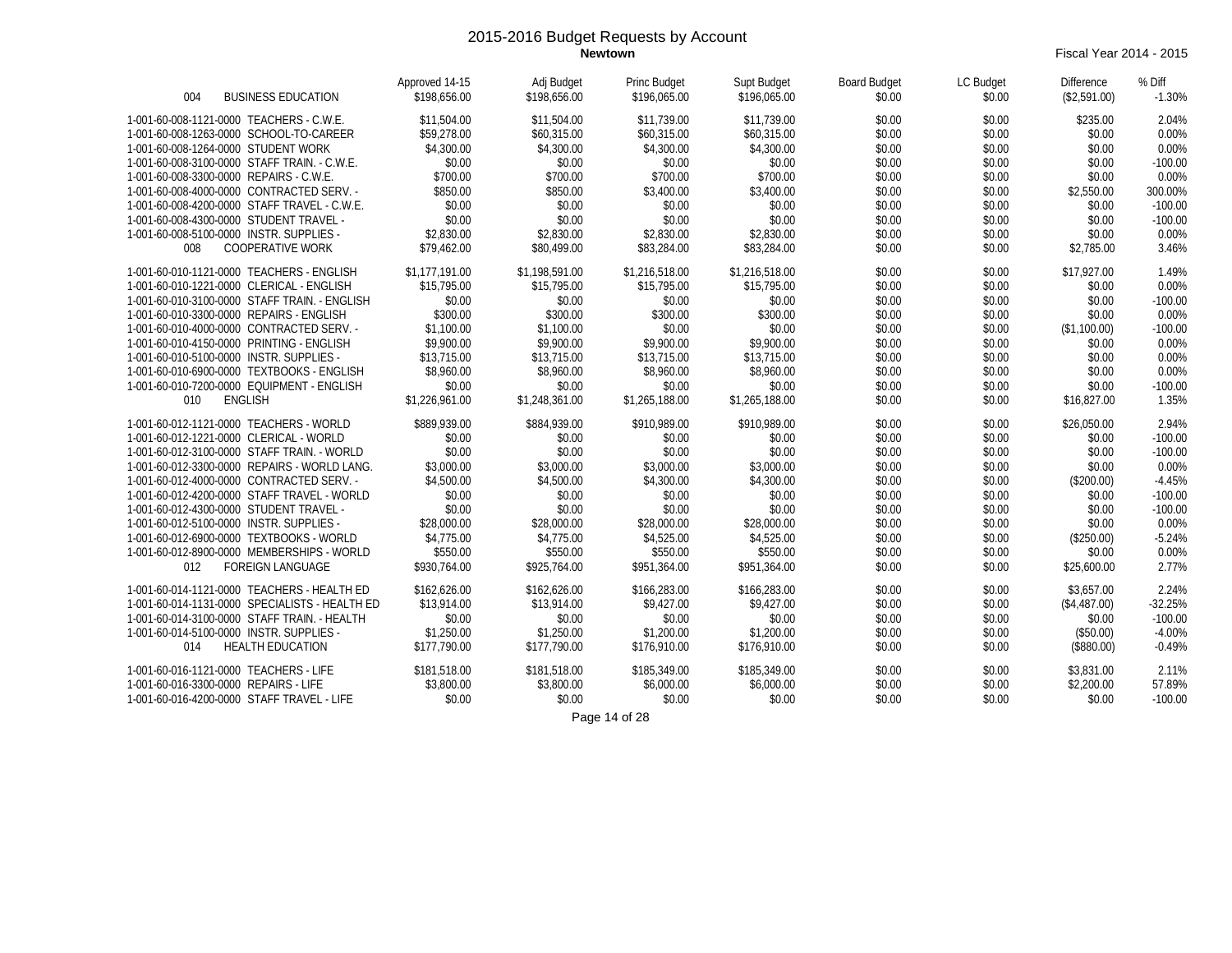**Newtown** Fiscal Year 2014 - 2015

| 1-001-60-016-5100-0000 INSTR. SUPPLIES - LIFE<br><b>HOME ECONOMICS</b><br>016                                                             | Approved 14-15<br>\$15,500.00<br>\$200.818.00 | Adj Budget<br>\$15,500.00<br>\$200.818.00 | Princ Budget<br>\$20,000.00<br>\$211,349.00 | Supt Budget<br>\$20,000.00<br>\$211,349.00 | <b>Board Budget</b><br>\$0.00<br>\$0.00 | LC Budget<br>\$0.00<br>\$0.00 | <b>Difference</b><br>\$4,500.00<br>\$10.531.00 | % Diff<br>29.03%<br>5.24%   |
|-------------------------------------------------------------------------------------------------------------------------------------------|-----------------------------------------------|-------------------------------------------|---------------------------------------------|--------------------------------------------|-----------------------------------------|-------------------------------|------------------------------------------------|-----------------------------|
| 1-001-60-018-1121-0000 TEACHERS - TECH ED.<br>1-001-60-018-3100-0000 STAFF TRAIN. - TECH ED.<br>1-001-60-018-3300-0000 REPAIRS - TECH ED. | \$479,883.00<br>\$0.00<br>\$5.511.00          | \$450.883.00<br>\$0.00<br>\$5.511.00      | \$462,515.00<br>\$0.00<br>\$5,511.00        | \$462.515.00<br>\$0.00<br>\$5,511.00       | \$0.00<br>\$0.00<br>\$0.00              | \$0.00<br>\$0.00<br>\$0.00    | \$11,632.00<br>\$0.00<br>\$0.00                | 2.57%<br>$-100.00$<br>0.00% |
| 1-001-60-018-4000-0000 CONTRACTED SERV. -<br>1-001-60-018-5100-0000 INSTR. SUPPLIES - TECH                                                | \$510.00                                      | \$510.00<br>\$19,265.00                   | \$510.00                                    | \$510.00                                   | \$0.00<br>\$0.00                        | \$0.00                        | \$0.00<br>\$0.00                               | 0.00%<br>0.00%              |
| 1-001-60-018-6900-0000 TEXTBOOKS - TECH ED.                                                                                               | \$19,265.00<br>\$345.00                       | \$345.00                                  | \$19,265.00<br>\$345.00                     | \$19,265.00<br>\$345.00                    | \$0.00                                  | \$0.00<br>\$0.00              | \$0.00                                         | 0.00%                       |
| TECHNOLOGY ED.<br>018                                                                                                                     | \$505,514.00                                  | \$476,514.00                              | \$488,146.00                                | \$488,146.00                               | \$0.00                                  | \$0.00                        | \$11,632.00                                    | 2.44%                       |
| 1-001-60-020-1121-0000 TEACHERS - MATH                                                                                                    | \$1.106.025.00                                | \$1,059,025.00                            | \$1,155,130.00                              | \$1.098.536.00                             | \$0.00                                  | \$0.00                        | \$39.511.00                                    | 3.73%                       |
| 1-001-60-020-1221-0000 CLERICAL - MATH                                                                                                    | \$0.00                                        | \$0.00                                    | \$0.00                                      | \$0.00                                     | \$0.00                                  | \$0.00                        | \$0.00                                         | $-100.00$                   |
| 1-001-60-020-3100-0000 STAFF TRAIN. - MATH                                                                                                | \$0.00                                        | \$0.00                                    | \$0.00                                      | \$0.00                                     | \$0.00                                  | \$0.00                        | \$0.00                                         | $-100.00$                   |
| 1-001-60-020-3300-0000 REPAIRS - MATH                                                                                                     | \$0.00                                        | \$0.00                                    | \$0.00                                      | \$0.00                                     | \$0.00                                  | \$0.00                        | \$0.00                                         | $-100.00$                   |
| 1-001-60-020-4000-0000 CONTRACTED SERV. -                                                                                                 | \$910.00                                      | \$910.00                                  | \$935.00                                    | \$935.00                                   | \$0.00                                  | \$0.00                        | \$25.00                                        | 2.74%                       |
| 1-001-60-020-4200-0000 STAFF TRAVEL - MATH                                                                                                | \$0.00                                        | \$0.00                                    | \$0.00                                      | \$0.00                                     | \$0.00                                  | \$0.00                        | \$0.00                                         | $-100.00$                   |
| 1-001-60-020-4300-0000 STUDENT TRAVEL -                                                                                                   | \$0.00                                        | \$0.00                                    | \$0.00                                      | \$0.00                                     | \$0.00                                  | \$0.00                        | \$0.00                                         | $-100.00$                   |
| 1-001-60-020-5100-0000 INSTR. SUPPLIES - MATH<br>1-001-60-020-6900-0000 TEXTBOOKS - MATH                                                  | \$17,945.00<br>\$3,864.00                     | \$17,945.00<br>\$3,864.00                 | \$21,545.00<br>\$3,864.00                   | \$21,545.00<br>\$3,864.00                  | \$0.00<br>\$0.00                        | \$0.00<br>\$0.00              | \$3,600.00<br>\$0.00                           | 20.06%<br>0.00%             |
| 1-001-60-020-7200-0000 EQUIPMENT - MATH                                                                                                   | \$0.00                                        | \$0.00                                    | \$0.00                                      | \$0.00                                     | \$0.00                                  | \$0.00                        | \$0.00                                         | $-100.00$                   |
| 1-001-60-020-8900-0000 MEMBERSHIPS - MATH                                                                                                 | \$2,450.00                                    | \$2,450.00                                | \$0.00                                      | \$0.00                                     | \$0.00                                  | \$0.00                        | (\$2,450.00)                                   | $-100.00$                   |
| 020<br>MATH                                                                                                                               | \$1,131,194.00                                | \$1,084,194.00                            | \$1,181,474.00                              | \$1,124,880.00                             | \$0.00                                  | \$0.00                        | \$40,686.00                                    | 3.75%                       |
|                                                                                                                                           |                                               |                                           |                                             |                                            |                                         |                               |                                                |                             |
| 1-001-60-022-1121-0000 TEACHERS - MUSIC                                                                                                   | \$262,260.00                                  | \$262,260.00                              | \$266,620.00                                | \$266,620.00                               | \$0.00                                  | \$0.00                        | \$4,360.00                                     | 1.66%                       |
| 1-001-60-022-3100-0000 STAFF TRAIN. - MUSIC                                                                                               | \$0.00                                        | \$0.00                                    | \$0.00                                      | \$0.00                                     | \$0.00                                  | \$0.00                        | \$0.00                                         | $-100.00$                   |
| 1-001-60-022-3300-0000 REPAIRS - MUSIC                                                                                                    | \$11,500.00                                   | \$11,500.00                               | \$11,500.00                                 | \$11,500.00                                | \$0.00                                  | \$0.00                        | \$0.00                                         | 0.00%                       |
| 1-001-60-022-3400-0000 EQUIP RENTAL - MUSIC                                                                                               | \$1,000.00                                    | \$1,000.00                                | \$2,500.00                                  | \$2,500.00                                 | \$0.00                                  | \$0.00                        | \$1,500.00                                     | 150.00%                     |
| 1-001-60-022-4000-0000 CONTRACTED SERV. -                                                                                                 | \$9,680.00                                    | \$9,680.00                                | \$9,680.00                                  | \$9,680.00                                 | \$0.00                                  | \$0.00                        | \$0.00                                         | 0.00%                       |
| 1-001-60-022-4150-0000 PRINTING - MUSIC                                                                                                   | \$1,702.00                                    | \$1,702.00                                | \$1,702.00                                  | \$1,702.00                                 | \$0.00                                  | \$0.00                        | \$0.00                                         | 0.00%                       |
| 1-001-60-022-4200-0000 STAFF TRAVEL - MUSIC                                                                                               | \$0.00                                        | \$0.00                                    | \$0.00                                      | \$0.00                                     | \$0.00                                  | \$0.00                        | \$0.00                                         | $-100.00$                   |
| 1-001-60-022-4300-0000 STUDENT TRAVEL - MUSIC                                                                                             | \$32,000.00                                   | \$32,000.00                               | \$34,000.00                                 | \$34,000.00                                | \$0.00                                  | \$0.00                        | \$2,000.00                                     | 6.25%                       |
| 1-001-60-022-5100-0000 INSTR. SUPPLIES -                                                                                                  | \$21,000.00                                   | \$21,000.00                               | \$21,000.00                                 | \$21,000.00                                | \$0.00                                  | \$0.00                        | \$0.00                                         | 0.00%                       |
| 1-001-60-022-7200-0000 EQUIPMENT - MUSIC<br>1-001-60-022-8900-0000 MEMBERSHIPS - MUSIC                                                    | \$0.00<br>\$810.00                            | \$0.00<br>\$810.00                        | \$0.00<br>\$810.00                          | \$0.00<br>\$810.00                         | \$0.00<br>\$0.00                        | \$0.00<br>\$0.00              | \$0.00<br>\$0.00                               | $-100.00$<br>0.00%          |
| <b>MUSIC</b><br>022                                                                                                                       | \$339,952.00                                  | \$339,952.00                              | \$347,812.00                                | \$347.812.00                               | \$0.00                                  | \$0.00                        | \$7.860.00                                     | 2.31%                       |
|                                                                                                                                           |                                               |                                           |                                             |                                            |                                         |                               |                                                |                             |
| 1-001-60-024-1121-0000 TEACHERS - P.E.                                                                                                    | \$545,924.00                                  | \$545,924.00                              | \$556,717.00                                | \$556,717.00                               | \$0.00                                  | \$0.00                        | \$10,793.00                                    | 1.97%                       |
| 1-001-60-024-3100-0000 STAFF TRAIN. - P.E.                                                                                                | \$0.00                                        | \$0.00                                    | \$0.00                                      | \$0.00                                     | \$0.00                                  | \$0.00                        | \$0.00                                         | $-100.00$                   |
| 1-001-60-024-3300-0000 REPAIRS - P.E.                                                                                                     | \$2,800.00                                    | \$2,800.00                                | \$2,800.00                                  | \$2,800.00                                 | \$0.00                                  | \$0.00                        | \$0.00                                         | 0.00%                       |
| 1-001-60-024-4200-0000 STAFF TRAVEL - P.E.                                                                                                | \$0.00                                        | \$0.00                                    | \$0.00                                      | \$0.00                                     | \$0.00                                  | \$0.00                        | \$0.00                                         | $-100.00$                   |
| 1-001-60-024-5100-0000 INSTR. SUPPLIES - P.E.                                                                                             | \$7,000.00                                    | \$7,000.00                                | \$7,000.00                                  | \$7,000.00                                 | \$0.00                                  | \$0.00                        | \$0.00                                         | 0.00%                       |
| 1-001-60-024-7200-0000 EQUIPMENT - P.E.                                                                                                   | \$0.00                                        | \$0.00                                    | \$0.00                                      | \$0.00                                     | \$0.00                                  | \$0.00                        | \$0.00                                         | $-100.00$                   |
| 1-001-60-024-8900-0000 MEMBERSHIPS - P.E.                                                                                                 | \$800.00                                      | \$800.00                                  | \$800.00                                    | \$800.00                                   | \$0.00                                  | \$0.00                        | \$0.00                                         | 0.00%                       |

Page 15 of 28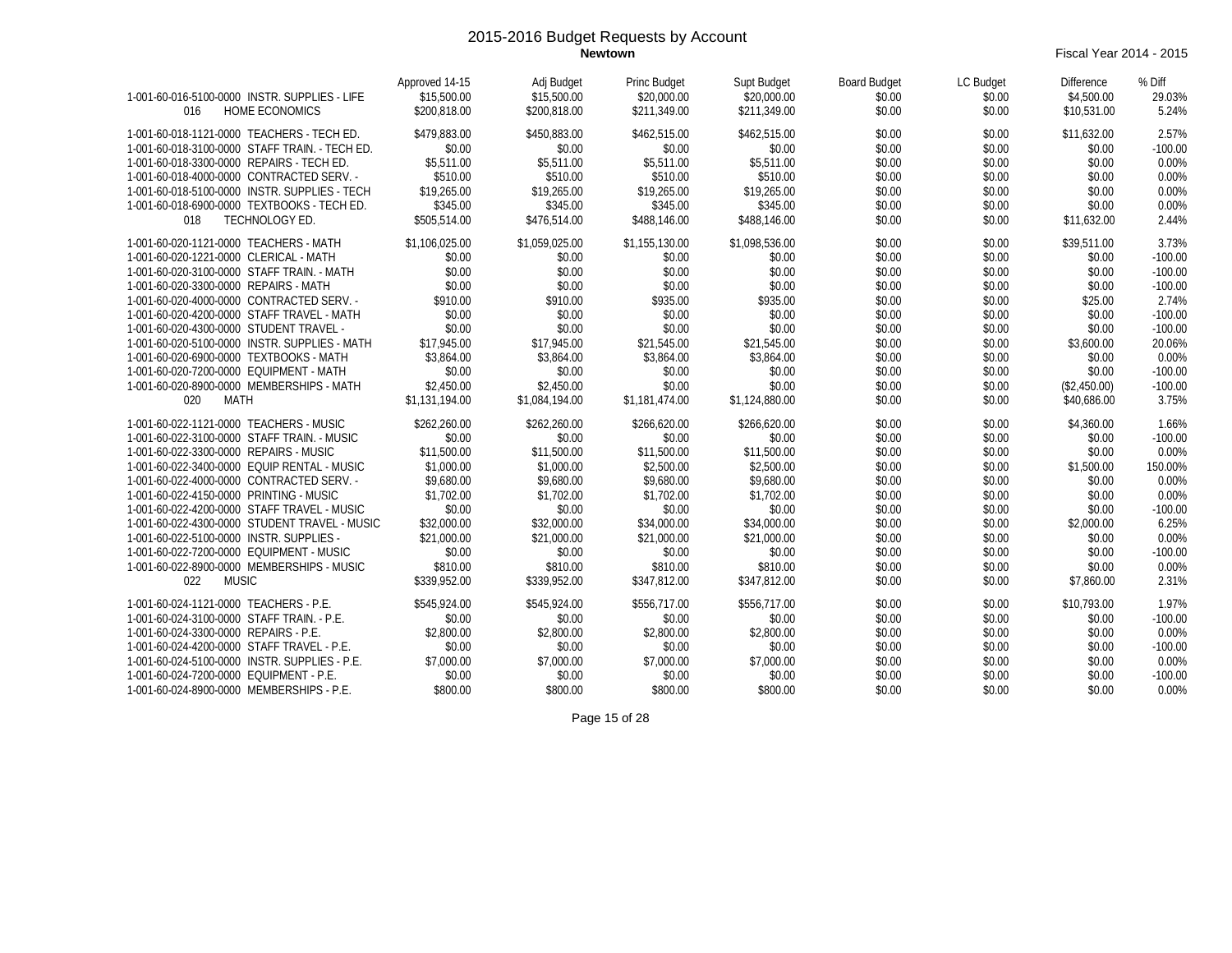**Newtown** Fiscal Year 2014 - 2015

| 024<br>PHYSICAL EDUCATION                      | Approved 14-15<br>\$556,524.00 | Adj Budget<br>\$556,524.00 | Princ Budget<br>\$567,317.00 | Supt Budget<br>\$567,317.00 | <b>Board Budget</b><br>\$0.00 | LC Budget<br>\$0.00 | <b>Difference</b><br>\$10,793.00 | % Diff<br>1.94% |
|------------------------------------------------|--------------------------------|----------------------------|------------------------------|-----------------------------|-------------------------------|---------------------|----------------------------------|-----------------|
| 1-001-60-026-1313-0000 TUTORS - READING        | \$79,872.00                    | \$81,277.00                | \$81,305.00                  | \$81,305.00                 | \$0.00                        | \$0.00              | \$28.00                          | 0.03%           |
| 1-001-60-026-5100-0000 INSTR. SUPPLIES -       | \$900.00                       | \$900.00                   | \$900.00                     | \$900.00                    | \$0.00                        | \$0.00              | \$0.00                           | 0.00%           |
| 026<br>READING                                 | \$80,772.00                    | \$82,177.00                | \$82,205.00                  | \$82,205.00                 | \$0.00                        | \$0.00              | \$28.00                          | 0.03%           |
| 1-001-60-028-1121-0000 TEACHERS - SCIENCE      | \$1,763,931.00                 | \$1,757,931.00             | \$1,795,495.00               | \$1,795,495.00              | \$0.00                        | \$0.00              | \$37,564.00                      | 2.13%           |
| 1-001-60-028-1221-0000 CLERICAL - SCIENCE      | \$15,795.00                    | \$15,795.00                | \$15,795.00                  | \$15,795.00                 | \$0.00                        | \$0.00              | \$0.00                           | 0.00%           |
| 1-001-60-028-1232-0000 ED ASSISTANTS - SCIENCE | \$16,325.00                    | \$16,325.00                | \$16,325.00                  | \$16,325.00                 | \$0.00                        | \$0.00              | \$0.00                           | 0.00%           |
| 1-001-60-028-3100-0000 STAFF TRAIN. - SCIENCE  | \$0.00                         | \$0.00                     | \$0.00                       | \$0.00                      | \$0.00                        | \$0.00              | \$0.00                           | $-100.00$       |
| 1-001-60-028-3300-0000 REPAIRS - SCIENCE       | \$2,000.00                     | \$2,000.00                 | \$2,000.00                   | \$2,000.00                  | \$0.00                        | \$0.00              | \$0.00                           | 0.00%           |
| 1-001-60-028-4000-0000 CONTRACTED SERV. -      | \$1,100.00                     | \$1,100.00                 | \$0.00                       | \$0.00                      | \$0.00                        | \$0.00              | (\$1,100.00)                     | $-100.00$       |
| 1-001-60-028-4200-0000 STAFF TRAVEL -          | \$0.00                         | \$0.00                     | \$0.00                       | \$0.00                      | \$0.00                        | \$0.00              | \$0.00                           | $-100.00$       |
| 1-001-60-028-4300-0000 STUDENT TRAVEL -        | \$0.00                         | \$0.00                     | \$0.00                       | \$0.00                      | \$0.00                        | \$0.00              | \$0.00                           | $-100.00$       |
| 1-001-60-028-5100-0000 INSTR. SUPPLIES -       | \$47,380.00                    | \$47,380.00                | \$48,480.00                  | \$48,480.00                 | \$0.00                        | \$0.00              | \$1,100.00                       | 2.32%           |
| 1-001-60-028-6900-0000 TEXTBOOKS - SCIENCE     | \$2,950.00                     | \$2,950.00                 | \$1,850.00                   | \$1,850.00                  | \$0.00                        | \$0.00              | (\$1,100.00)                     | $-37.29%$       |
| 1-001-60-028-8900-0000 MEMBERSHIPS - SCIENCE   | \$0.00                         | \$0.00                     | \$0.00                       | \$0.00                      | \$0.00                        | \$0.00              | \$0.00                           | $-100.00$       |
| <b>SCIENCE</b><br>028                          | \$1,849,481.00                 | \$1,843,481.00             | \$1,879,945.00               | \$1,879,945.00              | \$0.00                        | \$0.00              | \$36,464.00                      | 1.98%           |
| 1-001-60-030-1121-0000 TEACHERS - SOC.         | \$1,330,822.00                 | \$1,321,109.00             | \$1,348,847.00               | \$1,348,847.00              | \$0.00                        | \$0.00              | \$27,738.00                      | 2.09%           |
| 1-001-60-030-1221-0000 CLERICAL - SOCIAL       | \$0.00                         | \$0.00                     | \$0.00                       | \$0.00                      | \$0.00                        | \$0.00              | \$0.00                           | $-100.00$       |
| 1-001-60-030-3100-0000 STAFF TRAIN. - SOC.     | \$0.00                         | \$0.00                     | \$0.00                       | \$0.00                      | \$0.00                        | \$0.00              | \$0.00                           | $-100.00$       |
| 1-001-60-030-4000-0000 CONTRACTED SERV. -      | \$3,200.00                     | \$3,200.00                 | \$2,184.00                   | \$2,184.00                  | \$0.00                        | \$0.00              | (\$1,016.00)                     | $-31.75%$       |
| 1-001-60-030-4200-0000 STAFF TRAVEL - SOC.     | \$0.00                         | \$0.00                     | \$0.00                       | \$0.00                      | \$0.00                        | \$0.00              | \$0.00                           | $-100.00$       |
| 1-001-60-030-4300-0000 STUDENT TRAVEL - SOC.   | \$0.00                         | \$0.00                     | \$0.00                       | \$0.00                      | \$0.00                        | \$0.00              | \$0.00                           | $-100.00$       |
| 1-001-60-030-5100-0000 INSTR. SUPPLIES - SOC.  | \$14,800.00                    | \$14,800.00                | \$14,800.00                  | \$14,800.00                 | \$0.00                        | \$0.00              | \$0.00                           | 0.00%           |
| 1-001-60-030-6900-0000 TEXTBOOKS - SOC.        | \$4,098.00                     | \$4,098.00                 | \$4,479.00                   | \$4,479.00                  | \$0.00                        | \$0.00              | \$381.00                         | 9.29%           |
| 1-001-60-030-8900-0000 MEMBERSHIPS - SOC.      | \$550.00                       | \$550.00                   | \$550.00                     | \$550.00                    | \$0.00                        | \$0.00              | \$0.00                           | 0.00%           |
| <b>SOCIAL STUDIES</b><br>030                   | \$1,353,470.00                 | \$1,343,757.00             | \$1,370,860.00               | \$1,370,860.00              | \$0.00                        | \$0.00              | \$27,103.00                      | 2.02%           |
| 1-001-60-032-1261-0000 ATHLETIC TRAINER -      | \$42,735.00                    | \$43,483.00                | \$43,483.00                  | \$43,483.00                 | \$0.00                        | \$0.00              | \$0.00                           | 0.00%           |
| 1-001-60-032-1410-0000 ACTIVITIES SALARIES     | \$398,637.00                   | \$398,637.00               | \$413,007.00                 | \$413,007.00                | \$0.00                        | \$0.00              | \$14,370.00                      | 3.60%           |
| 1-001-60-032-3100-0000 STAFF TRAIN. - SPORTS   | \$0.00                         | \$0.00                     | \$0.00                       | \$0.00                      | \$0.00                        | \$0.00              | \$0.00                           | $-100.00$       |
| 1-001-60-032-3300-0000 REPAIRS - SPORTS        | \$30,000.00                    | \$30,000.00                | \$34,000.00                  | \$34,000.00                 | \$0.00                        | \$0.00              | \$4,000.00                       | 13.33%          |
| 1-001-60-032-3400-0000 EQUIP RENTAL - SPORTS   | \$6,000.00                     | \$6,000.00                 | \$6,000.00                   | \$6,000.00                  | \$0.00                        | \$0.00              | \$0.00                           | 0.00%           |
| 1-001-60-032-4000-0000 CONTRACTED SERV. -      | \$4,400.00                     | \$4,400.00                 | \$4,400.00                   | \$4,400.00                  | \$0.00                        | \$0.00              | \$0.00                           | 0.00%           |
| 1-001-60-032-4120-0000 ATHLETIC ACTIVITIES     | \$32,000.00                    | \$32,000.00                | \$32,000.00                  | \$32,000.00                 | \$0.00                        | \$0.00              | \$0.00                           | 0.00%           |
| 1-001-60-032-4200-0000 STAFF TRAVEL - SPORTS   | \$0.00                         | \$0.00                     | \$0.00                       | \$0.00                      | \$0.00                        | \$0.00              | \$0.00                           | $-100.00$       |
| 1-001-60-032-4300-0000 STUDENT TRAVEL -        | \$108,860.00                   | \$108,860.00               | \$110.662.00                 | \$110.662.00                | \$0.00                        | \$0.00              | \$1,802.00                       | 1.65%           |
| 1-001-60-032-5100-0000 INSTR. SUPPLIES -       | \$63,293.00                    | \$63,293.00                | \$69,093.00                  | \$69,093.00                 | \$0.00                        | \$0.00              | \$5,800.00                       | 9.16%           |
| 1-001-60-032-8900-0000 MEMBERSHIPS - SPORTS    | \$660.00                       | \$660.00                   | \$660.00                     | \$660.00                    | \$0.00                        | \$0.00              | \$0.00                           | 0.00%           |
| EXTACURRICULAR ACTIVITIES<br>032               | \$686,585.00                   | \$687,333.00               | \$713,305.00                 | \$713,305.00                | \$0.00                        | \$0.00              | \$25,972.00                      | 3.78%           |
| 1-001-60-034-1131-0000 SPECIALISTS - LIBRARY   | \$169,308.00                   | \$169,308.00               | \$172,322.00                 | \$172,322.00                | \$0.00                        | \$0.00              | \$3,014.00                       | 1.78%           |
| 1-001-60-034-1221-0000 CLERICAL - LIBRARY      | \$33,848.00                    | \$33,848.00                | \$33,848.00                  | \$33,848.00                 | \$0.00                        | \$0.00              | \$0.00                           | 0.00%           |
|                                                |                                |                            |                              |                             |                               |                     |                                  |                 |

Page 16 of 28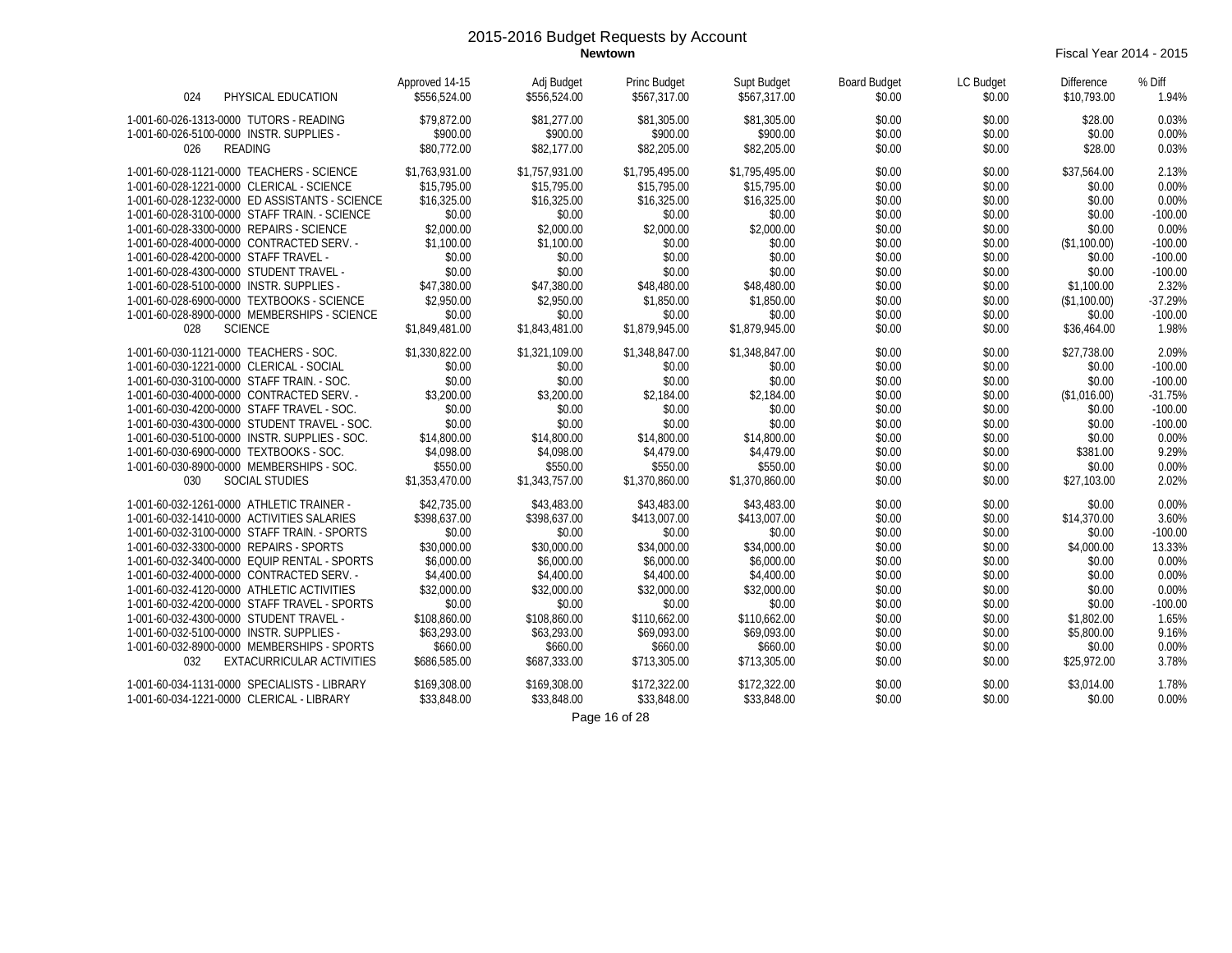**Newtown** Fiscal Year 2014 - 2015

| 1-001-60-034-3100-0000 STAFF TRAIN. - LIBRARY<br>1-001-60-034-3300-0000 REPAIRS - LIBRARY<br>1-001-60-034-4000-0000 CONTRACTED SERV. -<br>1-001-60-034-4200-0000 STAFF TRAVEL - LIBRARY<br>1-001-60-034-5300-0000 SUPPLIES - LIBRARY<br>1-001-60-034-8900-0000 MEMBERSHIPS - LIBRARY                                                                                                                                                                                                                                                                            | Approved 14-15<br>\$0.00<br>\$2,500.00<br>\$3,110.00<br>\$0.00<br>\$76,210.00<br>\$750.00                                                                                             | Adj Budget<br>\$0.00<br>\$2,500.00<br>\$3,110.00<br>\$0.00<br>\$76,210.00<br>\$750.00                                                                                                | <b>Princ Budget</b><br>\$0.00<br>\$2,500.00<br>\$10,400.00<br>\$0.00<br>\$75,840.00<br>\$740.00                                                                                       | Supt Budget<br>\$0.00<br>\$2,500.00<br>\$10,400.00<br>\$0.00<br>\$75,840.00<br>\$740.00                                                                                               | <b>Board Budget</b><br>\$0.00<br>\$0.00<br>\$0.00<br>\$0.00<br>\$0.00<br>\$0.00                                                | LC Budget<br>\$0.00<br>\$0.00<br>\$0.00<br>\$0.00<br>\$0.00<br>\$0.00                                                          | Difference<br>\$0.00<br>\$0.00<br>\$7,290.00<br>\$0.00<br>(\$370.00)<br>(\$10.00)                                                                               | % Diff<br>$-100.00$<br>0.00%<br>234.40%<br>$-100.00$<br>$-0.49%$<br>$-1.34%$                                                            |
|-----------------------------------------------------------------------------------------------------------------------------------------------------------------------------------------------------------------------------------------------------------------------------------------------------------------------------------------------------------------------------------------------------------------------------------------------------------------------------------------------------------------------------------------------------------------|---------------------------------------------------------------------------------------------------------------------------------------------------------------------------------------|--------------------------------------------------------------------------------------------------------------------------------------------------------------------------------------|---------------------------------------------------------------------------------------------------------------------------------------------------------------------------------------|---------------------------------------------------------------------------------------------------------------------------------------------------------------------------------------|--------------------------------------------------------------------------------------------------------------------------------|--------------------------------------------------------------------------------------------------------------------------------|-----------------------------------------------------------------------------------------------------------------------------------------------------------------|-----------------------------------------------------------------------------------------------------------------------------------------|
| 034<br>LIBRARY                                                                                                                                                                                                                                                                                                                                                                                                                                                                                                                                                  | \$285,726.00                                                                                                                                                                          | \$285,726.00                                                                                                                                                                         | \$295,650.00                                                                                                                                                                          | \$295,650.00                                                                                                                                                                          | \$0.00                                                                                                                         | \$0.00                                                                                                                         | \$9,924.00                                                                                                                                                      | 3.47%                                                                                                                                   |
| 1-001-60-037-4160-0000 TUITION - OUT-OF-<br><b>OUT-OF-DISTRICT</b><br>037                                                                                                                                                                                                                                                                                                                                                                                                                                                                                       | \$127,177.00<br>\$127,177.00                                                                                                                                                          | \$127.177.00<br>\$127.177.00                                                                                                                                                         | \$128,445.00<br>\$128,445.00                                                                                                                                                          | \$128,445.00<br>\$128,445.00                                                                                                                                                          | \$0.00<br>\$0.00                                                                                                               | \$0.00<br>\$0.00                                                                                                               | \$1,268.00<br>\$1,268.00                                                                                                                                        | 0.99%<br>1.00%                                                                                                                          |
| 1-001-60-038-1121-0000 TEACHERS -<br>1-001-60-038-1141-0000 SENIOR PROJECT<br>1-001-60-038-1311-0000 CERT. SUBS. - CLASS.<br>1-001-60-038-1312-0000 TUTORS - HOMEBOUND<br>1-001-60-038-3100-0000 STAFF TRAIN. -<br>1-001-60-038-3300-0000 REPAIRS - CLASSROOM<br>1-001-60-038-3410-0000 COPIER RENTAL -<br>1-001-60-038-4000-0000 CONTRACTED SERV. -<br>1-001-60-038-4200-0000 STAFF TRAVEL -<br>1-001-60-038-4300-0000 STUDENT TRAVEL -<br>1-001-60-038-5100-0000 INSTR. SUPPLIES -<br>1-001-60-038-7200-0000 EQUIPMENT - CLASSROOM<br><b>CLASSROOM</b><br>038 | \$28,591.00<br>\$15,000.00<br>\$12,000.00<br>\$112,405.00<br>\$28,850.00<br>\$0.00<br>\$62,947.00<br>\$4,000.00<br>\$15,550.00<br>\$9,350.00<br>\$35,900.00<br>\$0.00<br>\$324,593.00 | \$28,591.00<br>\$15,000.00<br>\$12,000.00<br>\$86,405.00<br>\$28,850.00<br>\$0.00<br>\$62,947.00<br>\$4,000.00<br>\$15,550.00<br>\$9,350.00<br>\$35,900.00<br>\$0.00<br>\$298.593.00 | \$81,262.00<br>\$15,000.00<br>\$12,000.00<br>\$112,405.00<br>\$27,650.00<br>\$0.00<br>\$62,947.00<br>\$2,400.00<br>\$15,250.00<br>\$9,670.00<br>\$35,900.00<br>\$0.00<br>\$374,484.00 | \$58,624.00<br>\$15,000.00<br>\$12,000.00<br>\$112,405.00<br>\$27,650.00<br>\$0.00<br>\$62,947.00<br>\$2,400.00<br>\$15,250.00<br>\$9,670.00<br>\$35,900.00<br>\$0.00<br>\$351.846.00 | \$0.00<br>\$0.00<br>\$0.00<br>\$0.00<br>\$0.00<br>\$0.00<br>\$0.00<br>\$0.00<br>\$0.00<br>\$0.00<br>\$0.00<br>\$0.00<br>\$0.00 | \$0.00<br>\$0.00<br>\$0.00<br>\$0.00<br>\$0.00<br>\$0.00<br>\$0.00<br>\$0.00<br>\$0.00<br>\$0.00<br>\$0.00<br>\$0.00<br>\$0.00 | \$30,033.00<br>\$0.00<br>\$0.00<br>\$26,000.00<br>(\$1,200.00)<br>\$0.00<br>\$0.00<br>(\$1,600.00)<br>(\$300.00)<br>\$320.00<br>\$0.00<br>\$0.00<br>\$53,253.00 | 105.04%<br>0.00%<br>0.00%<br>30.09%<br>$-4.16%$<br>$-100.00$<br>0.00%<br>$-40.00%$<br>$-1.93%$<br>3.42%<br>0.00%<br>$-100.00$<br>17.83% |
| 1-001-60-039-1121-0000 TEACHERS - T.A.P./FLEX<br>1-001-60-039-1262-0000 JOB COACH - T.A.P./FLEX<br>1-001-60-039-3300-0000 REPAIRS - T.A.P./FLEX<br>1-001-60-039-4000-0000 CONTRACTED SERV. -<br>1-001-60-039-4300-0000 STUDENT TRAVEL -<br>1-001-60-039-5100-0000 INSTR. SUPPLIES -<br>1-001-60-039-6900-0000 TEXTBOOKS - T.A.P./FLEX<br>039<br>TAP & FLEX                                                                                                                                                                                                      | \$287,827.00<br>\$4,329.00<br>\$0.00<br>\$1,000.00<br>\$0.00<br>\$5,200.00<br>\$1,500.00<br>\$299.856.00                                                                              | \$284,827.00<br>\$4,329.00<br>\$0.00<br>\$1,000.00<br>\$0.00<br>\$5,200.00<br>\$1,500.00<br>\$296.856.00                                                                             | \$292,877.00<br>\$4,329.00<br>\$0.00<br>\$1,000.00<br>\$0.00<br>\$5,200.00<br>\$1,500.00<br>\$304,906.00                                                                              | \$292,877.00<br>\$4,329.00<br>\$0.00<br>\$1,000.00<br>\$0.00<br>\$5,200.00<br>\$1,500.00<br>\$304,906.00                                                                              | \$0.00<br>\$0.00<br>\$0.00<br>\$0.00<br>\$0.00<br>\$0.00<br>\$0.00<br>\$0.00                                                   | \$0.00<br>\$0.00<br>\$0.00<br>\$0.00<br>\$0.00<br>\$0.00<br>\$0.00<br>\$0.00                                                   | \$8,050.00<br>\$0.00<br>\$0.00<br>\$0.00<br>\$0.00<br>\$0.00<br>\$0.00<br>\$8,050.00                                                                            | 2.82%<br>0.00%<br>$-100.00$<br>0.00%<br>$-100.00$<br>0.00%<br>0.00%<br>2.71%                                                            |
| 1-001-60-040-1131-0000 SPECIALISTS -<br>1-001-60-040-1221-0000 CLERICAL - GUIDANCE<br>1-001-60-040-3100-0000 STAFF TRAIN. - GUIDANCE<br>1-001-60-040-3300-0000 REPAIRS - GUIDANCE<br>1-001-60-040-3400-0000 EQUIP RENTAL -<br>1-001-60-040-4000-0000 CONTRACTED SERV. -<br>1-001-60-040-4131-0000 POSTAGE - GUIDANCE<br>1-001-60-040-4150-0000 PRINTING - GUIDANCE<br>1-001-60-040-4200-0000 STAFF TRAVEL -<br>1-001-60-040-5100-0000 INSTR. SUPPLIES -                                                                                                         | \$709,147.00<br>\$171,687.00<br>\$0.00<br>\$100.00<br>\$0.00<br>\$29,650.00<br>\$3,000.00<br>\$1,500.00<br>\$0.00<br>\$13,650.00                                                      | \$705,147.00<br>\$171,687.00<br>\$0.00<br>\$100.00<br>\$0.00<br>\$29,650.00<br>\$3,000.00<br>\$1,500.00<br>\$0.00<br>\$13,650.00                                                     | \$773,066.00<br>\$173,766.00<br>\$0.00<br>\$150.00<br>\$0.00<br>\$29,650.00<br>\$3,000.00<br>\$1,500.00<br>\$0.00<br>\$13,650.00                                                      | \$773,066.00<br>\$173,766.00<br>\$0.00<br>\$150.00<br>\$0.00<br>\$29,650.00<br>\$3,000.00<br>\$1,500.00<br>\$0.00<br>\$13,650.00                                                      | \$0.00<br>\$0.00<br>\$0.00<br>\$0.00<br>\$0.00<br>\$0.00<br>\$0.00<br>\$0.00<br>\$0.00<br>\$0.00                               | \$0.00<br>\$0.00<br>\$0.00<br>\$0.00<br>\$0.00<br>\$0.00<br>\$0.00<br>\$0.00<br>\$0.00<br>\$0.00                               | \$67,919.00<br>\$2,079.00<br>\$0.00<br>\$50.00<br>\$0.00<br>\$0.00<br>\$0.00<br>\$0.00<br>\$0.00<br>\$0.00                                                      | 9.63%<br>1.21%<br>$-100.00$<br>50.00%<br>$-100.00$<br>0.00%<br>0.00%<br>0.00%<br>$-100.00$<br>0.00%                                     |

Page 17 of 28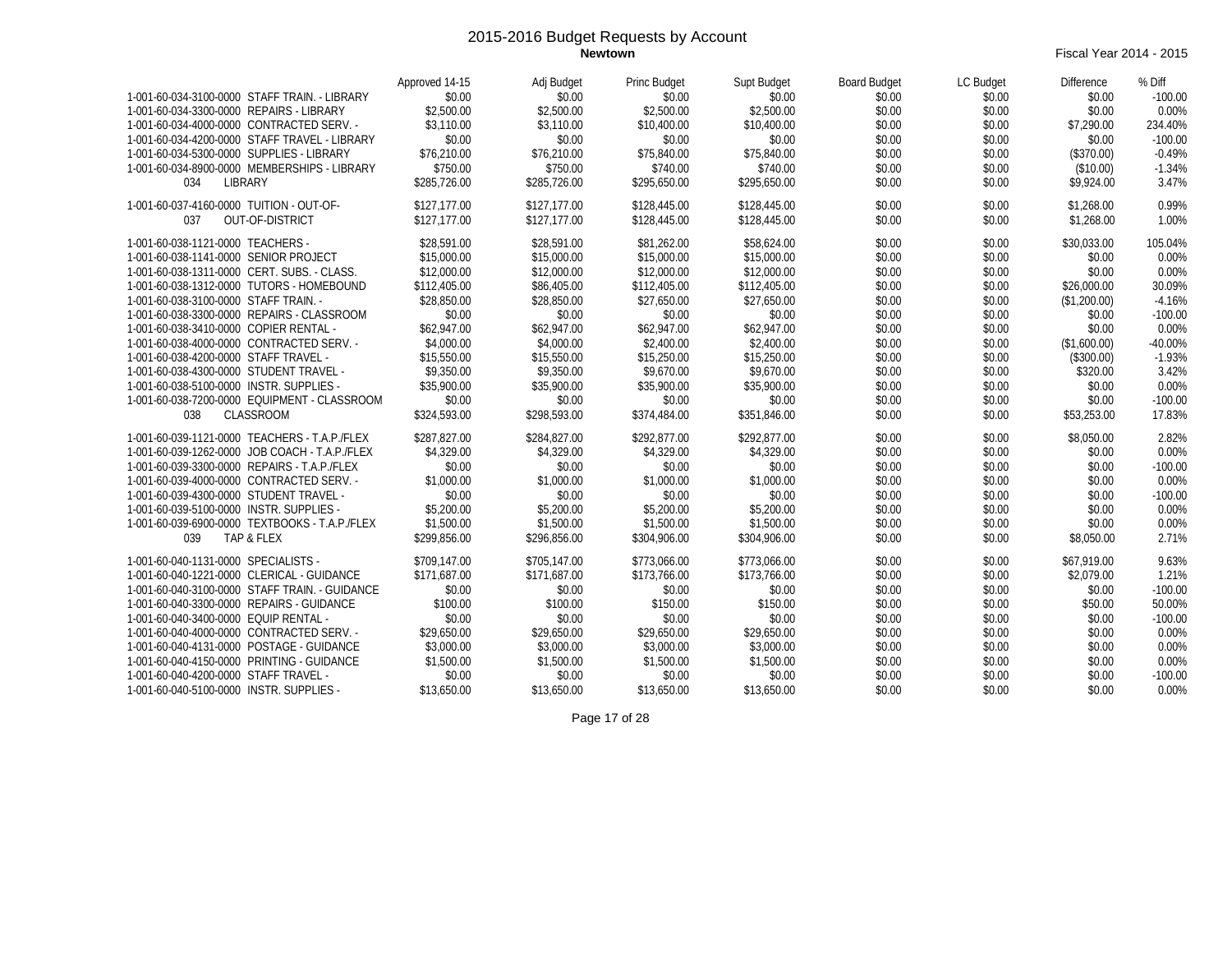**Newtown** Fiscal Year 2014 - 2015

| 1-001-60-040-8900-0000 MEMBERSHIPS -<br><b>GUIDANCE</b><br>040                                 | Approved 14-15<br>Adj Budget<br>\$1,000.00<br>\$1,000.00<br>\$929.734.00<br>\$925,734.00 | Princ Budget<br>\$1,000.00<br>\$995.782.00 | Supt Budget<br>\$1,000.00<br>\$995.782.00 | <b>Board Budget</b><br>\$0.00<br>\$0.00 | LC Budget<br>\$0.00<br>\$0.00 | <b>Difference</b><br>\$0.00<br>\$70.048.00 | % Diff<br>0.00%<br>7.57% |
|------------------------------------------------------------------------------------------------|------------------------------------------------------------------------------------------|--------------------------------------------|-------------------------------------------|-----------------------------------------|-------------------------------|--------------------------------------------|--------------------------|
| HIGH SCHOOL<br>60                                                                              | \$12,408,012.00<br>\$12,275,730.00                                                       | \$12,747.434.00                            | \$12,668,202.00                           | \$0.00                                  | \$0.00                        | \$392,472.00                               | 3.20%                    |
| 1-001-75-050-1112-0000 DIRECTOR - PUPIL SERV.<br>1-001-75-050-1221-0000 CLERICAL - PUPIL SERV. | \$270.935.00<br>\$270,935.00<br>\$148,289.00<br>\$148,289.00                             | \$320,343.00<br>\$153,065.00               | \$320,343.00<br>\$153,065.00              | \$0.00<br>\$0.00                        | \$0.00<br>\$0.00              | \$49,408.00<br>\$4,776.00                  | 18.23%<br>3.22%          |
| 1-001-75-050-1311-0000 CERT. SUBS. - TRAIN/PPTS<br>1-001-75-050-1421-0000 EXTRA WORK - CERT.   | \$39,000.00<br>\$39,000.00<br>\$5,000.00<br>\$5,000.00                                   | \$39,000.00<br>\$5,000.00                  | \$39,000.00<br>\$5,000.00                 | \$0.00<br>\$0.00                        | \$0.00<br>\$0.00              | \$0.00<br>\$0.00                           | 0.00%<br>0.00%           |
| 1-001-75-050-1423-0000 EXTRA WORK - NON-                                                       | \$8,341.00<br>\$8,341.00                                                                 | \$6,100.00                                 | \$6,100.00                                | \$0.00                                  | \$0.00                        | (\$2,241.00)                               | $-26.87%$                |
| 1-001-75-050-3000-0000 PROF. SERV. - SP. ED.<br>1-001-75-050-3100-0000 STAFF TRAIN. - PUPIL    | \$80,000.00<br>\$80,000.00<br>\$8,600.00<br>\$8,600.00                                   | \$80,000.00<br>\$38,600.00                 | \$80,000.00<br>\$30,000.00                | \$0.00<br>\$0.00                        | \$0.00<br>\$0.00              | \$0.00<br>\$21,400.00                      | 0.00%<br>248.83%         |
| 1-001-75-050-4200-0000 STAFF TRAVEL - PUPIL<br>1-001-75-050-5400-0000 OFF. SUPPLIES - PUPIL    | \$5,200.00<br>\$5,200.00<br>\$4,275.00<br>\$4,275.00                                     | \$5,200.00<br>\$4,275.00                   | \$5,200.00<br>\$4,275.00                  | \$0.00<br>\$0.00                        | \$0.00<br>\$0.00              | \$0.00<br>\$0.00                           | 0.00%<br>0.00%           |
| 1-001-75-050-8900-0000 MEMBERSHIPS - PUPIL                                                     | \$1,000.00<br>\$1,000.00                                                                 | \$1,000.00                                 | \$1,000.00                                | \$0.00                                  | \$0.00                        | \$0.00                                     | 0.00%                    |
| PUPIL SERVICES - ADMIN.<br>050                                                                 | \$570.640.00<br>\$570,640.00                                                             | \$652,583.00                               | \$643,983.00                              | \$0.00                                  | \$0.00                        | \$73,343.00                                | 12.85%                   |
| 1-001-75-051-1261-0000 SALARIES - SERV. FOR<br>1-001-75-051-1262-0000 OTHER SALARIES - SP.     | \$0.00<br>\$0.00<br>\$0.00<br>\$0.00                                                     | \$0.00<br>\$0.00                           | \$0.00<br>\$0.00                          | \$0.00<br>\$0.00                        | \$0.00<br>\$0.00              | \$0.00<br>\$0.00                           | $-100.00$<br>$-100.00$   |
| 1-001-75-051-1263-0000 THERAPISTS - OT/PT                                                      | \$341.630.00<br>\$349,480.00                                                             | \$345,430.00                               | \$345,430.00                              | \$0.00                                  | \$0.00                        | (\$4,050.00)                               | $-1.16%$                 |
| 1-001-75-051-3000-0000 PROF. SERV. -<br>1-001-75-051-4000-0000 CONTRACTED SERV. -              | \$5,060.00<br>\$5,060.00<br>\$0.00<br>\$0.00                                             | \$0.00<br>\$0.00                           | \$0.00<br>\$0.00                          | \$0.00<br>\$0.00                        | \$0.00<br>\$0.00              | (\$5,060.00)<br>\$0.00                     | $-100.00$<br>$-100.00$   |
| <b>PUPIL SERVICES -</b><br>051                                                                 | \$346.690.00<br>\$354,540.00                                                             | \$345,430.00                               | \$345,430.00                              | \$0.00                                  | \$0.00                        | (\$9,110.00)                               | $-2.57%$                 |
| 1-001-75-052-3000-0000 PROF. SERV. -<br>1-001-75-052-4160-0000 TUITION - OUT-OF-               | \$0.00<br>\$0.00<br>\$1,988,341.00<br>\$1,988,341.00                                     | \$0.00<br>\$2,363,032.00                   | \$0.00<br>\$2,213,032.00                  | \$0.00<br>\$0.00                        | \$0.00<br>\$0.00              | \$0.00<br>\$224,691.00                     | $-100.00$<br>11.30%      |
| 052<br><b>TUITION</b>                                                                          | \$1,988,341.00<br>\$1,988,341.00                                                         | \$2,363,032.00                             | \$2,213,032.00                            | \$0.00                                  | \$0.00                        | \$224,691.00                               | 11.30%                   |
| 1-001-75-054-1311-0000 TUTORS - IN SCHOOL<br>1-001-75-054-1312-0000 TUTORS - HOMEBOUND         | \$0.00<br>\$26,000.00<br>\$43,378.00<br>\$43,378.00                                      | \$80,000.00<br>\$43,378.00                 | \$80,000.00<br>\$43,378.00                | \$0.00<br>\$0.00                        | \$0.00<br>\$0.00              | \$54,000.00<br>\$0.00                      | 207.69%<br>0.00%         |
| 1-001-75-054-1313-0000 TUTORS - ESL<br><b>HOMEBOUND &amp; TUTORS</b><br>054                    | \$0.00<br>\$0.00<br>\$43,378.00<br>\$69,378.00                                           | \$0.00<br>\$123,378.00                     | \$0.00<br>\$123,378.00                    | \$0.00<br>\$0.00                        | \$0.00<br>\$0.00              | \$0.00<br>\$54,000.00                      | $-100.00$<br>77.83%      |
| 1-001-75-058-1121-0000 TEACHERS - ELL                                                          | \$63,051.00<br>\$63,051.00                                                               | \$64,338.00                                | \$64,338.00                               | \$0.00                                  | \$0.00                        | \$1,287.00                                 | 2.04%                    |
| 1-001-75-058-1131-0000 SPECIALISTS - SP/HEAR.<br>1-001-75-058-3000-0000 PROF. SERV. - SP/HEAR. | \$819,828.00<br>\$819,828.00<br>\$54,585.00<br>\$54,585.00                               | \$828,082.00<br>\$64,602.00                | \$768.126.00<br>\$64,602.00               | \$0.00<br>\$0.00                        | \$0.00<br>\$0.00              | (\$51,702.00)<br>\$10,017.00               | $-6.31%$<br>18.35%       |
| 1-001-75-058-3300-0000 REPAIRS - SP/HEAR.                                                      | \$37,331.00<br>\$37,331.00                                                               | \$37,331.00<br>\$12,860.00                 | \$37,331.00                               | \$0.00                                  | \$0.00                        | \$0.00                                     | 0.00%                    |
| 1-001-75-058-4000-0000 CONTRACTED SERV. -<br>1-001-75-058-5100-0000 INSTR. SUPPLIES            | \$11,264.00<br>\$11,264.00<br>\$5,225.00<br>\$5,225.00                                   | \$5,225.00                                 | \$12,860.00<br>\$5,225.00                 | \$0.00<br>\$0.00                        | \$0.00<br>\$0.00              | \$1,596.00<br>\$0.00                       | 14.16%<br>0.00%          |
| 1-001-75-058-7200-0000 EQUIPMENT - SP/HEAR.<br>SPEECH & HEARING - PUBLIC<br>058                | \$9,200.00<br>\$9,200.00<br>\$1,000,484.00<br>\$1,000.484.00                             | \$9,200.00<br>\$1,021,638.00               | \$9,200.00<br>\$961,682.00                | \$0.00<br>\$0.00                        | \$0.00<br>\$0.00              | \$0.00<br>(\$38,802.00)                    | 0.00%<br>$-3.88%$        |
| 1-001-75-060-1121-0000 TEACHERS - GATES                                                        | \$91,926.00<br>\$153,504.00                                                              | \$212,552.00                               | \$212,552.00                              | \$0.00                                  | \$0.00                        | \$59,048.00                                | 38.46%                   |
| 1-001-75-060-5100-0000 INSTR. SUPPLIES - GIFTED<br>060<br><b>GIFTED &amp; TALENTED</b>         | \$6,650.00<br>\$6,650.00<br>\$98.576.00<br>\$160.154.00                                  | \$6,650.00<br>\$219,202.00                 | \$6,650.00<br>\$219,202.00                | \$0.00<br>\$0.00                        | \$0.00<br>\$0.00              | \$0.00<br>\$59,048.00                      | 0.00%<br>36.87%          |

Page 18 of 28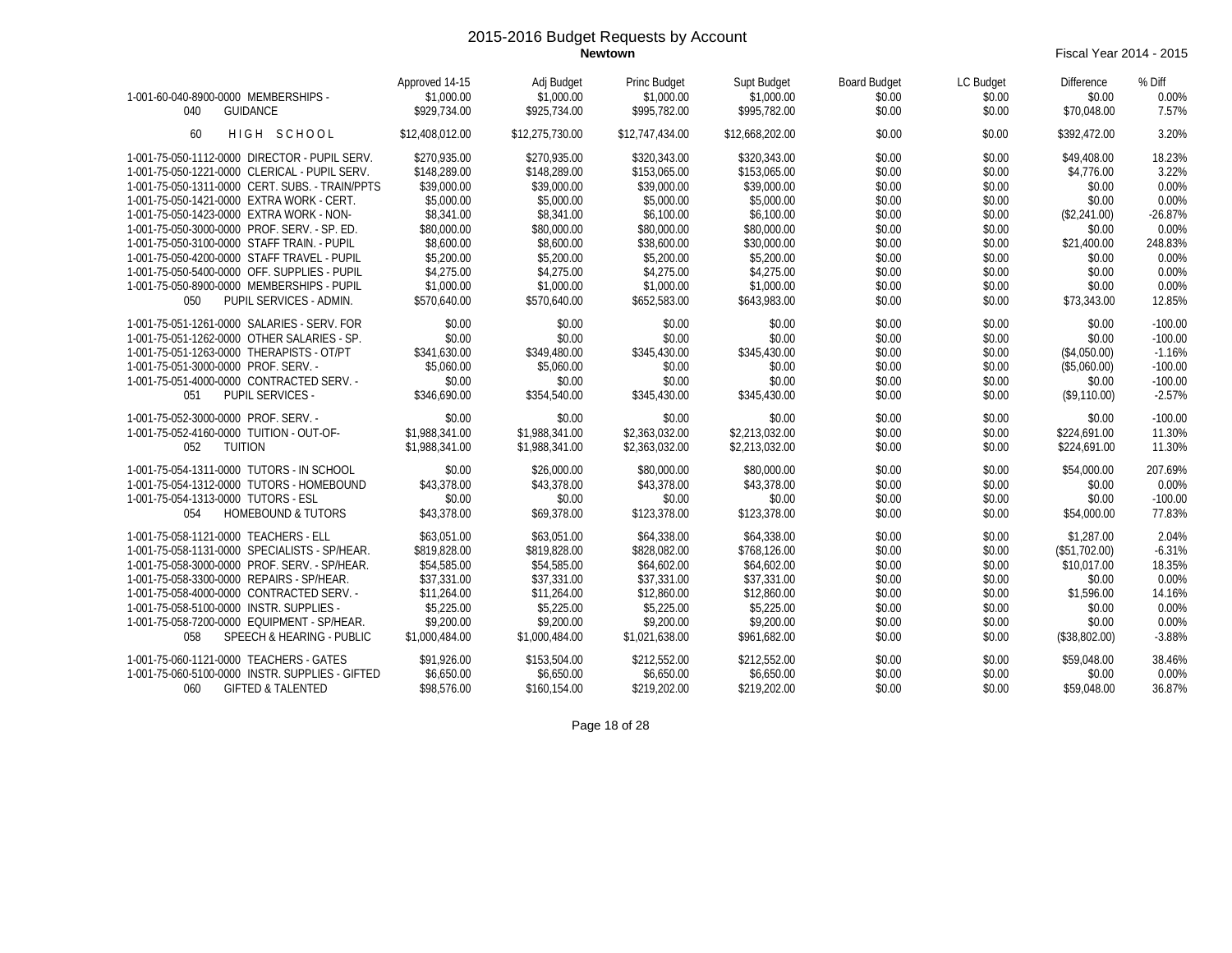**Newtown** Fiscal Year 2014 - 2015

|                                                 | Approved 14-15 | Adj Budget     | Princ Budget   | Supt Budget    | <b>Board Budget</b> | LC Budget | Difference       | % Diff    |
|-------------------------------------------------|----------------|----------------|----------------|----------------|---------------------|-----------|------------------|-----------|
| 1-001-75-061-1121-0000 TEACHERS - SP. ED.       | \$1,671,804.00 | \$1,673,402.00 | \$1,704,327.00 | \$1,704,327.00 | \$0.00              | \$0.00    | \$30,925.00      | 1.84%     |
| 1-001-75-061-1231-0000 ED. ASSISTANTS - HAW.    | \$0.00         | \$0.00         | \$137,352.00   | \$93,901.00    | \$0.00              | \$0.00    | \$93,901.00      | $-100.00$ |
| 1-001-75-061-1232-0000 ED ASSISTANTS - SP. ED.  | \$1,142,271.00 | \$1,190,271.00 | \$188,628.00   | \$164,014.00   | \$0.00              | \$0.00    | (\$1,026,257.00) | $-86.23%$ |
| 1-001-75-061-1233-0000 ED. ASSISTANTS - M.G.    | \$0.00         | \$0.00         | \$117,816.00   | \$117,816.00   | \$0.00              | \$0.00    | \$117,816.00     | $-100.00$ |
| 1-001-75-061-1234-0000 ED. ASSISTANTS - HOM.    | \$0.00         | \$0.00         | \$210,396.00   | \$166,945.00   | \$0.00              | \$0.00    | \$166,945.00     | $-100.00$ |
| 1-001-75-061-1235-0000 ED. ASSISTANTS - RIS.    | \$0.00         | \$0.00         | \$308,173.00   | \$308,173.00   | \$0.00              | \$0.00    | \$308,173.00     | $-100.00$ |
| 1-001-75-061-1236-0000 ED. ASSISTANTS - M.S.    | \$0.00         | \$0.00         | \$218,006.00   | \$218,006.00   | \$0.00              | \$0.00    | \$218,006.00     | $-100.00$ |
| 1-001-75-061-1263-0000 BEHAVIORAL ANAL. - SP.   | \$159,673.00   | \$156.673.00   | \$159,673.00   | \$152,540.00   | \$0.00              | \$0.00    | (\$4,133.00)     | $-2.64%$  |
| 1-001-75-061-1266-0000 BEHAVIORAL THERAP. -     | \$421.063.00   | \$391.063.00   | \$454,069.00   | \$454,069.00   | \$0.00              | \$0.00    | \$63,006.00      | 16.11%    |
| 1-001-75-061-1331-0000 ED. ASSISTANT SUBS -     | \$0.00         | \$0.00         | \$1,000.00     | \$1,000.00     | \$0.00              | \$0.00    | \$1,000.00       | $-100.00$ |
| 1-001-75-061-1332-0000 ED. ASSISTANT SUBS -     | \$0.00         | \$0.00         | \$1,000.00     | \$1,000.00     | \$0.00              | \$0.00    | \$1,000.00       | $-100.00$ |
| 1-001-75-061-1333-0000 ED. ASSISTANT SUBS -     | \$4,000.00     | \$13,000.00    | \$1,000.00     | \$1,000.00     | \$0.00              | \$0.00    | (\$12,000.00)    | $-92.31%$ |
| 1-001-75-061-1334-0000 ED. ASSISTANT SUBS -     | \$0.00         | \$0.00         | \$1,000.00     | \$1,000.00     | \$0.00              | \$0.00    | \$1,000.00       | $-100.00$ |
| 1-001-75-061-1335-0000 ED. ASSISTANT SUBS -     | \$0.00         | \$0.00         | \$1,000.00     | \$1,000.00     | \$0.00              | \$0.00    | \$1,000.00       | $-100.00$ |
| 1-001-75-061-1336-0000 ED. ASSISTANT SUBS -     | \$0.00         | \$0.00         | \$1,000.00     | \$1,000.00     | \$0.00              | \$0.00    | \$1,000.00       | $-100.00$ |
| 1-001-75-061-1366-0000 BEHAVIORAL T. SUBS -     | \$6,183.00     | \$6,183.00     | \$6,183.00     | \$6,183.00     | \$0.00              | \$0.00    | \$0.00           | 0.00%     |
| 1-001-75-061-4200-0000 STAFF TRAVEL - SP. ED.   | \$2,300.00     | \$2,300.00     | \$2,300.00     | \$2,300.00     | \$0.00              | \$0.00    | \$0.00           | 0.00%     |
| 1-001-75-061-5100-0000 INSTR. SUPPLIES - SP.    | \$35,567.00    | \$35,567.00    | \$35,567.00    | \$30,567.00    | \$0.00              | \$0.00    | (\$5,000.00)     | $-14.06%$ |
| 1-001-75-061-6900-0000 TEXTBOOKS - SP. ED.      | \$0.00         | \$0.00         | \$0.00         | \$0.00         | \$0.00              | \$0.00    | \$0.00           | $-100.00$ |
| SPECIAL ED. - PREK-8<br>061                     | \$3,442,861.00 | \$3,468,459.00 | \$3,548,490.00 | \$3,424,841.00 | \$0.00              | \$0.00    | (\$43,618.00)    | $-1.26%$  |
| 1-001-75-063-1121-0000 TEACHERS - SP. ED. H.S.  | \$307.296.00   | \$299.796.00   | \$342,311.00   | \$339,301.00   | \$0.00              | \$0.00    | \$39,505.00      | 13.17%    |
| 1-001-75-063-1232-0000 ED ASSISTANTS - H.S. SP. | \$244,225.00   | \$257,225.00   | \$263,339.00   | \$230,688.00   | \$0.00              | \$0.00    | (\$26,537.00)    | $-10.32%$ |
| 1-001-75-063-1337-0000 ED. ASSISTANT SUBS -     | \$0.00         | \$0.00         | \$1,000.00     | \$1,000.00     | \$0.00              | \$0.00    | \$1,000.00       | $-100.00$ |
| 1-001-75-063-5100-0000 INSTR. SUPPLIES - SP.    | \$10,551.00    | \$10,551.00    | \$10,551.00    | \$10,551.00    | \$0.00              | \$0.00    | \$0.00           | 0.00%     |
| 1-001-75-063-6900-0000 TEXTBOOKS - SP. ED.      | \$0.00         | \$0.00         | \$0.00         | \$0.00         | \$0.00              | \$0.00    | \$0.00           | $-100.00$ |
| SPECIAL ED. - HIGH SCHOOL<br>063                | \$562,072.00   | \$567,572.00   | \$617,201.00   | \$581,540.00   | \$0.00              | \$0.00    | \$13,968.00      | 2.46%     |
|                                                 |                |                |                |                |                     |           |                  |           |
| 1-001-75-066-1121-0000 TEACHERS -               | \$30,039.00    | \$53,100.00    | \$53,178.00    | \$53,178.00    | \$0.00              | \$0.00    | \$78.00          | 0.14%     |
| 1-001-75-066-1262-0000 JOB COACHS -             | \$82,256.00    | \$77,129.00    | \$77,764.00    | \$77,764.00    | \$0.00              | \$0.00    | \$635.00         | 0.82%     |
| 1-001-75-066-1264-0000 VOCATIONAL               | \$30,000.00    | \$11,000.00    | \$30,000.00    | \$30,000.00    | \$0.00              | \$0.00    | \$19,000.00      | 172.72%   |
| 1-001-75-066-4000-0000 CONTRACTED SERV. -       | \$3,000.00     | \$3,000.00     | \$3,000.00     | \$3,000.00     | \$0.00              | \$0.00    | \$0.00           | 0.00%     |
| 1-001-75-066-5100-0000 INSTR. SUPPLIES -        | \$2,000.00     | \$2,000.00     | \$2,000.00     | \$2,000.00     | \$0.00              | \$0.00    | \$0.00           | 0.00%     |
| <b>TRANSITIONAL SERVICES</b><br>066             | \$147.295.00   | \$146,229.00   | \$165,942.00   | \$165,942.00   | \$0.00              | \$0.00    | \$19,713.00      | 13.48%    |
| 1-001-75-079-1121-0000 TEACHERS - SUMMER        | \$74,908.00    | \$87.519.00    | \$89,076.00    | \$65,220.00    | \$0.00              | \$0.00    | (\$22.299.00)    | $-25.48%$ |
| 1-001-75-079-1232-0000 ED ASSISTANTS -          | \$14,411.00    | \$25,691.00    | \$14,411.00    | \$14,411.00    | \$0.00              | \$0.00    | (\$11,280.00)    | -43.91%   |
| SUMMER PROGRAMS - SPECIAL<br>079                | \$89,319.00    | \$113,210.00   | \$103,487.00   | \$79.631.00    | \$0.00              | \$0.00    | (\$33,579.00)    | $-29.66%$ |
| SPECIAL ED.<br>75                               | \$8,289,656.00 | \$8,439,007.00 | \$9,160,383.00 | \$8,758,661.00 | \$0.00              | \$0.00    | \$319.654.00     | 3.79%     |
| 1-001-76-053-1131-0000 SPECIALISTS - SOC.       | \$83,717.00    | \$83,717.00    | \$85,407.00    | \$85,407.00    | \$0.00              | \$0.00    | \$1,690.00       | 2.01%     |
| 1-001-76-053-1133-0000 SPECIALISTS - SOC.       | \$77,955.00    | \$77,955.00    | \$79,653.00    | \$79,653.00    | \$0.00              | \$0.00    | \$1,698.00       | 2.17%     |
| 1-001-76-053-3000-0000 PROF. SERV. -            | \$47,277.00    | \$47,277.00    | \$47,277.00    | \$47.277.00    | \$0.00              | \$0.00    | \$0.00           | 0.00%     |

Page 19 of 28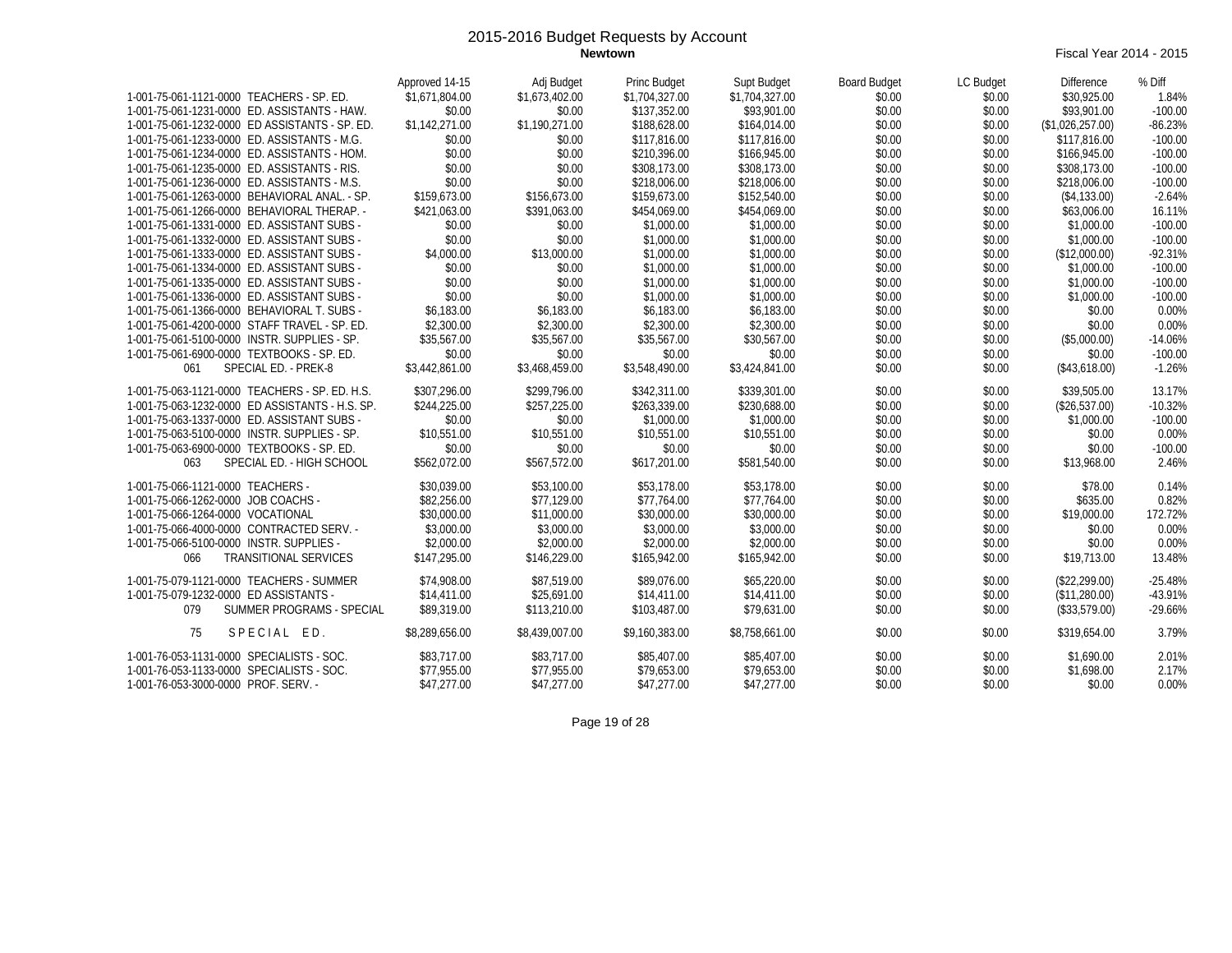**Newtown** Fiscal Year 2014 - 2015

| 1-001-76-053-4200-0000 STAFF TRAVEL - SOC.<br>1-001-76-053-5100-0000 INSTR. SUPPLIES - SOC.<br><b>SOCIAL WORKERS</b><br>053 | Approved 14-15<br>\$1,550.00<br>\$1,017.00<br>\$211,516.00 | Adj Budget<br>\$1,550.00<br>\$1,017.00<br>\$211.516.00 | <b>Princ Budget</b><br>\$1,550.00<br>\$1,017.00<br>\$214,904.00 | Supt Budget<br>\$1,550.00<br>\$1,017.00<br>\$214,904.00 | <b>Board Budget</b><br>\$0.00<br>\$0.00<br>\$0.00 | LC Budget<br>\$0.00<br>\$0.00<br>\$0.00 | <b>Difference</b><br>\$0.00<br>\$0.00<br>\$3,388.00 | % Diff<br>0.00%<br>0.00%<br>1.60% |
|-----------------------------------------------------------------------------------------------------------------------------|------------------------------------------------------------|--------------------------------------------------------|-----------------------------------------------------------------|---------------------------------------------------------|---------------------------------------------------|-----------------------------------------|-----------------------------------------------------|-----------------------------------|
| 1-001-76-056-1133-0000 SPECIALISTS - PSYCH.                                                                                 | \$357,105.00                                               | \$382.666.00                                           | \$389.769.00                                                    | \$389,769.00                                            | \$0.00                                            | \$0.00                                  | \$7,103.00                                          | 1.85%                             |
| 1-001-76-056-1138-0000 SPECIALISTS - PSYCH.                                                                                 | \$90.681.00                                                | \$90.681.00                                            | \$92,492.00                                                     | \$92,492.00                                             | \$0.00                                            | \$0.00                                  | \$1.811.00                                          | 1.99%                             |
| 1-001-76-056-1139-0000 SPECIALISTS - PSYCH.                                                                                 | \$138,381.00                                               | \$138,381.00                                           | \$141.030.00                                                    | \$141.030.00                                            | \$0.00                                            | \$0.00                                  | \$2,649.00                                          | 1.91%                             |
| 1-001-76-056-3000-0000 PROF. SERV. -                                                                                        | \$122,449.00                                               | \$122,449.00                                           | \$139,192.00                                                    | \$139,192.00                                            | \$0.00                                            | \$0.00                                  | \$16,743.00                                         | 13.67%                            |
| 1-001-76-056-4200-0000 STAFF TRAVEL - PSYCH.                                                                                | \$0.00                                                     | \$0.00                                                 | \$0.00                                                          | \$0.00                                                  | \$0.00                                            | \$0.00                                  | \$0.00                                              | $-100.00$                         |
| 1-001-76-056-5100-0000 INSTR. SUPPLIES -                                                                                    | \$16,162.00                                                | \$16,162.00                                            | \$26,230.00                                                     | \$26,230.00                                             | \$0.00                                            | \$0.00                                  | \$10,068.00                                         | 62.29%                            |
| 056<br>PSYCH. SERVICES - PUBIL                                                                                              | \$724,778.00                                               | \$750,339.00                                           | \$788,713.00                                                    | \$788,713.00                                            | \$0.00                                            | \$0.00                                  | \$38,374.00                                         | 5.11%                             |
| PUPIL SERVICES<br>76                                                                                                        | \$936.294.00                                               | \$961.855.00                                           | \$1,003,617.00                                                  | \$1,003,617.00                                          | \$0.00                                            | \$0.00                                  | \$41,762.00                                         | 4.34%                             |
| 1-001-77-041-1210-0000 SUPERVISOR - HEALTH                                                                                  | \$16,228.00                                                | \$16,512.00                                            | \$16,512.00                                                     | \$16,512.00                                             | \$0.00                                            | \$0.00                                  | \$0.00                                              | 0.00%                             |
| 1-001-77-041-1222-0000 SECRETARIAL - HEALTH                                                                                 | \$31,287.00                                                | \$31,287.00                                            | \$31,287.00                                                     | \$31,287.00                                             | \$0.00                                            | \$0.00                                  | \$0.00                                              | 0.00%                             |
| 1-001-77-041-1240-0000 NURSES SALARIES -                                                                                    | \$47,202.00                                                | \$47,202.00                                            | \$48,519.00                                                     | \$48,519.00                                             | \$0.00                                            | \$0.00                                  | \$1,317.00                                          | 2.79%                             |
| 1-001-77-041-1263-0000 MEDICAL ADVISOR -                                                                                    | \$10,000.00                                                | \$10,000.00                                            | \$10,000.00                                                     | \$10,000.00                                             | \$0.00                                            | \$0.00                                  | \$0.00                                              | 0.00%                             |
| 1-001-77-041-1423-0000 EXTRA WORK -                                                                                         | \$1,414.00                                                 | \$1,414.00                                             | \$1,414.00                                                      | \$1,414.00                                              | \$0.00                                            | \$0.00                                  | \$0.00                                              | 0.00%                             |
| 1-001-77-041-3100-0000 STAFF TRAIN. - HEALTH                                                                                | \$6,750.00                                                 | \$6,750.00                                             | \$6,750.00                                                      | \$6,750.00                                              | \$0.00                                            | \$0.00                                  | \$0.00                                              | 0.00%                             |
| 1-001-77-041-4131-0000 POSTAGE - HEALTH                                                                                     | \$419.00                                                   | \$419.00                                               | \$419.00                                                        | \$419.00                                                | \$0.00                                            | \$0.00                                  | \$0.00                                              | 0.00%                             |
| 1-001-77-041-4200-0000 STAFF TRAVEL - HEALTH                                                                                | \$300.00                                                   | \$300.00                                               | \$300.00                                                        | \$300.00                                                | \$0.00                                            | \$0.00                                  | \$0.00                                              | 0.00%                             |
| HEALTH/MED. - ADMIN.<br>041                                                                                                 | \$113,600.00                                               | \$113,884.00                                           | \$115,201.00                                                    | \$115,201.00                                            | \$0.00                                            | \$0.00                                  | \$1,317.00                                          | 1.16%                             |
| 1-001-77-042-1240-0000 NURSES SALARIES -                                                                                    | \$95,321.00                                                | \$95,321.00                                            | \$92,616.00                                                     | \$92,616.00                                             | \$0.00                                            | \$0.00                                  | (\$2,705.00)                                        | $-2.84%$                          |
| 1-001-77-042-1423-0000 EXTRA WORK - NURSES                                                                                  | \$280.00                                                   | \$280.00                                               | \$280.00                                                        | \$280.00                                                | \$0.00                                            | \$0.00                                  | \$0.00                                              | 0.00%                             |
| 1-001-77-042-3100-0000 STAFF TRAIN. -                                                                                       | \$600.00                                                   | \$600.00                                               | \$700.00                                                        | \$700.00                                                | \$0.00                                            | \$0.00                                  | \$100.00                                            | 16.66%                            |
| 1-001-77-042-5400-0000 OFF. SUPPLIES -                                                                                      | \$95.00                                                    | \$95.00                                                | \$95.00                                                         | \$95.00                                                 | \$0.00                                            | \$0.00                                  | \$0.00                                              | 0.00%                             |
| 1-001-77-042-5500-0000 MEDICAL SUPPLIES -                                                                                   | \$332.00                                                   | \$332.00                                               | \$332.00                                                        | \$332.00                                                | \$0.00                                            | \$0.00                                  | \$0.00                                              | 0.00%                             |
| 1-001-77-042-8900-0000 MEMBERSHIPS -                                                                                        | \$100.00                                                   | \$100.00                                               | \$200.00                                                        | \$200.00                                                | \$0.00                                            | \$0.00                                  | \$100.00                                            | 100.00%                           |
| HEALTH/MED. - SAINT ROSE<br>042                                                                                             | \$96.728.00                                                | \$96.728.00                                            | \$94,223.00                                                     | \$94,223.00                                             | \$0.00                                            | \$0.00                                  | (\$2,505.00)                                        | $-2.59%$                          |
| 1-001-77-043-1240-0000 NURSES SALARIES -                                                                                    | \$309,257.00                                               | \$309,257.00                                           | \$0.00                                                          | \$0.00                                                  | \$0.00                                            | \$0.00                                  | (\$309,257.00)                                      | $-100.00$                         |
| 1-001-77-043-1241-0000 NURSES SALARIES - HAW.                                                                               | \$0.00                                                     | \$0.00                                                 | \$57,315.00                                                     | \$57,315.00                                             | \$0.00                                            | \$0.00                                  | \$57,315.00                                         | $-100.00$                         |
| 1-001-77-043-1242-0000 NURSES SALARIES - S.H.                                                                               | \$0.00                                                     | \$0.00                                                 | \$57.065.00                                                     | \$57,065.00                                             | \$0.00                                            | \$0.00                                  | \$57,065.00                                         | $-100.00$                         |
| 1-001-77-043-1243-0000 NURSES SALARIES - M.G.                                                                               | \$0.00                                                     | \$0.00                                                 | \$48,580.00                                                     | \$48,580.00                                             | \$0.00                                            | \$0.00                                  | \$48,580.00                                         | $-100.00$                         |
| 1-001-77-043-1244-0000 NURSES SALARIES - HOM.                                                                               | \$0.00                                                     | \$0.00                                                 | \$97,096.00                                                     | \$97.096.00                                             | \$0.00                                            | \$0.00                                  | \$97.096.00                                         | $-100.00$                         |
| 1-001-77-043-1245-0000 NURSES SALARIES - RIS.                                                                               | \$0.00                                                     | \$0.00                                                 | \$47,934.00                                                     | \$47,934.00                                             | \$0.00                                            | \$0.00                                  | \$47,934.00                                         | $-100.00$                         |
| 1-001-77-043-1423-0000 EXTRA WORK - NURSES                                                                                  | \$15,890.00                                                | \$15,890.00                                            | \$15,890.00                                                     | \$15,890.00                                             | \$0.00                                            | \$0.00                                  | \$0.00                                              | 0.00%                             |
| 1-001-77-043-3000-0000 PROF. SERV. - HEALTH                                                                                 | \$30,930.00                                                | \$30,930.00                                            | \$34,384.00                                                     | \$34,384.00                                             | \$0.00                                            | \$0.00                                  | \$3,454.00                                          | 11.16%                            |
| 1-001-77-043-3100-0000 STAFF TRAIN. - ELEM.                                                                                 | \$4,000.00                                                 | \$4,000.00                                             | \$4,000.00                                                      | \$4,000.00                                              | \$0.00                                            | \$0.00                                  | \$0.00                                              | 0.00%                             |
| 1-001-77-043-3300-0000 REPAIRS - ELEM.                                                                                      | \$375.00                                                   | \$375.00                                               | \$375.00                                                        | \$375.00                                                | \$0.00                                            | \$0.00                                  | \$0.00                                              | 0.00%                             |
| 1-001-77-043-4200-0000 STAFF TRAVEL - ELEM.                                                                                 | \$500.00                                                   | \$500.00                                               | \$500.00                                                        | \$500.00                                                | \$0.00                                            | \$0.00                                  | \$0.00                                              | 0.00%                             |
| 1-001-77-043-5400-0000 OFF. SUPPLIES - ELEM.                                                                                | \$2,470.00                                                 | \$2,470.00                                             | \$2,470.00                                                      | \$2,470.00                                              | \$0.00                                            | \$0.00                                  | \$0.00                                              | 0.00%                             |

Page 20 of 28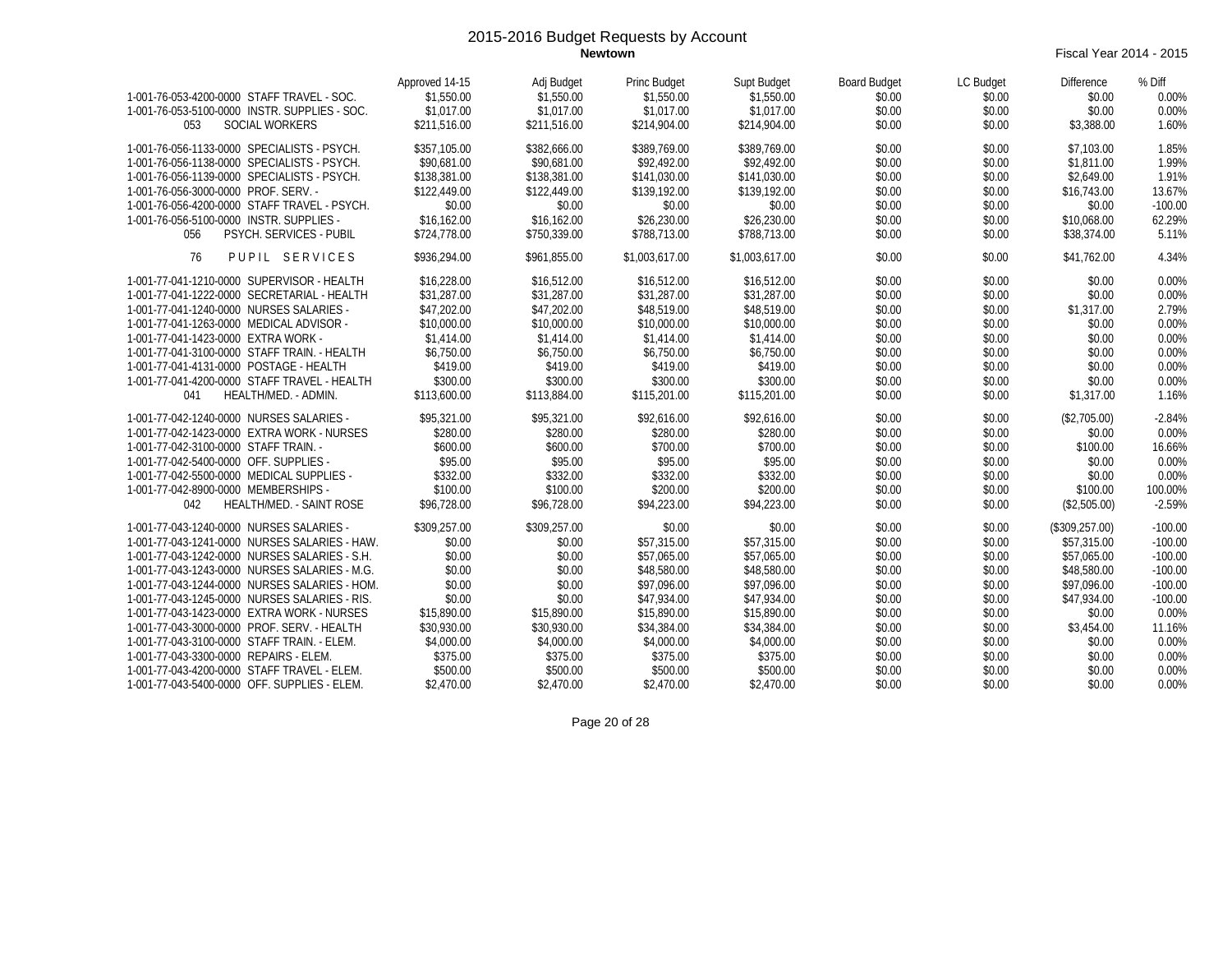**Newtown** Fiscal Year 2014 - 2015

| 1-001-77-043-5500-0000 MEDICAL SUPPLIES -<br>1-001-77-043-8900-0000 MEMBERSHIPS - ELEM.<br>HEALTH/MED. - ELEM. & INTER.<br>043 | Approved 14-15<br>\$4,560.00<br>\$600.00<br>\$368.582.00 | Adj Budget<br>\$4,560.00<br>\$600.00<br>\$368,582.00 | Princ Budget<br>\$4,560.00<br>\$600.00<br>\$370.769.00 | Supt Budget<br>\$4,560.00<br>\$600.00<br>\$370.769.00 | <b>Board Budget</b><br>\$0.00<br>\$0.00<br>\$0.00 | LC Budget<br>\$0.00<br>\$0.00<br>\$0.00 | <b>Difference</b><br>\$0.00<br>\$0.00<br>\$2.187.00 | % Diff<br>0.00%<br>0.00%<br>0.59% |
|--------------------------------------------------------------------------------------------------------------------------------|----------------------------------------------------------|------------------------------------------------------|--------------------------------------------------------|-------------------------------------------------------|---------------------------------------------------|-----------------------------------------|-----------------------------------------------------|-----------------------------------|
| 1-001-77-048-1240-0000 NURSES SALARIES - M.S.                                                                                  | \$77.510.00                                              | \$77.510.00                                          | \$74,162.00                                            | \$74,162.00                                           | \$0.00                                            | \$0.00                                  | (\$3,348.00)                                        | $-4.32%$                          |
| 1-001-77-048-1423-0000 EXTRA WORK - NURSES                                                                                     | \$2.855.00                                               | \$2,855.00                                           | \$2,855.00                                             | \$2,855.00                                            | \$0.00                                            | \$0.00                                  | \$0.00                                              | 0.00%                             |
| 1-001-77-048-3100-0000 STAFF TRAIN. - M.S.                                                                                     | \$1,300.00                                               | \$1,300.00                                           | \$1,300.00                                             | \$1,300.00                                            | \$0.00                                            | \$0.00                                  | \$0.00                                              | 0.00%                             |
| 1-001-77-048-3300-0000 REPAIRS - M.S.                                                                                          | \$75.00                                                  | \$75.00                                              | \$75.00                                                | \$75.00                                               | \$0.00                                            | \$0.00                                  | \$0.00                                              | 0.00%                             |
| 1-001-77-048-4200-0000 STAFF TRAVEL - M.S.                                                                                     | \$110.00                                                 | \$110.00                                             | \$110.00                                               | \$110.00                                              | \$0.00                                            | \$0.00                                  | \$0.00                                              | 0.00%                             |
| 1-001-77-048-5400-0000 OFF. SUPPLIES - M.S.                                                                                    | \$950.00                                                 | \$950.00                                             | \$950.00                                               | \$950.00                                              | \$0.00                                            | \$0.00                                  | \$0.00                                              | 0.00%                             |
| 1-001-77-048-5500-0000 MEDICAL SUPPLIES - M.S.                                                                                 | \$2,090.00                                               | \$2,090.00                                           | \$2,090.00                                             | \$2,090.00                                            | \$0.00                                            | \$0.00                                  | \$0.00                                              | 0.00%                             |
| 1-001-77-048-8900-0000 MEMBERSHIPS - M.S.                                                                                      | \$200.00                                                 | \$200.00                                             | \$200.00                                               | \$200.00                                              | \$0.00                                            | \$0.00                                  | \$0.00                                              | 0.00%                             |
| HEALTH/MED. - MIDDLE SCHOOL<br>048                                                                                             | \$85,090.00                                              | \$85,090.00                                          | \$81,742.00                                            | \$81,742.00                                           | \$0.00                                            | \$0.00                                  | (\$3,348.00)                                        | $-3.93%$                          |
|                                                                                                                                |                                                          |                                                      |                                                        |                                                       |                                                   |                                         |                                                     |                                   |
| 1-001-77-049-1240-0000 NURSES SALARIES - H.S.                                                                                  | \$97,940.00                                              | \$97,940.00                                          | \$94,964.00                                            | \$94,964.00                                           | \$0.00                                            | \$0.00                                  | (\$2,976.00)                                        | $-3.04%$                          |
| 1-001-77-049-1423-0000 EXTRA WORK - NURSES                                                                                     | \$2,000.00                                               | \$2,000.00                                           | \$2,000.00                                             | \$2,000.00                                            | \$0.00                                            | \$0.00                                  | \$0.00                                              | 0.00%                             |
| 1-001-77-049-3100-0000 STAFF TRAIN. - H.S.                                                                                     | \$2,075.00                                               | \$2,075.00                                           | \$2,075.00                                             | \$2.075.00                                            | \$0.00                                            | \$0.00                                  | \$0.00                                              | 0.00%                             |
| 1-001-77-049-3300-0000 REPAIRS - H.S.                                                                                          | \$75.00                                                  | \$75.00                                              | \$75.00                                                | \$75.00                                               | \$0.00                                            | \$0.00                                  | \$0.00                                              | 0.00%                             |
| 1-001-77-049-4000-0000 CONTRACTED SERV. -                                                                                      | \$200.00                                                 | \$200.00                                             | \$240.00                                               | \$240.00                                              | \$0.00                                            | \$0.00                                  | \$40.00                                             | 20.00%                            |
| 1-001-77-049-4200-0000 STAFF TRAVEL - H.S.                                                                                     | \$310.00                                                 | \$310.00                                             | \$310.00                                               | \$310.00                                              | \$0.00                                            | \$0.00                                  | \$0.00                                              | 0.00%                             |
| 1-001-77-049-5400-0000 OFF. SUPPLIES - H.S.                                                                                    | \$2,000.00                                               | \$2,000.00                                           | \$2,600.00                                             | \$2,600.00                                            | \$0.00                                            | \$0.00                                  | \$600.00                                            | 30.00%                            |
| 1-001-77-049-5500-0000 MEDICAL SUPPLIES - H.S.                                                                                 | \$9,315.00                                               | \$9,315.00                                           | \$9,315.00                                             | \$9,315.00                                            | \$0.00                                            | \$0.00                                  | \$0.00                                              | 0.00%                             |
| 1-001-77-049-8900-0000 MEMBERSHIPS - H.S.                                                                                      | \$300.00                                                 | \$300.00                                             | \$300.00                                               | \$300.00                                              | \$0.00                                            | \$0.00                                  | \$0.00                                              | 0.00%                             |
| 049<br>HEALTH/MED. - HIGH SCHOOL                                                                                               | \$114,215.00                                             | \$114,215.00                                         | \$111.879.00                                           | \$111,879.00                                          | \$0.00                                            | \$0.00                                  | (\$2,336.00)                                        | $-2.05%$                          |
| 77<br>HEALTH & MEDICAL                                                                                                         | \$778,215.00                                             | \$778,499.00                                         | \$773,814.00                                           | \$773,814.00                                          | \$0.00                                            | \$0.00                                  | (\$4,685.00)                                        | $-0.60%$                          |
| 1-001-80-080-1131-0000 SPECIALISTS - NICE                                                                                      | \$0.00                                                   | \$0.00                                               | \$38,297.00                                            | \$38,297.00                                           | \$0.00                                            | \$0.00                                  | \$38,297.00                                         | $-100.00$                         |
| 1-001-80-080-1232-0000 ED ASSISTANTS - STAFF                                                                                   | \$0.00                                                   | \$5,000.00                                           | \$16,602.00                                            | \$16,602.00                                           | \$0.00                                            | \$0.00                                  | \$11,602.00                                         | 232.04%                           |
| 1-001-80-080-1311-0000 CERT. SUBS. - STAFF                                                                                     | \$0.00                                                   | \$0.00                                               | \$0.00                                                 | \$0.00                                                | \$0.00                                            | \$0.00                                  | \$0.00                                              | $-100.00$                         |
| 1-001-80-080-1421-0000 EXTRA WORK - STAFF                                                                                      | \$194,768.00                                             | \$194,768.00                                         | \$222,484.00                                           | \$200,000.00                                          | \$0.00                                            | \$0.00                                  | \$5,232.00                                          | 2.68%                             |
| 1-001-80-080-1423-0000 EXTRA WORK - NON-                                                                                       | \$1,000.00                                               | \$1,000.00                                           | \$1,000.00                                             | \$1,000.00                                            | \$0.00                                            | \$0.00                                  | \$0.00                                              | 0.00%                             |
| 1-001-80-080-3100-0000 STAFF TRAIN. - STAFF                                                                                    | \$79,000.00                                              | \$79,000.00                                          | \$69,500.00                                            | \$69,500.00                                           | \$0.00                                            | \$0.00                                  | (\$9,500.00)                                        | $-12.03%$                         |
| 1-001-80-080-3110-0000 ENRICHMENT                                                                                              | \$0.00                                                   | \$0.00                                               | \$0.00                                                 | \$0.00                                                | \$0.00                                            | \$0.00                                  | \$0.00                                              | $-100.00$                         |
| 1-001-80-080-4000-0000 CONTRACTED SERV. -                                                                                      | \$69,500.00                                              | \$69,500.00                                          | \$62,500.00                                            | \$62,500.00                                           | \$0.00                                            | \$0.00                                  | (\$7,000.00)                                        | $-10.08%$                         |
| 1-001-80-080-4150-0000 PRINTING - STAFF                                                                                        | \$500.00                                                 | \$500.00                                             | \$500.00                                               | \$500.00                                              | \$0.00                                            | \$0.00                                  | \$0.00                                              | 0.00%                             |
| 1-001-80-080-4160-0000 TUITION - MAGNET                                                                                        | \$62,440.00                                              | \$62,440.00                                          | \$48,168.00                                            | \$48,168.00                                           | \$0.00                                            | \$0.00                                  | (\$14,272.00)                                       | $-22.86%$                         |
| 1-001-80-080-4200-0000 STAFF TRAVEL - STAFF                                                                                    | \$3,000.00                                               | \$3,000.00                                           | \$3,000.00                                             | \$3,000.00                                            | \$0.00                                            | \$0.00                                  | \$0.00                                              | 0.00%                             |
| 1-001-80-080-4400-0000 ACCOMMODATIONS -                                                                                        | \$1,000.00                                               | \$1,000.00                                           | \$1,500.00                                             | \$1,500.00                                            | \$0.00                                            | \$0.00                                  | \$500.00                                            | 50.00%                            |
| 1-001-80-080-5600-0000 OTHER SUPPLIES -                                                                                        | \$27,200.00                                              | \$27,200.00                                          | \$48,500.00                                            | \$48,500.00                                           | \$0.00                                            | \$0.00                                  | \$21,300.00                                         | 78.30%                            |
| 1-001-80-080-6900-0000 TEXTBOOKS - CURR.                                                                                       | \$125,573.00                                             | \$125,573.00                                         | \$75,000.00                                            | \$75,000.00                                           | \$0.00                                            | \$0.00                                  | (\$50,573.00)                                       | $-40.28%$                         |
| 1-001-80-080-7200-0000 EQUIPMENT - STAFF                                                                                       | \$0.00                                                   | \$0.00                                               | \$3,200.00                                             | \$3,200.00                                            | \$0.00                                            | \$0.00                                  | \$3,200.00                                          | $-100.00$                         |
| 1-001-80-080-8900-0000 MEMBERSHIPS - STAFF                                                                                     | \$3,630.00                                               | \$3,630.00                                           | \$4,135.00                                             | \$4,135.00                                            | \$0.00                                            | \$0.00                                  | \$505.00                                            | 13.91%                            |

Page 21 of 28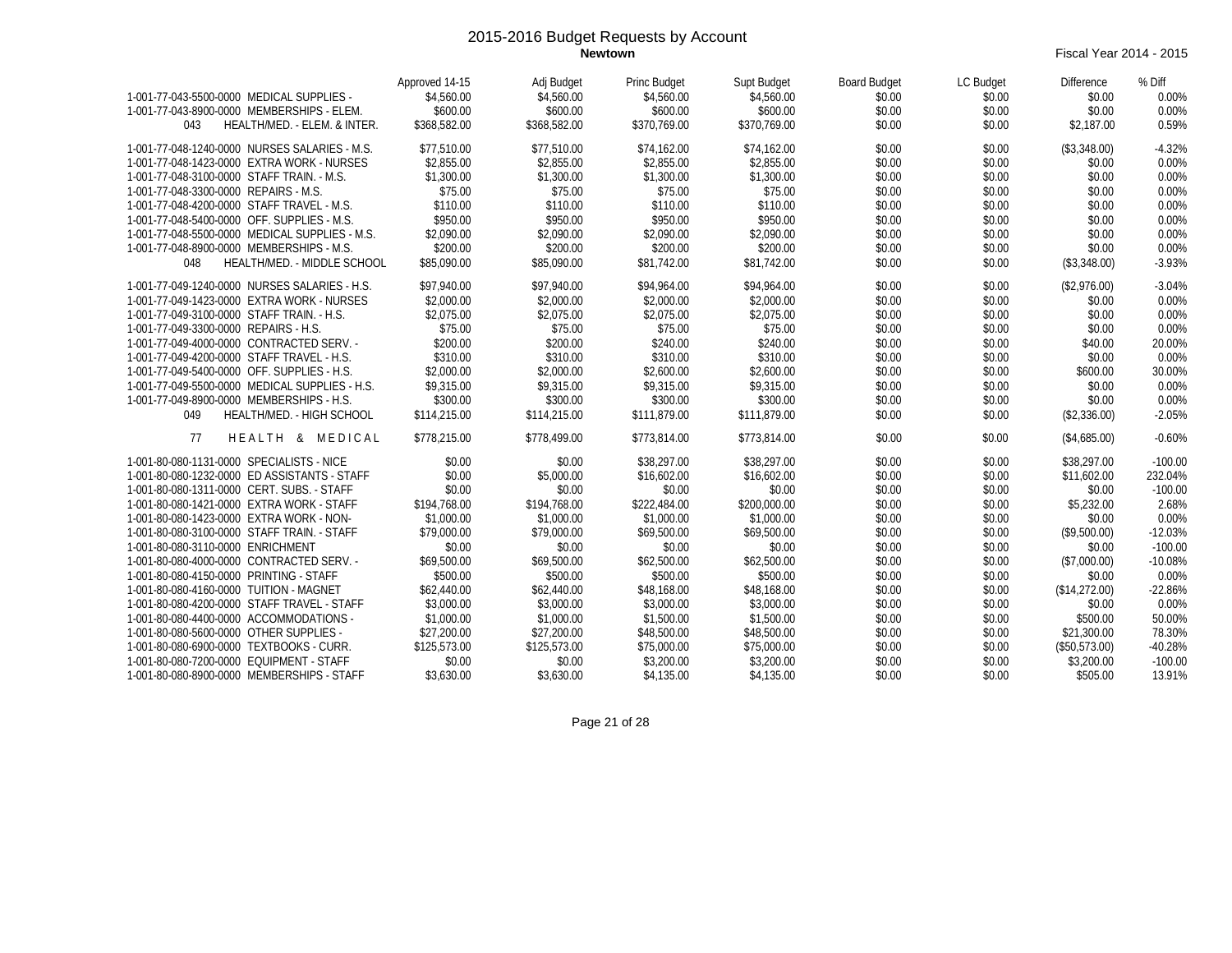**Newtown** Fiscal Year 2014 - 2015

| 080<br><b>CIRRICULUM &amp; STAFF</b>           | Approved 14-15<br>\$567,611.00 | Adj Budget<br>\$572.611.00 | Princ Budget<br>\$594,386.00 | Supt Budget<br>\$571,902.00 | <b>Board Budget</b><br>\$0.00 | LC Budget<br>\$0.00 | <b>Difference</b><br>(\$709.00) | % Diff<br>$-0.12%$ |
|------------------------------------------------|--------------------------------|----------------------------|------------------------------|-----------------------------|-------------------------------|---------------------|---------------------------------|--------------------|
| 80<br>ASSISTANT SUPER.                         | \$567.611.00                   | \$572,611.00               | \$594,386.00                 | \$571.902.00                | \$0.00                        | \$0.00              | (\$709.00)                      | $-0.12%$           |
| 1-001-81-085-1210-0000 STAFF SALARIES - INFO.  | \$406,956.00                   | \$409,070.00               | \$437,374.00                 | \$437,374.00                | \$0.00                        | \$0.00              | \$28,304.00                     | 6.91%              |
| 1-001-81-085-1222-0000 SECRETARIAL - INFO.     | \$46,174.00                    | \$46,174.00                | \$46,330.00                  | \$46,330.00                 | \$0.00                        | \$0.00              | \$156.00                        | 0.33%              |
| 1-001-81-085-1261-0000 COORD. STIPENDS -       | \$26,280.00                    | \$26,280.00                | \$28,280.00                  | \$28,280.00                 | \$0.00                        | \$0.00              | \$2,000.00                      | 7.61%              |
| 1-001-81-085-1423-0000 EXTRA WORK - INFO.      | \$13,770.00                    | \$13,770.00                | \$16,000.00                  | \$15,000.00                 | \$0.00                        | \$0.00              | \$1,230.00                      | 8.93%              |
| 1-001-81-085-3100-0000 STAFF TRAIN. - INFO.    | \$14,200.00                    | \$14,200.00                | \$16,500.00                  | \$16,500.00                 | \$0.00                        | \$0.00              | \$2,300.00                      | 16.19%             |
| 1-001-81-085-3300-0000 REPAIRS - INFO. TECH.   | \$73,244.00                    | \$73,244.00                | \$68,401.00                  | \$68,401.00                 | \$0.00                        | \$0.00              | (\$4.843.00)                    | $-6.62%$           |
| 1-001-81-085-4000-0000 CONTRACTED SERV. -      | \$153,370.00                   | \$153,370.00               | \$180,642.00                 | \$168,642.00                | \$0.00                        | \$0.00              | \$15,272.00                     | 9.95%              |
| 1-001-81-085-4200-0000 STAFF TRAVEL - INFO.    | \$7,700.00                     | \$7,700.00                 | \$8,300.00                   | \$8,300.00                  | \$0.00                        | \$0.00              | \$600.00                        | 7.79%              |
| 1-001-81-085-5100-0000 INSTR. SUPPLIES - INFO. | \$23,023.00                    | \$23,023.00                | \$21,023.00                  | \$21,023.00                 | \$0.00                        | \$0.00              | (\$2,000.00)                    | $-8.69%$           |
| 1-001-81-085-5400-0000 OFF. SUPPLIES - INFO.   | \$1,880.00                     | \$1,880.00                 | \$1,880.00                   | \$1,880.00                  | \$0.00                        | \$0.00              | \$0.00                          | 0.00%              |
| 1-001-81-085-5700-0000 TECH. SOFTWARE -        | \$102,959.00                   | \$102,959.00               | \$104,785.00                 | \$104,785.00                | \$0.00                        | \$0.00              | \$1,826.00                      | 1.77%              |
| 1-001-81-085-7200-0000 EQUIPMENT - INFO.       | \$378,900.00                   | \$378,900.00               | \$708,633.00                 | \$547,933.00                | \$0.00                        | \$0.00              | \$169,033.00                    | 44.61%             |
| 1-001-81-085-8900-0000 MEMBERSHIPS - INFO.     | \$605.00                       | \$605.00                   | \$605.00                     | \$605.00                    | \$0.00                        | \$0.00              | \$0.00                          | 0.00%              |
| 085<br>INFO TECHNOLOGY SERVICES                | \$1,249,061.00                 | \$1,251,175.00             | \$1,638,753.00               | \$1,465,053.00              | \$0.00                        | \$0.00              | \$213,878.00                    | 17.09%             |
| 81<br>TECHNOLOGY DEPT.                         | \$1,249,061.00                 | \$1,251,175.00             | \$1,638,753.00               | \$1,465,053.00              | \$0.00                        | \$0.00              | \$213,878.00                    | 17.09%             |
| 1-001-82-082-1111-0000 ADMIN. SALARIES -       | \$433,249.00                   | \$451,918.00               | \$450,690.00                 | \$450,690.00                | \$0.00                        | \$0.00              | (\$1,228.00)                    | $-0.28%$           |
| 1-001-82-082-1222-0000 SECRETARIAL - SUPER.    | \$198.669.00                   | \$203,082.00               | \$203,711.00                 | \$203,711.00                | \$0.00                        | \$0.00              | \$629.00                        | 0.30%              |
| 1-001-82-082-1423-0000 EXTRA WORK - SUPER.     | \$2,500.00                     | \$2,500.00                 | \$2,500.00                   | \$2,500.00                  | \$0.00                        | \$0.00              | \$0.00                          | 0.00%              |
| 1-001-82-082-3000-0000 PROF. SERV. - SUPER.    | \$113,450.00                   | \$113,450.00               | \$114,600.00                 | \$114,600.00                | \$0.00                        | \$0.00              | \$1,150.00                      | 1.01%              |
| 1-001-82-082-3100-0000 STAFF TRAIN. - SUPER.   | \$2,675.00                     | \$2,675.00                 | \$2,675.00                   | \$2,275.00                  | \$0.00                        | \$0.00              | (\$400.00)                      | $-14.96%$          |
| 1-001-82-082-4000-0000 CONTRACTED SERV. -      | \$4,850.00                     | \$4,850.00                 | \$7,950.00                   | \$7,950.00                  | \$0.00                        | \$0.00              | \$3,100.00                      | 63.91%             |
| 1-001-82-082-4135-0000 ADVERTISING - SUPER.    | \$7,500.00                     | \$7,500.00                 | \$6,000.00                   | \$6,000.00                  | \$0.00                        | \$0.00              | (\$1,500.00)                    | $-20.00%$          |
| 1-001-82-082-4200-0000 STAFF TRAVEL - SUPER.   | \$12,050.00                    | \$12,050.00                | \$11,850.00                  | \$8,950.00                  | \$0.00                        | \$0.00              | (\$3,100.00)                    | $-25.73%$          |
| 1-001-82-082-5400-0000 OFF. SUPPLIES - SUPER.  | \$2,875.00                     | \$2,875.00                 | \$2,800.00                   | \$2,800.00                  | \$0.00                        | \$0.00              | (\$75.00)                       | $-2.61%$           |
| 1-001-82-082-6900-0000 TEXTBOOKS - SUPER.      | \$825.00                       | \$825.00                   | \$500.00                     | \$500.00                    | \$0.00                        | \$0.00              | (\$325.00)                      | $-39.40%$          |
| 1-001-82-082-8900-0000 MEMBERSHIPS - SUPER.    | \$7,606.00                     | \$7,606.00                 | \$7,660.00                   | \$6,760.00                  | \$0.00                        | \$0.00              | (\$846.00)                      | $-11.13%$          |
| 082<br><b>SUPERINTENDENT &amp;</b>             | \$786,249.00                   | \$809,331.00               | \$810,936.00                 | \$806,736.00                | \$0.00                        | \$0.00              | (\$2,595.00)                    | $-0.32%$           |
| 82<br>SUPERINTENDENT                           | \$786,249.00                   | \$809,331.00               | \$810,936.00                 | \$806.736.00                | \$0.00                        | \$0.00              | (\$2.595.00)                    | $-0.32%$           |
| 1-001-84-083-1222-0000 SECRETARIAL - B.O.E.    | \$4,100.00                     | \$4,100.00                 | \$4,100.00                   | \$4,100.00                  | \$0.00                        | \$0.00              | \$0.00                          | 0.00%              |
| 1-001-84-083-4000-0000 CONTRACTED SERV. -      | \$3.550.00                     | \$3,550.00                 | \$3,300.00                   | \$3,300.00                  | \$0.00                        | \$0.00              | (\$250.00)                      | $-7.05%$           |
| 1-001-84-083-4120-0000 LIABILITY/UMBRELLA      | \$176,136.00                   | \$179,336.00               | \$186,482.00                 | \$186,482.00                | \$0.00                        | \$0.00              | \$7,146.00                      | 3.98%              |
| 1-001-84-083-4150-0000 PRINTING - B.O.E.       | \$2,600.00                     | \$2,600.00                 | \$2,750.00                   | \$2,750.00                  | \$0.00                        | \$0.00              | \$150.00                        | 5.76%              |
| 1-001-84-083-4200-0000 STAFF TRAVEL - B.O.E.   | \$1,300.00                     | \$1,300.00                 | \$1,300.00                   | \$1,300.00                  | \$0.00                        | \$0.00              | \$0.00                          | 0.00%              |
| 1-001-84-083-5400-0000 OFF./MEETING SUPPLIES   | \$4,750.00                     | \$4,750.00                 | \$4,750.00                   | \$4,750.00                  | \$0.00                        | \$0.00              | \$0.00                          | 0.00%              |
| 1-001-84-083-8900-0000 MEMBERSHIPS - B.O.E.    | \$30,600.00                    | \$30,600.00                | \$31,000.00                  | \$23,500.00                 | \$0.00                        | \$0.00              | (\$7,100.00)                    | $-23.21%$          |
| 083<br><b>BOARD OF EDUCATION</b>               | \$223.036.00                   | \$226,236.00               | \$233.682.00                 | \$226,182.00                | \$0.00                        | \$0.00              | (\$54.00)                       | $-0.02%$           |

Page 22 of 28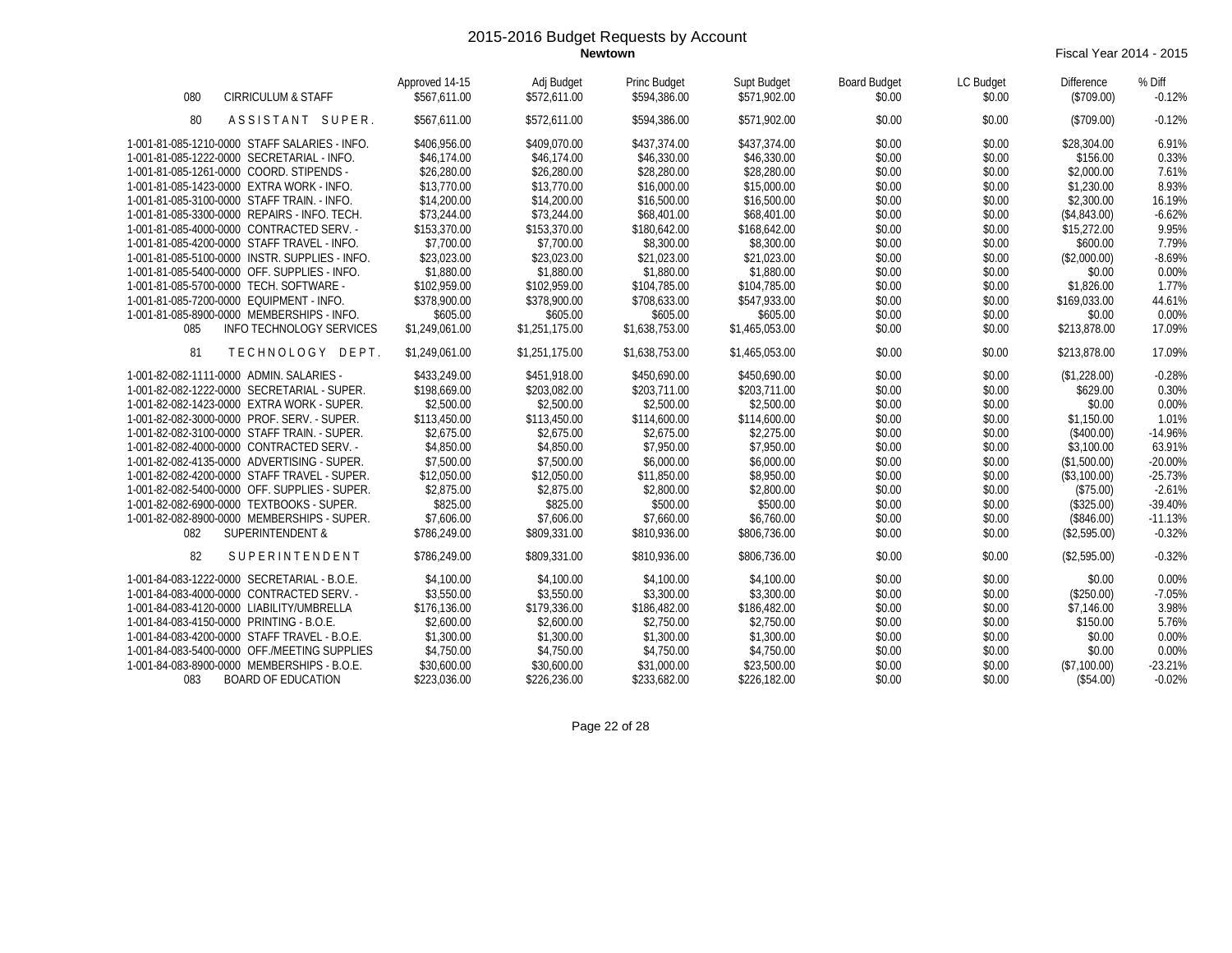**Newtown** Fiscal Year 2014 - 2015

|                                                | Approved 14-15 | Adj Budget     | Princ Budget   | Supt Budget    | <b>Board Budget</b> | LC Budget | Difference     | % Diff    |
|------------------------------------------------|----------------|----------------|----------------|----------------|---------------------|-----------|----------------|-----------|
| 1-001-84-086-1111-0000 ADMIN, SALARIES - BUS.  | \$147.539.00   | \$150,121.00   | \$150,121.00   | \$150,121.00   | \$0.00              | \$0.00    | \$0.00         | 0.00%     |
| 1-001-84-086-1210-0000 SUPERVISORS - BUS.      | \$72,580.00    | \$73.850.00    | \$73,850.00    | \$73,850.00    | \$0.00              | \$0.00    | \$0.00         | 0.00%     |
| 1-001-84-086-1221-0000 CLERICAL - BUS, SERV.   | \$249,777.00   | \$254,454.00   | \$255,421.00   | \$255,421.00   | \$0.00              | \$0.00    | \$967.00       | 0.38%     |
| 1-001-84-086-1222-0000 SECRETARIAL - BUS.      | \$47,392.00    | \$47,392.00    | \$47,574.00    | \$47,574.00    | \$0.00              | \$0.00    | \$182.00       | 0.38%     |
| 1-001-84-086-1423-0000 EXTRA WORK - BUS.       | \$2,200.00     | \$2,200.00     | \$2,200.00     | \$2,200.00     | \$0.00              | \$0.00    | \$0.00         | 0.00%     |
| 1-001-84-086-3000-0000 PROF. SERV. - BUS. SERV | \$44,050.00    | \$44,050.00    | \$44,050.00    | \$44,050.00    | \$0.00              | \$0.00    | \$0.00         | 0.00%     |
| 1-001-84-086-3100-0000 STAFF TRAIN. - BUS.     | \$3,800.00     | \$3,800.00     | \$3,800.00     | \$3,800.00     | \$0.00              | \$0.00    | \$0.00         | 0.00%     |
| 1-001-84-086-3300-0000 REPAIRS - BUS, SERV.    | \$1,500.00     | \$1,500.00     | \$1,500.00     | \$1,500.00     | \$0.00              | \$0.00    | \$0.00         | 0.00%     |
| 1-001-84-086-3400-0000 EQUIP RENTAL - BUS.     | \$5,172.00     | \$5,172.00     | \$5,172.00     | \$5,172.00     | \$0.00              | \$0.00    | \$0.00         | 0.00%     |
| 1-001-84-086-3410-0000 COPIER RENTAL - BUS.    | \$40,067.00    | \$40.067.00    | \$40,067.00    | \$40,067.00    | \$0.00              | \$0.00    | \$0.00         | 0.00%     |
| 1-001-84-086-4000-0000 CONTRACTED SERV. -      | \$1,790.00     | \$1,790.00     | \$1,790.00     | \$1,790.00     | \$0.00              | \$0.00    | \$0.00         | 0.00%     |
| 1-001-84-086-4131-0000 POSTAGE - BUS, SERV.    | \$8,100.00     | \$8,100.00     | \$8,100.00     | \$8,100.00     | \$0.00              | \$0.00    | \$0.00         | 0.00%     |
| 1-001-84-086-4135-0000 ADVERTISING - BUS.      | \$850.00       | \$850.00       | \$850.00       | \$850.00       | \$0.00              | \$0.00    | \$0.00         | 0.00%     |
| 1-001-84-086-4200-0000 STAFF TRAVEL - BUS.     | \$3,990.00     | \$3,990.00     | \$3,990.00     | \$3,990.00     | \$0.00              | \$0.00    | \$0.00         | 0.00%     |
| 1-001-84-086-5400-0000 OFF. SUPPLIES - BUS.    | \$19,975.00    | \$19,975.00    | \$19,975.00    | \$19,975.00    | \$0.00              | \$0.00    | \$0.00         | 0.00%     |
| 1-001-84-086-8900-0000 MEMBERSHIPS - BUS.      | \$936.00       | \$936.00       | \$936.00       | \$936.00       | \$0.00              | \$0.00    | \$0.00         | 0.00%     |
| <b>BUSINESS SERVICES</b><br>086                | \$649.718.00   | \$658,247.00   | \$659,396.00   | \$659,396.00   | \$0.00              | \$0.00    | \$1,149.00     | 0.17%     |
| 1-001-84-088-1151-0000 CERTIFIED SALARY ADJ.   | \$39,000.00    | \$15,550.00    | \$125,975.00   | (\$680,094.00) | \$0.00              | \$0.00    | \$110,425.00   | 710.12%   |
| 1-001-84-088-1261-0000 ATTENDANCE - SUB.       | \$11,000.00    | \$11.193.00    | \$11,193.00    | \$11,193.00    | \$0.00              | \$0.00    | \$0.00         | 0.00%     |
| 1-001-84-088-1271-0000 NON-CERT SALARY ADJ.    | \$66,716.00    | \$36.046.00    | \$189,217.00   | \$189,217.00   | \$0.00              | \$0.00    | \$153,171.00   | 424.93%   |
| 1-001-84-088-1310-0000 UNIVERSITY INTERNS      | \$86,000.00    | \$86,000.00    | \$86,000.00    | \$86,000.00    | \$0.00              | \$0.00    | \$0.00         | 0.00%     |
| 1-001-84-088-1311-0000 CERT. SUBS. - DAILY     | \$230,425.00   | \$230,425.00   | \$230,425.00   | \$230,425.00   | \$0.00              | \$0.00    | \$0.00         | 0.00%     |
| 1-001-84-088-1312-0000 CERT. SUBS. -           | \$247,050.00   | \$247,050.00   | \$247,050.00   | \$247.050.00   | \$0.00              | \$0.00    | \$0.00         | 0.00%     |
| 1-001-84-088-1423-0000 EXTRA WORK - DISTRICT   | \$13,000.00    | \$13,000.00    | \$13,000.00    | \$13,000.00    | \$0.00              | \$0.00    | \$0.00         | 0.00%     |
| 088<br>SECURITY - OTHER GEN. EXP.              | \$693.191.00   | \$639,264.00   | \$902,860.00   | \$96.791.00    | \$0.00              | \$0.00    | (\$542,473.00) | $-84.86%$ |
| BUSINESS OFFICE<br>84                          | \$1,565,945.00 | \$1,523,747.00 | \$1,795,938.00 | \$982,369.00   | \$0.00              | \$0.00    | (\$541,378.00) | $-35.53%$ |
| 1-001-85-088-1264-0000 SECURITY SALARIES       | \$195,013.00   | \$195,013.00   | \$216.830.00   | \$216,830.00   | \$0.00              | \$0.00    | \$21,817.00    | 11.18%    |
| 1-001-85-088-3100-0000 STAFF TRAIN. -          | \$5,402.00     | \$5,402.00     | \$30,447.00    | \$15,947.00    | \$0.00              | \$0.00    | \$10,545.00    | 195.20%   |
| 1-001-85-088-3211-0000 SECURITY MAINT.         | \$8,000.00     | \$8,000.00     | \$10,775.00    | \$10,775.00    | \$0.00              | \$0.00    | \$2,775.00     | 34.68%    |
| 1-001-85-088-3300-0000 REPAIRS - SECURITY      | \$0.00         | \$0.00         | \$0.00         | \$0.00         | \$0.00              | \$0.00    | \$0.00         | $-100.00$ |
| 1-001-85-088-4000-0000 CONTRACTED SERV. -      | \$0.00         | \$0.00         | \$0.00         | \$0.00         | \$0.00              | \$0.00    | \$0.00         | $-100.00$ |
| 1-001-85-088-4200-0000 STAFF TRAVEL -          | \$3,000.00     | \$3,000.00     | \$1,600.00     | \$1,600.00     | \$0.00              | \$0.00    | (\$1,400.00)   | $-46.67%$ |
| 1-001-85-088-5400-0000 SECURITY SUPPLIES       | \$2,280.00     | \$2,280.00     | \$1,155.00     | \$1,155.00     | \$0.00              | \$0.00    | (\$1,125.00)   | $-49.35%$ |
| 1-001-85-088-7200-0000 EQUIPMENT - SECURITY    | \$0.00         | \$0.00         | \$34.692.00    | \$34.692.00    | \$0.00              | \$0.00    | \$34.692.00    | $-100.00$ |
| SECURITY - OTHER GEN. EXP.<br>088              | \$213,695.00   | \$213,695.00   | \$295.499.00   | \$280,999.00   | \$0.00              | \$0.00    | \$67,304.00    | 31.50%    |
| <b>SECURITY</b><br>85                          | \$213,695.00   | \$213,695.00   | \$295,499.00   | \$280,999.00   | \$0.00              | \$0.00    | \$67,304.00    | 31.50%    |
| 1-001-86-090-2000-0000 MEDICAL INSURANCE       | \$8,267,309.00 | \$8,267,309.00 | \$8,432,656.00 | \$8,334,429.00 | \$0.00              | \$0.00    | \$67,120.00    | 0.81%     |
| 1-001-86-090-2005-0000 DENTAL CLAIMS           | \$269,513.00   | \$269,513.00   | \$269,513.00   | \$269,513.00   | \$0.00              | \$0.00    | \$0.00         | 0.00%     |
| 1-001-86-090-2020-0000 MEDICAL INS. PREMIUMS   | \$55,167.00    | \$37,167.00    | \$42,071.00    | \$42,071.00    | \$0.00              | \$0.00    | \$4,904.00     | 13.19%    |

Page 23 of 28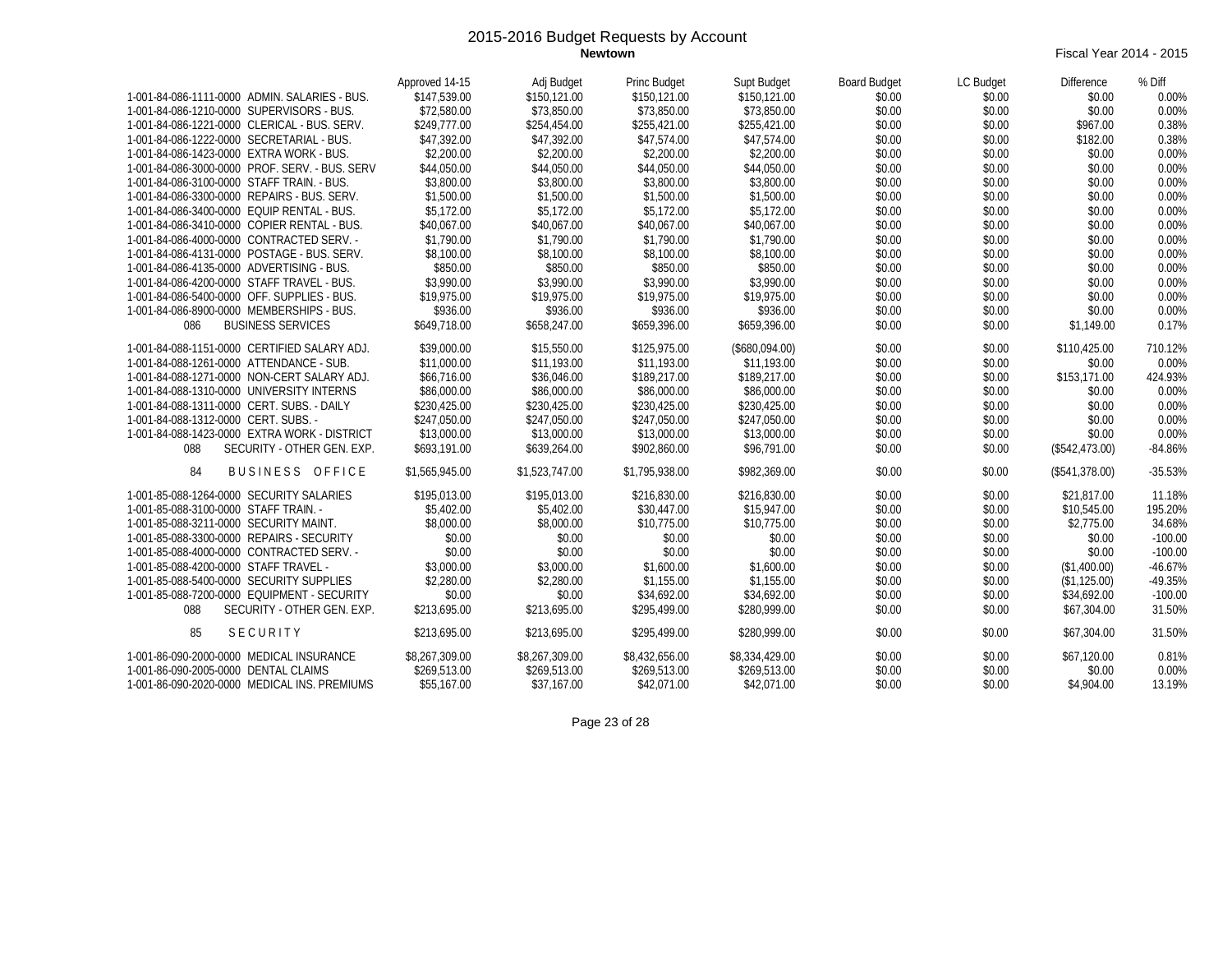**Newtown** Fiscal Year 2014 - 2015

|                                                 | Approved 14-15  | Adj Budget      | Princ Budget    | Supt Budget     | <b>Board Budget</b> | LC Budget | Difference    | % Diff    |
|-------------------------------------------------|-----------------|-----------------|-----------------|-----------------|---------------------|-----------|---------------|-----------|
| 1-001-86-090-2030-0000 ADMINISTRATION FEES      | \$44,130.00     | \$44,130.00     | \$44,130.00     | \$44,130.00     | \$0.00              | \$0.00    | \$0.00        | 0.00%     |
| 1-001-86-090-2200-0000 LIFE INSURANCE           | \$87,337.00     | \$87,337.00     | \$87,337.00     | \$87,337.00     | \$0.00              | \$0.00    | \$0.00        | 0.00%     |
| 1-001-86-090-2410-0000 FICA SYSTEM WIDE         | \$716,874.00    | \$716.874.00    | \$705,328.00    | \$705,328.00    | \$0.00              | \$0.00    | (\$11,546.00) | $-1.62%$  |
| 1-001-86-090-2420-0000 MEDICARE SYSTEM WIDE     | \$618,800.00    | \$618,800.00    | \$642,159.00    | \$642,159.00    | \$0.00              | \$0.00    | \$23,359.00   | 3.77%     |
| 1-001-86-090-2500-0000 PENSION PLAN             | \$441,667.00    | \$441,667.00    | \$501,329.00    | \$501,329.00    | \$0.00              | \$0.00    | \$59,662.00   | 13.50%    |
| 1-001-86-090-2600-0000 UNEMPLOYMENT COMP.       | \$57,000.00     | \$57,000.00     | \$57,000.00     | \$57,000.00     | \$0.00              | \$0.00    | \$0.00        | 0.00%     |
| 1-001-86-090-2700-0000 WORKERS COMP.            | \$484,987.00    | \$484,987.00    | \$491.873.00    | \$491.873.00    | \$0.00              | \$0.00    | \$6.886.00    | 1.41%     |
| 1-001-86-090-2800-0000 EMPLOYEE ASSISTANCE      | \$11,560.00     | \$11,560.00     | \$8,100.00      | \$2,000.00      | \$0.00              | \$0.00    | (\$9,560.00)  | $-82.70%$ |
| 1-001-86-090-2850-0000 TUITION REIMBURSEMENT    | \$15,000.00     | \$15,000.00     | \$15,000.00     | \$15,000.00     | \$0.00              | \$0.00    | \$0.00        | 0.00%     |
| 1-001-86-090-2900-0000 EARLY RETIREMENT         | \$32,000.00     | \$32,000.00     | \$32,000.00     | \$32,000.00     | \$0.00              | \$0.00    | \$0.00        | 0.00%     |
| 1-001-86-090-2950-0000 OTHER POST               | \$100,000.00    | \$100,000.00    | \$100,000.00    | \$100,000.00    | \$0.00              | \$0.00    | \$0.00        | 0.00%     |
| EMPLOYEE BENEFITS/INS.<br>090                   | \$11,201,344.00 | \$11,183,344.00 | \$11,428,496.00 | \$11,324,169.00 | \$0.00              | \$0.00    | \$140,825.00  | 1.26%     |
| <b>BENEFITS</b><br>86                           | \$11,201,344.00 | \$11,183,344.00 | \$11,428,496.00 | \$11,324,169.00 | \$0.00              | \$0.00    | \$140,825.00  | 1.26%     |
| 1-001-90-092-1210-0000 SUPERVISORS - B&G        | \$112,200.00    | \$119,164.00    | \$204,164.00    | \$204,164.00    | \$0.00              | \$0.00    | \$85,000.00   | 71.33%    |
| 1-001-90-092-1222-0000 SECRETARIAL - B&G        | \$45,827.00     | \$45,827.00     | \$46,000.00     | \$46,000.00     | \$0.00              | \$0.00    | \$173.00      | 0.37%     |
| 1-001-90-092-3100-0000 STAFF TRAIN. - B&G       | \$2,800.00      | \$2,800.00      | \$2,800.00      | \$2,800.00      | \$0.00              | \$0.00    | \$0.00        | 0.00%     |
| 1-001-90-092-3310-0000 REPAIRS - B. & G. ADMIN. | \$1,000.00      | \$1,000.00      | \$1,000.00      | \$1,000.00      | \$0.00              | \$0.00    | \$0.00        | 0.00%     |
| 1-001-90-092-5900-0000 B&G SUPPLIES - ADMIN.    | \$2,000.00      | \$2,000.00      | \$2,000.00      | \$2,000.00      | \$0.00              | \$0.00    | \$0.00        | 0.00%     |
| 092<br>B & G - ADMIN.                           | \$163,827.00    | \$170,791.00    | \$255,964.00    | \$255,964.00    | \$0.00              | \$0.00    | \$85,173.00   | 49.87%    |
| 1-001-90-094-1258-0000 MAINTENANCE SALARIES     | \$324,573.00    | \$324,573.00    | \$326,805.00    | \$326,805.00    | \$0.00              | \$0.00    | \$2,232.00    | 0.68%     |
| 1-001-90-094-1259-0000 COURIER SALARY           | \$36,603.00     | \$37,250.00     | \$37,393.00     | \$37,393.00     | \$0.00              | \$0.00    | \$143.00      | 0.38%     |
| 1-001-90-094-1550-0000 EMERGENCY CALLS          | \$16.073.00     | \$16.073.00     | \$16,073.00     | \$16,073.00     | \$0.00              | \$0.00    | \$0.00        | 0.00%     |
| 1-001-90-094-1558-0000 MAINTENANCE O.T.         | \$62,290.00     | \$62,290.00     | \$62,290.00     | \$62,290.00     | \$0.00              | \$0.00    | \$0.00        | 0.00%     |
| 1-001-90-094-1750-0000 TOWN PLOWING             | \$18,000.00     | \$18,000.00     | \$18,000.00     | \$18,000.00     | \$0.00              | \$0.00    | \$0.00        | 0.00%     |
| 1-001-90-094-3000-0000 PROF, SERV. - B. & G.    | \$43,050.00     | \$43,050.00     | \$43,050.00     | \$43,050.00     | \$0.00              | \$0.00    | \$0.00        | 0.00%     |
| 1-001-90-094-3210-0000 B&G CONTRACTED           | \$535,600.00    | \$535,600.00    | \$540,600.00    | \$540,600.00    | \$0.00              | \$0.00    | \$5,000.00    | 0.93%     |
| 1-001-90-094-3310-0000 REPAIRS - MAINT.         | \$20,000.00     | \$20,000.00     | \$20,000.00     | \$20,000.00     | \$0.00              | \$0.00    | \$0.00        | 0.00%     |
| 1-001-90-094-3321-0000 B. & G. REPAIRS - H.     | \$24,250.00     | \$24,250.00     | \$24,250.00     | \$24,250.00     | \$0.00              | \$0.00    | \$0.00        | 0.00%     |
| 1-001-90-094-3322-0000 B. & G. REPAIRS - S.H.   | \$26,000.00     | \$26,000.00     | \$26,000.00     | \$26,000.00     | \$0.00              | \$0.00    | \$0.00        | 0.00%     |
| 1-001-90-094-3323-0000 B. & G. REPAIRS - M.G.   | \$24,250.00     | \$24,250.00     | \$24,250.00     | \$24,250.00     | \$0.00              | \$0.00    | \$0.00        | 0.00%     |
| 1-001-90-094-3324-0000 B. & G. REPAIRS - HOM.   | \$28,000.00     | \$28,000.00     | \$28,000.00     | \$28,000.00     | \$0.00              | \$0.00    | \$0.00        | 0.00%     |
| 1-001-90-094-3325-0000 B. & G. REPAIRS - RIS.   | \$28,250.00     | \$28,250.00     | \$28,250.00     | \$28,250.00     | \$0.00              | \$0.00    | \$0.00        | 0.00%     |
| 1-001-90-094-3326-0000 B. & G. REPAIRS - M.S.   | \$45,100.00     | \$45,100.00     | \$45,100.00     | \$45,100.00     | \$0.00              | \$0.00    | \$0.00        | 0.00%     |
| 1-001-90-094-3327-0000 B. & G. REPAIRS - H.S.   | \$70,000.00     | \$70,000.00     | \$70,000.00     | \$70,000.00     | \$0.00              | \$0.00    | \$0.00        | 0.00%     |
| 1-001-90-094-3340-0000 EMERGENCY REPAIRS -      | \$15,000.00     | \$15,000.00     | \$15,000.00     | \$15,000.00     | \$0.00              | \$0.00    | \$0.00        | 0.00%     |
| 1-001-90-094-3341-0000 EMERGENCY REPAIRS -      | \$20,000.00     | \$20,000.00     | \$20,000.00     | \$20,000.00     | \$0.00              | \$0.00    | \$0.00        | 0.00%     |
| 1-001-90-094-3342-0000 EMERGENCY REPAIRS -      | \$20,000.00     | \$20,000.00     | \$20,000.00     | \$20,000.00     | \$0.00              | \$0.00    | \$0.00        | 0.00%     |
| 1-001-90-094-3343-0000 EMERGENCY REPAIRS -      | \$20,000.00     | \$20,000.00     | \$20,000.00     | \$20,000.00     | \$0.00              | \$0.00    | \$0.00        | 0.00%     |
| 1-001-90-094-3344-0000 EMERGENCY REPAIRS -      | \$20,000.00     | \$20,000.00     | \$20,000.00     | \$20,000.00     | \$0.00              | \$0.00    | \$0.00        | 0.00%     |
| 1-001-90-094-3345-0000 EMERGENCY REPAIRS -      | \$20,000.00     | \$20,000.00     | \$20,000.00     | \$20,000.00     | \$0.00              | \$0.00    | \$0.00        | 0.00%     |

Page 24 of 28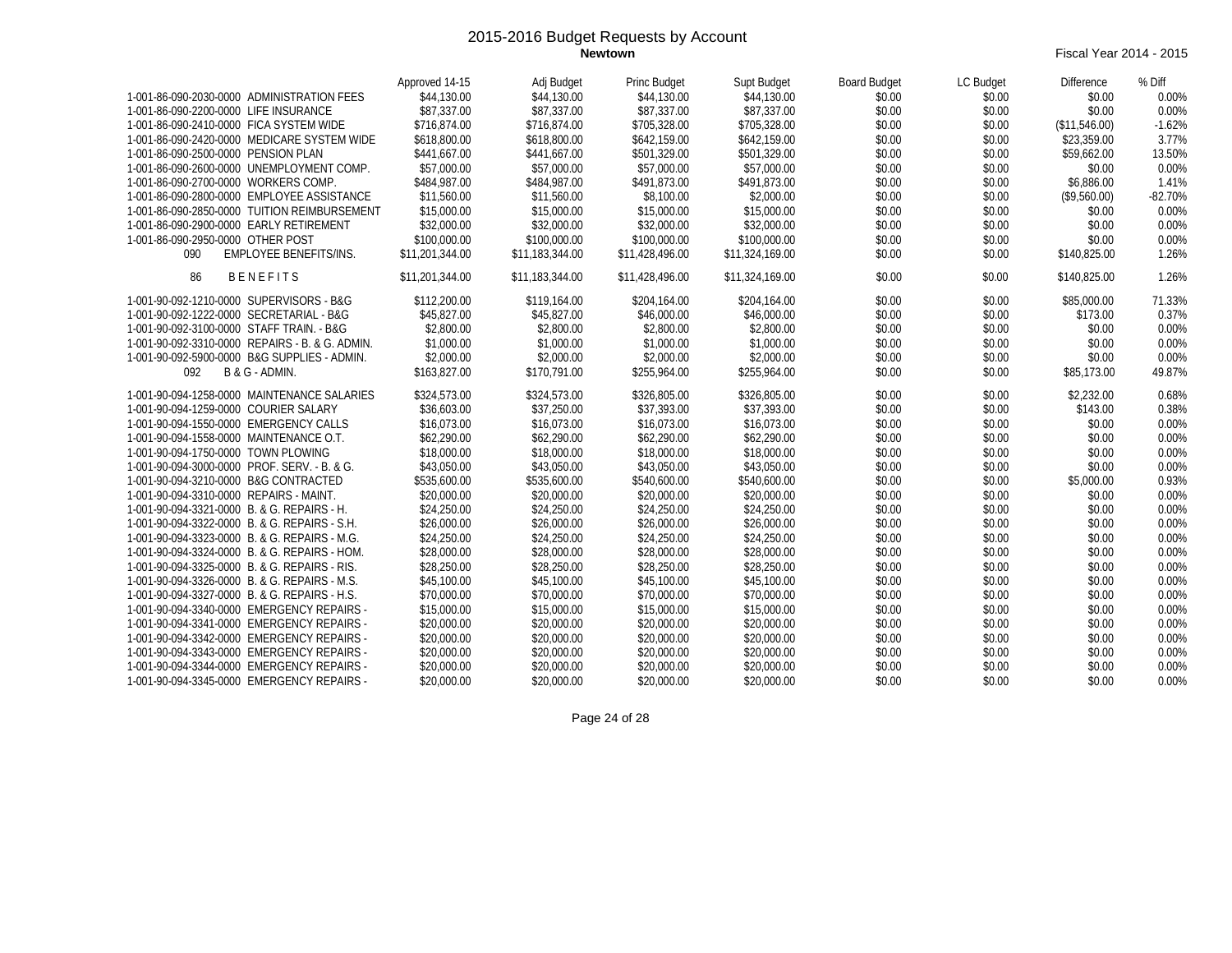**Newtown** Fiscal Year 2014 - 2015

|                                               | Approved 14-15 | Adj Budget     | Princ Budget   | Supt Budget    | <b>Board Budget</b> | LC Budget | <b>Difference</b> | % Diff    |
|-----------------------------------------------|----------------|----------------|----------------|----------------|---------------------|-----------|-------------------|-----------|
| 1-001-90-094-3346-0000 EMERGENCY REPAIRS -    | \$50,000.00    | \$50,000.00    | \$50,000.00    | \$50,000.00    | \$0.00              | \$0.00    | \$0.00            | 0.00%     |
| 1-001-90-094-3347-0000 EMERGENCY REPAIRS -    | \$50,000.00    | \$50,000.00    | \$50,000.00    | \$50,000.00    | \$0.00              | \$0.00    | \$0.00            | 0.00%     |
| 1-001-90-094-3420-0000 BUILDING SPACE         | \$70,959.00    | \$70,959.00    | \$81,040.00    | \$81,040.00    | \$0.00              | \$0.00    | \$10,081.00       | 14.20%    |
| 1-001-90-094-3501-0000 B. & G. IMPROVE - H.   | \$27,500.00    | \$27,500.00    | \$97,500.00    | \$0.00         | \$0.00              | \$0.00    | \$70,000.00       | 254.54%   |
| 1-001-90-094-3502-0000 B. & G. IMPROVE - S.H. | \$0.00         | \$0.00         | \$0.00         | \$0.00         | \$0.00              | \$0.00    | \$0.00            | $-100.00$ |
| 1-001-90-094-3503-0000 B. & G. IMPROVE - M.G. | \$78,000.00    | \$78,000.00    | \$65,000.00    | \$65,000.00    | \$0.00              | \$0.00    | (\$13,000.00)     | $-16.67%$ |
| 1-001-90-094-3504-0000 B. & G. IMPROVE - HOM. | \$55,000.00    | \$55,000.00    | \$60,000.00    | \$20,000.00    | \$0.00              | \$0.00    | (\$35,000.00)     | $-63.64%$ |
| 1-001-90-094-3505-0000 B. & G. IMPROVE - RIS. | \$20,000.00    | \$20,000.00    | \$50,500.00    | \$25,500.00    | \$0.00              | \$0.00    | \$5,500.00        | 27.50%    |
| 1-001-90-094-3506-0000 B. & G. IMPROVE - M.S. | \$88,500.00    | \$88,500.00    | \$93,000.00    | \$56,000.00    | \$0.00              | \$0.00    | (\$32,500.00)     | $-36.73%$ |
| 1-001-90-094-3507-0000 B. & G. IMPROVE - H.S. | \$45,000.00    | \$45,000.00    | \$205,000.00   | \$115,000.00   | \$0.00              | \$0.00    | \$70,000.00       | 155.55%   |
| 1-001-90-094-3508-0000 B. & G. IMPROVE - C.O. | \$20,000.00    | \$20,000.00    | \$28,000.00    | \$28,000.00    | \$0.00              | \$0.00    | \$8,000.00        | 40.00%    |
| 1-001-90-094-5900-0000 B&G SUPPLIES - MAINT.  | \$160,000.00   | \$160,000.00   | \$160,000.00   | \$160,000.00   | \$0.00              | \$0.00    | \$0.00            | 0.00%     |
| 1-001-90-094-7200-0000 EQUIPMENT -            | \$0.00         | \$0.00         | \$45,000.00    | \$0.00         | \$0.00              | \$0.00    | \$45,000.00       | $-100.00$ |
| 094<br>MAINTENANCE                            | \$2,081,998.00 | \$2,082,645.00 | \$2,410,101.00 | \$2,075,601.00 | \$0.00              | \$0.00    | (\$7,044.00)      | $-0.34%$  |
| 1-001-90-096-1251-0000 CUSTODIAL SALARIES -   | \$152.549.00   | \$152,549.00   | \$143,800.00   | \$143,800.00   | \$0.00              | \$0.00    | (\$8,749.00)      | $-5.74%$  |
| 1-001-90-096-1252-0000 CUSTODIAL SALARIES -   | \$199,529.00   | \$199,529.00   | \$201,030.00   | \$201,030.00   | \$0.00              | \$0.00    | \$1,501.00        | 0.75%     |
| 1-001-90-096-1253-0000 CUSTODIAL SALARIES -   | \$200,529.00   | \$200,529.00   | \$201,280.00   | \$201,280.00   | \$0.00              | \$0.00    | \$751.00          | 0.37%     |
| 1-001-90-096-1254-0000 CUSTODIAL SALARIES -   | \$153,549.00   | \$153,549.00   | \$153,120.00   | \$153,120.00   | \$0.00              | \$0.00    | (\$429.00)        | $-0.28%$  |
| 1-001-90-096-1255-0000 CUSTODIAL SALARIES -   | \$398,324.00   | \$393.924.00   | \$399,069.00   | \$399,069.00   | \$0.00              | \$0.00    | \$5,145.00        | 1.30%     |
| 1-001-90-096-1256-0000 CUSTODIAL SALARIES -   | \$439,804.00   | \$439,804.00   | \$442,479.00   | \$442,479.00   | \$0.00              | \$0.00    | \$2,675.00        | 0.60%     |
| 1-001-90-096-1257-0000 CUSTODIAL SALARIES -   | \$827,145.00   | \$827,145.00   | \$785,450.00   | \$785,450.00   | \$0.00              | \$0.00    | (\$41,695.00)     | $-5.05%$  |
| 1-001-90-096-1259-0000 CUSTODIAL SALARIES -   | \$94,960.00    | \$94,960.00    | \$96,320.00    | \$96,320.00    | \$0.00              | \$0.00    | \$1,360.00        | 1.43%     |
| 1-001-90-096-1264-0000 STUDENT CUSTODIAL      | \$30,000.00    | \$30,000.00    | \$30,000.00    | \$30,000.00    | \$0.00              | \$0.00    | \$0.00            | 0.00%     |
| 1-001-90-096-1551-0000 CUSTODIAL O.T. - H.    | \$7,000.00     | \$7,000.00     | \$7,000.00     | \$7,000.00     | \$0.00              | \$0.00    | \$0.00            | 0.00%     |
| 1-001-90-096-1552-0000 CUSTODIAL O.T. - S.H.  | \$7,000.00     | \$7,000.00     | \$7,000.00     | \$7,000.00     | \$0.00              | \$0.00    | \$0.00            | 0.00%     |
| 1-001-90-096-1553-0000 CUSTODIAL O.T. - M.G.  | \$7,000.00     | \$7,000.00     | \$7,000.00     | \$7,000.00     | \$0.00              | \$0.00    | \$0.00            | 0.00%     |
| 1-001-90-096-1554-0000 CUSTODIAL O.T. - HOM.  | \$7,000.00     | \$7,000.00     | \$7,000.00     | \$7,000.00     | \$0.00              | \$0.00    | \$0.00            | 0.00%     |
| 1-001-90-096-1555-0000 CUSTODIAL O.T. - RIS.  | \$15,000.00    | \$15,000.00    | \$15,000.00    | \$15,000.00    | \$0.00              | \$0.00    | \$0.00            | 0.00%     |
| 1-001-90-096-1556-0000 CUSTODIAL O.T. - M.S.  | \$20,000.00    | \$20,000.00    | \$20,000.00    | \$20,000.00    | \$0.00              | \$0.00    | \$0.00            | 0.00%     |
| 1-001-90-096-1557-0000 CUSTODIAL O.T. - H.S.  | \$51,000.00    | \$51,000.00    | \$51,000.00    | \$51,000.00    | \$0.00              | \$0.00    | \$0.00            | 0.00%     |
| 1-001-90-096-1650-0000 CIVIC ACTIVITIES -     | \$3,000.00     | \$3,000.00     | \$3,000.00     | \$3,000.00     | \$0.00              | \$0.00    | \$0.00            | 0.00%     |
| 1-001-90-096-1750-0000 CUST. PARK & REC -     | \$40,000.00    | \$40,000.00    | \$40,000.00    | \$40,000.00    | \$0.00              | \$0.00    | \$0.00            | 0.00%     |
| 1-001-90-096-3212-0000 REFUSE REMOVAL         | \$108,000.00   | \$108,000.00   | \$110,000.00   | \$110,000.00   | \$0.00              | \$0.00    | \$2,000.00        | 1.85%     |
| 1-001-90-096-3220-0000 WATER - MAINT.         | \$1,000.00     | \$1,000.00     | \$1,000.00     | \$1,000.00     | \$0.00              | \$0.00    | \$0.00            | 0.00%     |
| 1-001-90-096-3221-0000 WATER - H.             | \$4,400.00     | \$4,400.00     | \$4,400.00     | \$4,400.00     | \$0.00              | \$0.00    | \$0.00            | 0.00%     |
| 1-001-90-096-3222-0000 WATER - S.H.           | \$6,100.00     | \$6,100.00     | \$6,100.00     | \$6,100.00     | \$0.00              | \$0.00    | \$0.00            | 0.00%     |
| 1-001-90-096-3223-0000 WATER - M.G.           | \$7,100.00     | \$7,100.00     | \$7,100.00     | \$7,100.00     | \$0.00              | \$0.00    | \$0.00            | 0.00%     |
| 1-001-90-096-3225-0000 WATER - RIS.           | \$13,300.00    | \$13,300.00    | \$13,300.00    | \$13,300.00    | \$0.00              | \$0.00    | \$0.00            | 0.00%     |
| 1-001-90-096-3226-0000 WATER - M.S.           | \$7,100.00     | \$7,100.00     | \$7,100.00     | \$7,100.00     | \$0.00              | \$0.00    | \$0.00            | 0.00%     |
| 1-001-90-096-3227-0000 WATER - H.S.           | \$45,000.00    | \$45,000.00    | \$45,000.00    | \$45,000.00    | \$0.00              | \$0.00    | \$0.00            | 0.00%     |
| 1-001-90-096-3230-0000 SEWER OPERATION &      | \$33,000.00    | \$33,000.00    | \$33,000.00    | \$33,000.00    | \$0.00              | \$0.00    | \$0.00            | 0.00%     |
| 1-001-90-096-3310-0000 REPAIRS - CUSTODIAL    | \$23,000.00    | \$23,000.00    | \$23,000.00    | \$23,000.00    | \$0.00              | \$0.00    | \$0.00            | 0.00%     |

Page 25 of 28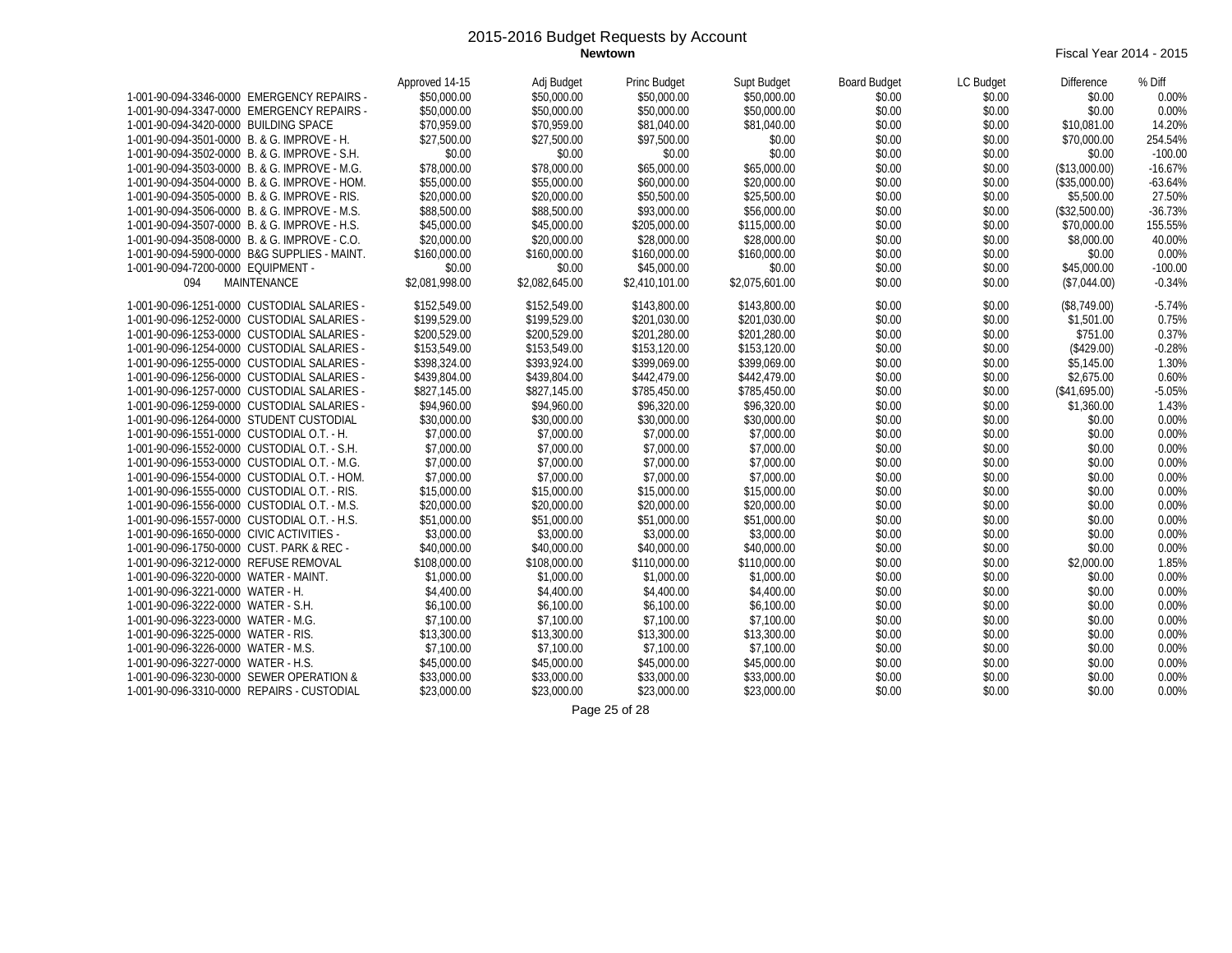**Newtown** Fiscal Year 2014 - 2015

|                                             | Approved 14-15 | Adj Budget     | Princ Budget   | Supt Budget    | <b>Board Budget</b> | LC Budget | <b>Difference</b> | % Diff    |
|---------------------------------------------|----------------|----------------|----------------|----------------|---------------------|-----------|-------------------|-----------|
| 1-001-90-096-3400-0000 EQUIP RENTAL - B&G   | \$8,700.00     | \$8,700.00     | \$8,700.00     | \$8,700.00     | \$0.00              | \$0.00    | \$0.00            | 0.00%     |
| 1-001-90-096-4120-0000 PROPERTY INSURANCE   | \$111,125.00   | \$113,525.00   | \$116,729.00   | \$116,729.00   | \$0.00              | \$0.00    | \$3,204.00        | 2.82%     |
| 1-001-90-096-4130-0000 TELEPHONE & CABLE    | \$86,640.00    | \$86,640.00    | \$101,416.00   | \$101,416.00   | \$0.00              | \$0.00    | \$14,776.00       | 17.05%    |
| 1-001-90-096-5900-0000 B&G SUPPLIES -       | \$213,100.00   | \$213,100.00   | \$213,100.00   | \$213,100.00   | \$0.00              | \$0.00    | \$0.00            | 0.00%     |
| 1-001-90-096-6200-0000 ELECTRICITY - W.H.   | \$0.00         | \$0.00         | \$0.00         | \$0.00         | \$0.00              | \$0.00    | \$0.00            | $-100.00$ |
| 1-001-90-096-6201-0000 ELECTRICITY - H.     | \$58,678.00    | \$58,678.00    | \$62,083.00    | \$58,966.00    | \$0.00              | \$0.00    | \$288.00          | 0.49%     |
| 1-001-90-096-6202-0000 ELECTRICITY - S.H.   | \$97,227.00    | \$97,227.00    | \$117,404.00   | \$110,238.00   | \$0.00              | \$0.00    | \$13,011.00       | 13.38%    |
| 1-001-90-096-6203-0000 ELECTRICITY - M.G.   | \$50,021.00    | \$50,021.00    | \$48,951.00    | \$46,269.00    | \$0.00              | \$0.00    | (\$3,752.00)      | $-7.51%$  |
| 1-001-90-096-6204-0000 ELECTRICITY - HOM.   | \$104,583.00   | \$104,583.00   | \$107,182.00   | \$101,538.00   | \$0.00              | \$0.00    | (\$3,045.00)      | $-2.92%$  |
| 1-001-90-096-6205-0000 ELECTRICITY - RIS.   | \$276,417.00   | \$276,417.00   | \$296,523.00   | \$280,674.00   | \$0.00              | \$0.00    | \$4,257.00        | 1.54%     |
| 1-001-90-096-6206-0000 ELECTRICITY - M.S.   | \$115,260.00   | \$127,660.00   | \$142,395.00   | \$135,730.00   | \$0.00              | \$0.00    | \$8,070.00        | 6.32%     |
| 1-001-90-096-6207-0000 ELECTRICITY - H.S.   | \$703,941.00   | \$703,941.00   | \$764,388.00   | \$722,242.00   | \$0.00              | \$0.00    | \$18,301.00       | 2.59%     |
| 1-001-90-096-6400-0000 FUEL OIL - GEN.      | \$9,285.00     | \$9,285.00     | \$8,970.00     | \$8,970.00     | \$0.00              | \$0.00    | (\$315.00)        | $-3.40%$  |
| 1-001-90-096-6401-0000 FUEL OIL - H.        | \$21,664.00    | \$21.664.00    | \$20,930.00    | \$20,930.00    | \$0.00              | \$0.00    | (\$734.00)        | $-3.39%$  |
| 1-001-90-096-6402-0000 FUEL OIL - S.H.      | \$102,132.00   | \$102,132.00   | \$89,700.00    | \$89,700.00    | \$0.00              | \$0.00    | (\$12,432.00)     | $-12.18%$ |
| 1-001-90-096-6403-0000 FUEL OIL - M.G.      | \$77,373.00    | \$77,373.00    | \$74,750.00    | \$74,750.00    | \$0.00              | \$0.00    | (\$2,623.00)      | $-3.40%$  |
| 1-001-90-096-6404-0000 FUEL OIL - HOM.      | \$83,562.00    | \$83,562.00    | \$80,730.00    | \$80,730.00    | \$0.00              | \$0.00    | (\$2,832.00)      | $-3.39%$  |
| 1-001-90-096-6405-0000 FUEL OIL - RIS.      | \$0.00         | \$0.00         | \$0.00         | \$0.00         | \$0.00              | \$0.00    | \$0.00            | $-100.00$ |
| 1-001-90-096-6406-0000 FUEL OIL - M.S.      | \$221,642.00   | \$221,642.00   | \$215,280.00   | \$215,280.00   | \$0.00              | \$0.00    | (\$6,362.00)      | $-2.88%$  |
| 1-001-90-096-6407-0000 FUEL OIL - H.S.      | \$12,380.00    | \$12,380.00    | \$11,960.00    | \$11,960.00    | \$0.00              | \$0.00    | (\$420.00)        | $-3.40%$  |
| 1-001-90-096-6501-0000 PROPANE & NATURAL    | \$20,000.00    | \$20,000.00    | \$24,250.00    | \$24,250.00    | \$0.00              | \$0.00    | \$4,250.00        | 21.25%    |
| 1-001-90-096-6502-0000 PROPANE & NATURAL    | \$550.00       | \$550.00       | \$650.00       | \$650.00       | \$0.00              | \$0.00    | \$100.00          | 18.18%    |
| 1-001-90-096-6503-0000 PROPANE & NATURAL    | \$2,587.00     | \$2,587.00     | \$2,600.00     | \$2,600.00     | \$0.00              | \$0.00    | \$13.00           | 0.50%     |
| 1-001-90-096-6504-0000 PROPANE & NATURAL    | \$400.00       | \$400.00       | \$400.00       | \$400.00       | \$0.00              | \$0.00    | \$0.00            | 0.00%     |
| 1-001-90-096-6505-0000 PROPANE & NATURAL    | \$83,000.00    | \$83,000.00    | \$88,469.00    | \$88,469.00    | \$0.00              | \$0.00    | \$5,469.00        | 6.58%     |
| 1-001-90-096-6506-0000 PROPANE & NATURAL    | \$4,200.00     | \$4,200.00     | \$4,400.00     | \$4,400.00     | \$0.00              | \$0.00    | \$200.00          | 4.76%     |
| 1-001-90-096-6507-0000 PROPANE & NATURAL    | \$222,000.00   | \$222,000.00   | \$253,277.00   | \$253,277.00   | \$0.00              | \$0.00    | \$31,277.00       | 14.08%    |
| 1-001-90-096-6508-0000 PROPANE & NATURAL    | \$6,000.00     | \$6,000.00     | \$6,500.00     | \$6,500.00     | \$0.00              | \$0.00    | \$500.00          | 8.33%     |
| 1-001-90-096-6600-0000 FUEL FOR VEHICLES &  | \$27,080.00    | \$27,080.00    | \$25,973.00    | \$25,973.00    | \$0.00              | \$0.00    | (\$1,107.00)      | $-4.09%$  |
| 1-001-90-096-7011-0000 CAPITAL IMP. - SEWER | \$12,990.00    | \$12,990.00    | \$12,990.00    | \$12,990.00    | \$0.00              | \$0.00    | \$0.00            | 0.00%     |
| 1-001-90-096-7012-0000 CAPITAL IMP. - SEWER | \$15,393.00    | \$15,393.00    | \$15,393.00    | \$15,393.00    | \$0.00              | \$0.00    | \$0.00            | 0.00%     |
| 1-001-90-096-7015-0000 CAPITAL IMP. - SEWER | \$48,111.00    | \$48,111.00    | \$48,111.00    | \$48,111.00    | \$0.00              | \$0.00    | \$0.00            | 0.00%     |
| 1-001-90-096-7016-0000 CAPITAL IMP. - SEWER | \$26,779.00    | \$26,779.00    | \$26,779.00    | \$26,779.00    | \$0.00              | \$0.00    | \$0.00            | 0.00%     |
| 1-001-90-096-7017-0000 CAPITAL IMP. - SEWER | \$20,904.00    | \$20,904.00    | \$20,904.00    | \$20,904.00    | \$0.00              | \$0.00    | \$0.00            | 0.00%     |
| 1-001-90-096-7200-0000 EQUIPMENT -          | \$2,500.00     | \$2,500.00     | \$33,150.00    | \$33,150.00    | \$0.00              | \$0.00    | \$30.650.00       | 1226.00   |
| 096<br>CUSTODIAL                            | \$5,747,613.00 | \$5,758,013.00 | \$5,904,585.00 | \$5,821,316.00 | \$0.00              | \$0.00    | \$63,303.00       | 1.10%     |
| 1-001-90-098-7200-0000 EQUIPMENT - DISTRICT | \$10,000.00    | \$10,000.00    | \$35,000.00    | \$35,000.00    | \$0.00              | \$0.00    | \$25,000.00       | 250.00%   |
| 098<br><b>DISTRICT</b>                      | \$10,000.00    | \$10,000.00    | \$35,000.00    | \$35,000.00    | \$0.00              | \$0.00    | \$25,000.00       | 250.00%   |
|                                             |                |                |                |                |                     |           |                   |           |
| 90<br><b>BUILDING &amp; GROUNDS</b>         | \$8,003,438.00 | \$8.021.449.00 | \$8,605,650.00 | \$8,187,881.00 | \$0.00              | \$0.00    | \$166,432.00      | 2.07%     |
| 1-001-91-089-3300-0000 REPAIRS - CAFETERIA  | \$30,000.00    | \$30,000.00    | \$30,000.00    | \$30,000.00    | \$0.00              | \$0.00    | \$0.00            | 0.00%     |

Page 26 of 28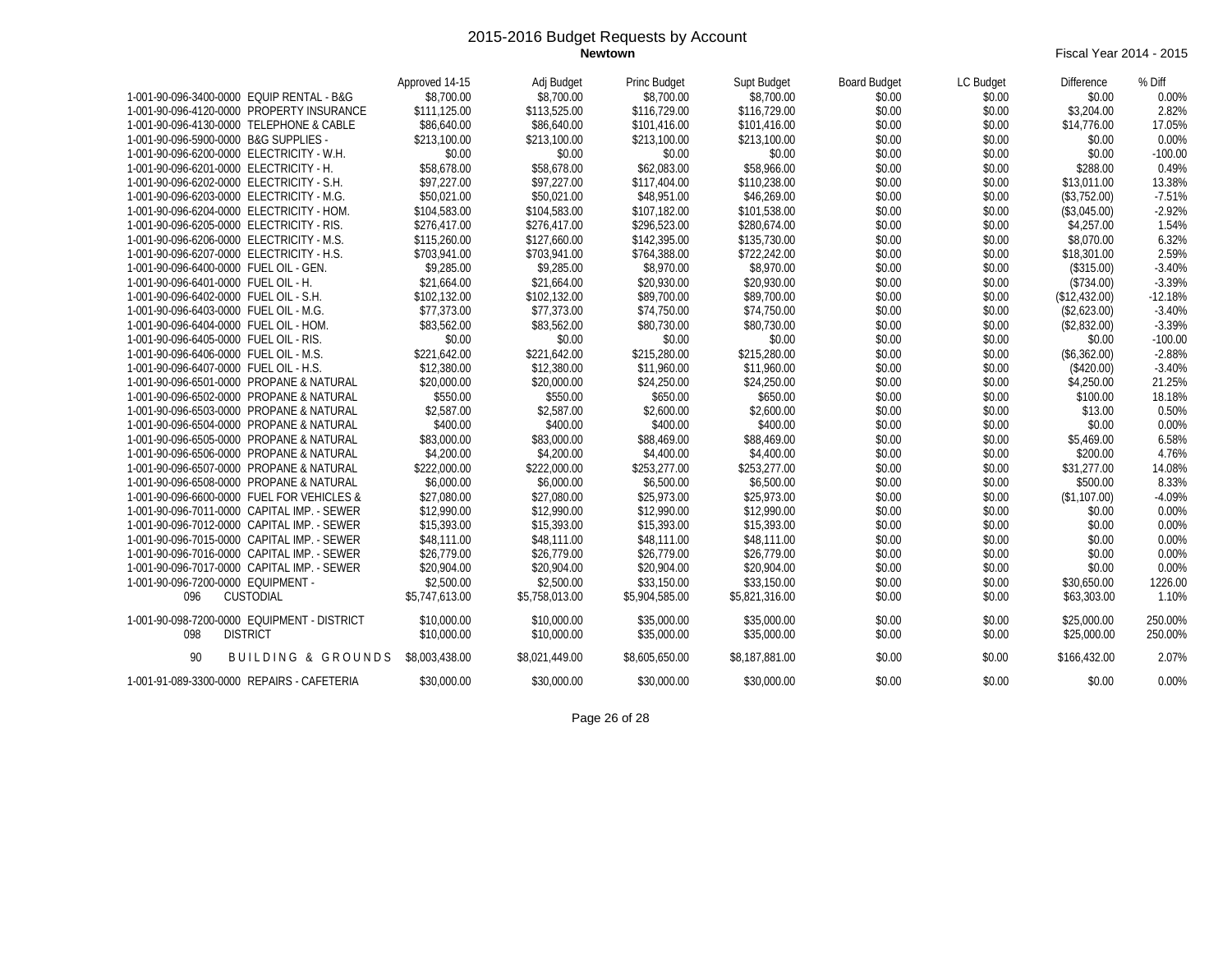**Newtown** Fiscal Year 2014 - 2015

| CAFETERIA SUBSIDY<br>089                      | Approved 14-15<br>\$30,000.00 | Adj Budget<br>\$30,000.00 | Princ Budget<br>\$30,000.00 | Supt Budget<br>\$30,000.00 | <b>Board Budget</b><br>\$0.00 | LC Budget<br>\$0.00 | Difference<br>\$0.00 | % Diff<br>0.00% |
|-----------------------------------------------|-------------------------------|---------------------------|-----------------------------|----------------------------|-------------------------------|---------------------|----------------------|-----------------|
| 91<br>CAFETERIA                               | \$30,000.00                   | \$30,000.00               | \$30,000.00                 | \$30,000.00                | \$0.00                        | \$0.00              | \$0.00               | 0.00%           |
| 1-001-92-087-1210-0000 TRANS, DIRECTOR        | \$0.00                        | \$0.00                    | \$0.00                      | \$0.00                     | \$0.00                        | \$0.00              | \$0.00               | $-100.00$       |
| 1-001-92-087-1221-0000 TRANS, ASSISTANTS      | \$0.00                        | \$0.00                    | \$0.00                      | \$0.00                     | \$0.00                        | \$0.00              | \$0.00               | $-100.00$       |
| 1-001-92-087-1262-0000 BUS DRIVERS - TRANS.   | \$0.00                        | \$0.00                    | \$0.00                      | \$0.00                     | \$0.00                        | \$0.00              | \$0.00               | $-100.00$       |
| 1-001-92-087-1423-0000 EXTRA WORK - TRANS.    | \$0.00                        | \$0.00                    | \$0.00                      | \$0.00                     | \$0.00                        | \$0.00              | \$0.00               | $-100.00$       |
| 1-001-92-087-3000-0000 PROF. SERV. - TRANS.   | \$0.00                        | \$0.00                    | \$0.00                      | \$0.00                     | \$0.00                        | \$0.00              | \$0.00               | $-100.00$       |
| 1-001-92-087-3100-0000 STAFF TRAIN. - TRANS.  | \$0.00                        | \$0.00                    | \$0.00                      | \$0.00                     | \$0.00                        | \$0.00              | \$0.00               | $-100.00$       |
| 1-001-92-087-3300-0000 REPAIRS - TRANS.       | \$2,500.00                    | \$2,500.00                | \$2,500.00                  | \$2,500.00                 | \$0.00                        | \$0.00              | \$0.00               | 0.00%           |
| 1-001-92-087-4000-0000 CONTRACTED SERV. -     | \$0.00                        | \$0.00                    | \$0.00                      | \$0.00                     | \$0.00                        | \$0.00              | \$0.00               | $-100.00$       |
| 1-001-92-087-4110-0000 TRANS. - LOCAL REG. ED | \$2,369,052.00                | \$2,369,052.00            | \$2,434,315.00              | \$2,434,315.00             | \$0.00                        | \$0.00              | \$65,263.00          | 2.75%           |
| 1-001-92-087-4111-0000 TRANS. - PRIVATE       | \$353,351.00                  | \$353,351.00              | \$321,122.00                | \$321,122.00               | \$0.00                        | \$0.00              | (\$32,229.00)        | $-9.13%$        |
| 1-001-92-087-4112-0000 TRANS. - MAGNET SCH.   | \$22,931.00                   | \$22,931.00               | \$49,900.00                 | \$49,900.00                | \$0.00                        | \$0.00              | \$26,969.00          | 117.60%         |
| 1-001-92-087-4113-0000 TRANS. - NONNEWAUG     | \$38,915.00                   | \$38,915.00               | \$38,915.00                 | \$38,915.00                | \$0.00                        | \$0.00              | \$0.00               | 0.00%           |
| 1-001-92-087-4114-0000 TRANS. - VO/TECH.      | \$64,610.00                   | \$64,610.00               | \$53,395.00                 | \$53,395.00                | \$0.00                        | \$0.00              | (\$11,215.00)        | $-17.36%$       |
| 1-001-92-087-4115-0000 TRANS. - LOCAL SPECIAL | \$451,604.00                  | \$451,604.00              | \$523,832.00                | \$523,832.00               | \$0.00                        | \$0.00              | \$72,228.00          | 15.99%          |
| 1-001-92-087-4116-0000 TRANS. - OUT-OF-       | \$590.695.00                  | \$590,695.00              | \$675,268.00                | \$675,268.00               | \$0.00                        | \$0.00              | \$84,573.00          | 14.31%          |
| 1-001-92-087-4120-0000 TRANS. INSURANCE       | \$0.00                        | \$0.00                    | \$0.00                      | \$0.00                     | \$0.00                        | \$0.00              | \$0.00               | $-100.00$       |
| 1-001-92-087-4200-0000 STAFF TRAVEL - TRANS.  | \$0.00                        | \$0.00                    | \$0.00                      | \$0.00                     | \$0.00                        | \$0.00              | \$0.00               | $-100.00$       |
| 1-001-92-087-5400-0000 OFF. SUPPLIES - TRANS. | \$0.00                        | \$0.00                    | \$0.00                      | \$0.00                     | \$0.00                        | \$0.00              | \$0.00               | $-100.00$       |
| 1-001-92-087-5700-0000 TECH. SOFTWARE -       | \$0.00                        | \$0.00                    | \$0.00                      | \$0.00                     | \$0.00                        | \$0.00              | \$0.00               | $-100.00$       |
| 1-001-92-087-6600-0000 FUEL FOR VEHICLES -    | \$425,423.00                  | \$425,423.00              | \$416,630.00                | \$416,630.00               | \$0.00                        | \$0.00              | (\$8,793.00)         | $-2.07%$        |
| 1-001-92-087-7200-0000 EQUIPMENT - TRANS.     | \$0.00                        | \$0.00                    | \$0.00                      | \$0.00                     | \$0.00                        | \$0.00              | \$0.00               | $-100.00$       |
| 1-001-92-087-8900-0000 MEMBERSHIPS - TRANS.   | \$0.00                        | \$0.00                    | \$0.00                      | \$0.00                     | \$0.00                        | \$0.00              | \$0.00               | $-100.00$       |
| TRANSPORTATION<br>087                         | \$4,319,081.00                | \$4,319,081.00            | \$4,515,877.00              | \$4,515,877.00             | \$0.00                        | \$0.00              | \$196,796.00         | 4.56%           |
| 92<br><b>TRANSPORTATION</b>                   | \$4,319,081.00                | \$4,319,081.00            | \$4,515,877.00              | \$4,515,877.00             | \$0.00                        | \$0.00              | \$196.796.00         | 4.56%           |
| 1-001-94-084-1143-0000 CONTINUING ED.         | \$43.615.00                   | \$44,378.00               | \$44,378.00                 | \$44,378.00                | \$0.00                        | \$0.00              | \$0.00               | 0.00%           |
| 1-001-94-084-1145-0000 SUMMER SCHOOL          | \$45,560.00                   | \$45,560.00               | \$48,407.00                 | \$48,407.00                | \$0.00                        | \$0.00              | \$2,847.00           | 6.24%           |
| 1-001-94-084-1221-0000 BOOKKEEPER/COMPUTE     | \$23,605.00                   | \$23,605.00               | \$23,605.00                 | \$23,605.00                | \$0.00                        | \$0.00              | \$0.00               | 0.00%           |
| 1-001-94-084-1232-0000 ED ASSISTANTS - CONT.  | \$1,500.00                    | \$1,500.00                | \$1,500.00                  | \$1,500.00                 | \$0.00                        | \$0.00              | \$0.00               | 0.00%           |
| 1-001-94-084-1423-0000 EXTRA WORK - CONT. ED. | \$5,400.00                    | \$5,400.00                | \$9,680.00                  | \$9,680.00                 | \$0.00                        | \$0.00              | \$4,280.00           | 79.25%          |
| 1-001-94-084-4000-0000 CONTRACTED SERV. -     | \$24,844.00                   | \$24,844.00               | \$24,844.00                 | \$24,844.00                | \$0.00                        | \$0.00              | \$0.00               | 0.00%           |
| 1-001-94-084-5600-0000 OTHER SUPPLIES -       | \$450.00                      | \$450.00                  | \$450.00                    | \$450.00                   | \$0.00                        | \$0.00              | \$0.00               | 0.00%           |
| CONTINUING ED.<br>084                         | \$144,974.00                  | \$145,737.00              | \$152,864.00                | \$152,864.00               | \$0.00                        | \$0.00              | \$7,127.00           | 4.89%           |
| 94<br>CONTINUING<br>ED.                       | \$144,974.00                  | \$145,737.00              | \$152,864.00                | \$152,864.00               | \$0.00                        | \$0.00              | \$7,127.00           | 4.89%           |
| 1-001-99-890-5870-0000 TRANSFER OUT - NON     | \$0.00                        | \$0.00                    | \$0.00                      | \$0.00                     | \$0.00                        | \$0.00              | \$0.00               | $-100.00$       |
| <b>TRANSFER OUT</b><br>890                    | \$0.00                        | \$0.00                    | \$0.00                      | \$0.00                     | \$0.00                        | \$0.00              | \$0.00               | $-100.00$       |
| TRANSFER OUT TO NON-<br>99                    | \$0.00                        | \$0.00                    | \$0.00                      | \$0.00                     | \$0.00                        | \$0.00              | \$0.00               | $-100.00$       |

Page 27 of 28